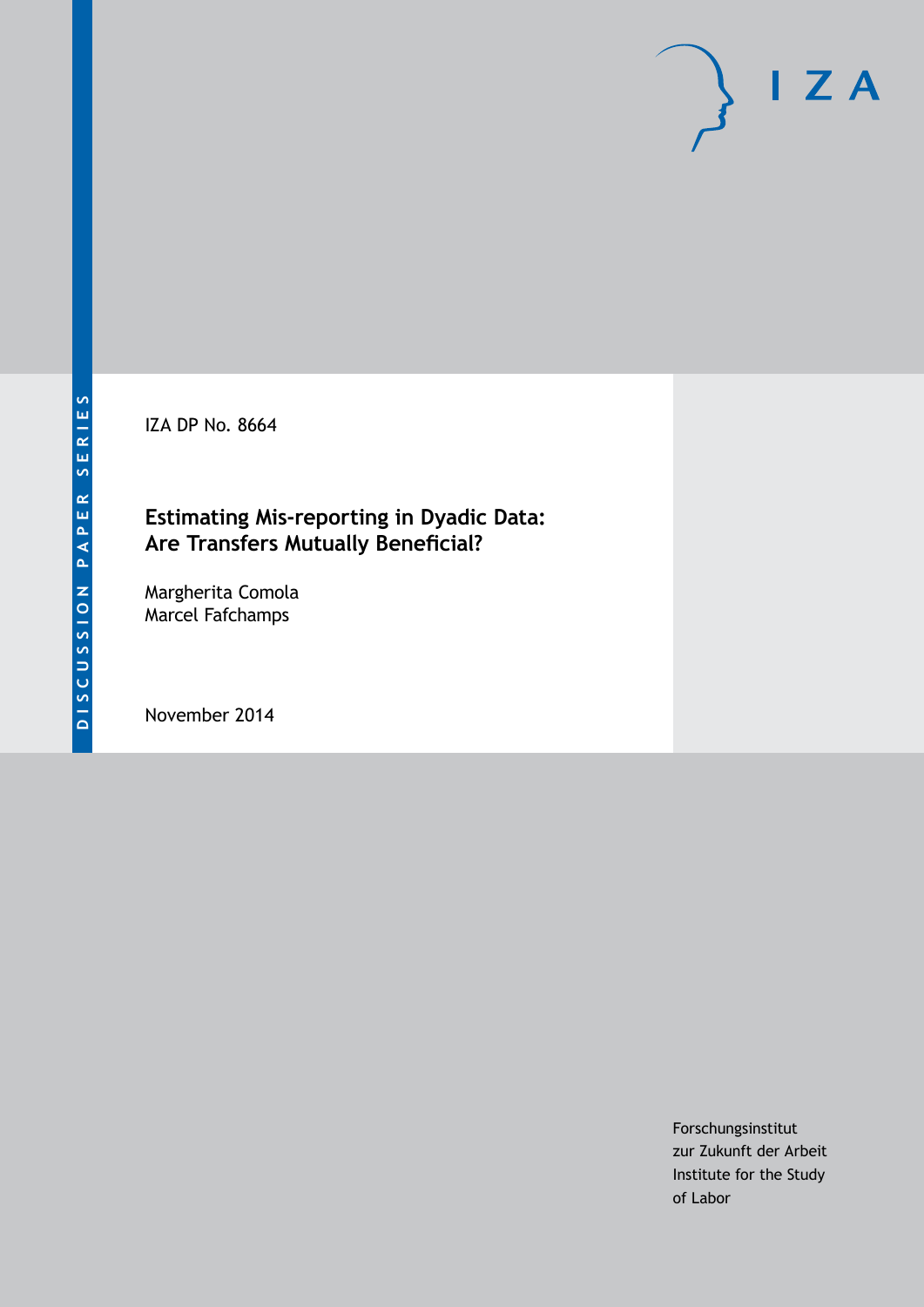# **Estimating Mis-reporting in Dyadic Data: Are Transfers Mutually Beneficial?**

### **Margherita Comola**

*Paris School of Economics and IZA*

#### **Marcel Fafchamps**

*Stanford University and IZA*

Discussion Paper No. 8664 November 2014

IZA

P.O. Box 7240 53072 Bonn Germany

Phone: +49-228-3894-0 Fax: +49-228-3894-180 E-mail: [iza@iza.org](mailto:iza@iza.org)

Any opinions expressed here are those of the author(s) and not those of IZA. Research published in this series may include views on policy, but the institute itself takes no institutional policy positions. The IZA research network is committed to the IZA Guiding Principles of Research Integrity.

The Institute for the Study of Labor (IZA) in Bonn is a local and virtual international research center and a place of communication between science, politics and business. IZA is an independent nonprofit organization supported by Deutsche Post Foundation. The center is associated with the University of Bonn and offers a stimulating research environment through its international network, workshops and conferences, data service, project support, research visits and doctoral program. IZA engages in (i) original and internationally competitive research in all fields of labor economics, (ii) development of policy concepts, and (iii) dissemination of research results and concepts to the interested public.

<span id="page-1-0"></span>IZA Discussion Papers often represent preliminary work and are circulated to encourage discussion. Citation of such a paper should account for its provisional character. A revised version may be available directly from the author.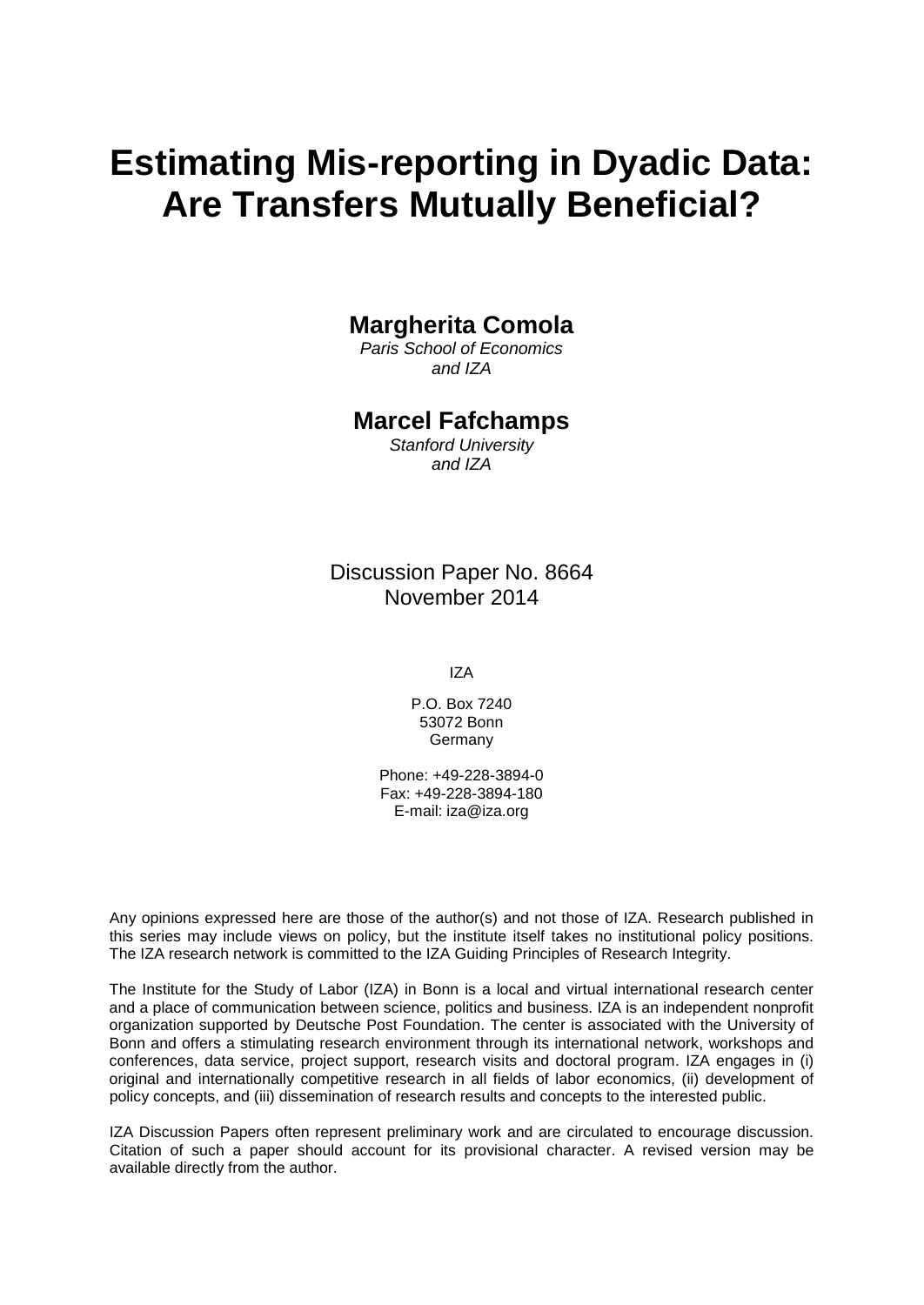IZA Discussion Paper No. 8664 November 2014

## **ABSTRACT**

## **Estimating Mis-reporting in Dyadic Data: Are Transfers Mutually Beneficial?[\\*](#page-1-0)**

Many studies have used self-reported dyadic data without exploiting the pattern of discordant answers. In this paper we propose a maximum likelihood estimator that deals with misreporting in a systematic way. We illustrate the methodology using dyadic data on interhousehold transfers (gifts and loans) from the village of Nyakatoke in Tanzania, investigating whether observed transfers are mutually beneficial, i.e. in the self-interest of both parties involved. Our results suggest that mutual self-interest is not a necessary condition for transfers between households who are sufficiently close socially and geographically to take place, and we show that not taking reporting bias into account leads to serious underestimation of the total amount of transfers between villagers.

JEL Classification: C13, C51, D85

Keywords: social networks, dyadic data, reporting bias, informal transfers

Corresponding author:

Margherita Comola Paris School of Economics Université Paris 1 Panthéon-Sorbonne 106-112 Boulevard de l'Hopital 75647 Paris Cedex 13 France E-mail: [margherita.comola@psemail.eu](mailto:margherita.comola@psemail.eu)

We are indebted to Joachim De Weerdt for sharing his data and answering our questions. We benefitted from useful comments from seminar participants at the Paris School of Economics, Oxford University, Norwegian School of Economics and Business Administration, Stanford and Yale. All remaining errors are our own.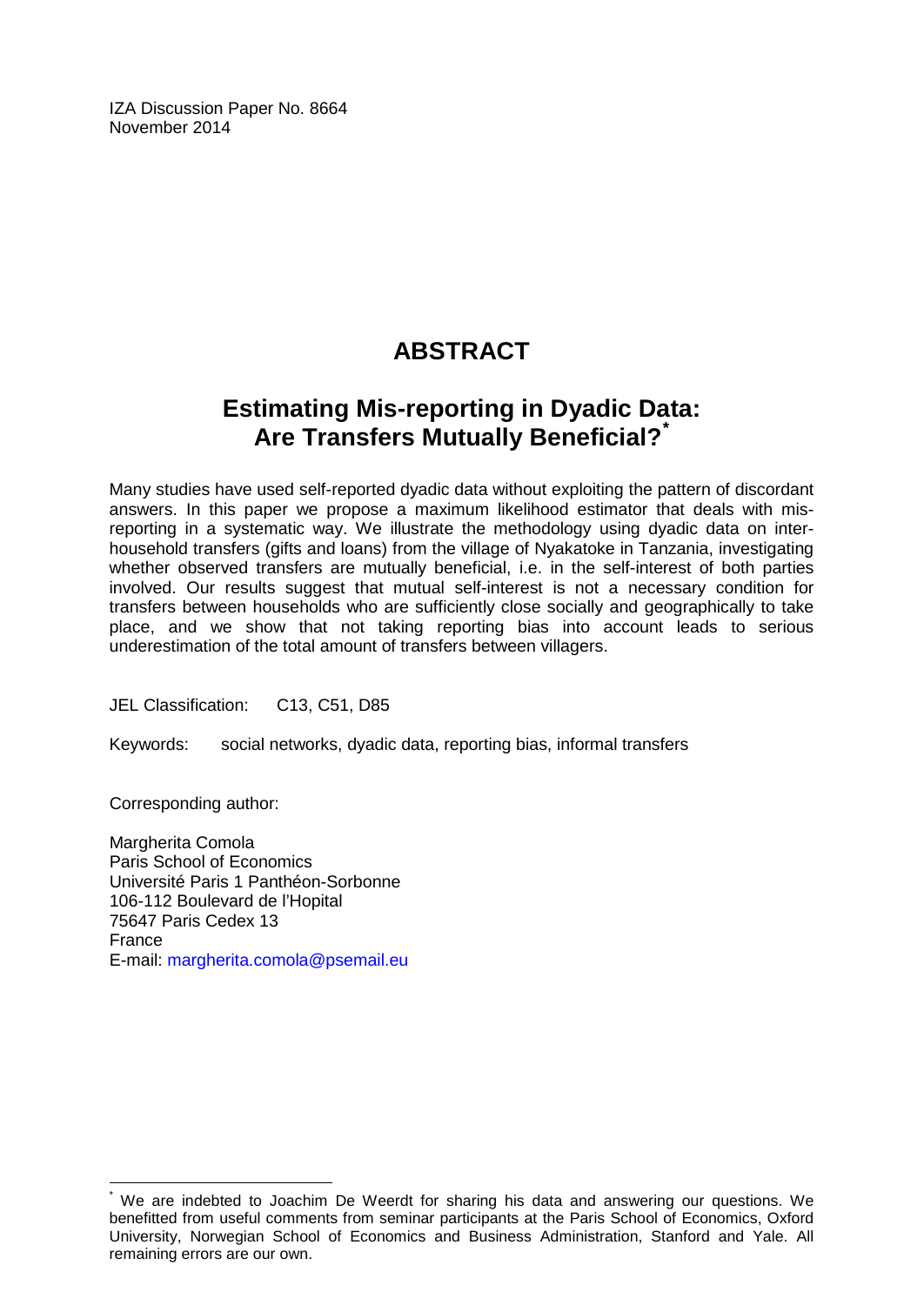## 1 Introduction

It is increasingly common for surveys to collect information on social links and interpersonal flows –  $e, q$ , friendship, loans and gifts, advice, referral. In particular, much social network analysis is based on dyadic data reported by survey respondents –  $e.g.,$ answers to questions such as 'to whom did you lend money', 'who are your friends', 'with whom do you exchange information', or 'are you related to  $X'$  (e.g., Fafchamps and Lund 2003; Christakis and Fowler 2009; Steglich, Snijders, and Pearson 2010; Banerjee et al. 2013). In principle answers to these questions should agree: if for instance i reports lending money to j, then j should report receiving money from i. Yet it is common for such data to be discordant, i.e., there often are considerable discrepancies between answers given by i and j (Ball and Newman 2013). Until now mis-reporting has typically been ignored and estimation has proceeded using information reported by i, j, or a combination of the two  $(e.q., G$ laeser, Sacerdote and Scheinkman 1996; Snijders, Koskinen and Schweinberger 2010; Liu, Patacchini, Zenou and Lee 2011). However, failing to properly account for mis-reporting may bias the estimation results to a large extent. This paper investigates how mis-reporting affects estimation and inference in self-reported dyadic data, and proposes an estimator which deals with it.

We illustrate our methodology using data on informal transfers (loans and gifts) from rural Tanzania. Informal transfers have been recognized a great importance for development, since they represent the major source of insurance against idiosyncratic shocks when formal institutions are weak or absent. In particular, many studies have investigated informal transfers by using self-reported dyadic transfer data. For instance, Fafchamps and Lund (2003) and De Weerdt and Fafchamps (2011) use transfers information obtained from one of the two households only, while Fafchamps and Gubert (2007) combine the two answers to construct a unique measure of transfers. All these studies neither exploit the systematic pattern of discordant answers in the data, nor investigate the consequences of mis-reporting. In this paper we show that these studies may underestimate the amount of informal transfers occurred at the village level by a very large extent, which has in turn important policy implications.

Faced with discordant transfer data, researchers typically rely on ad hoc assumptions. They may assume that if either  $i$  or  $j$  report a transfer, then a transfer between  $i$  and  $j$  took place; this is equivalent to assuming that when both reports agree they are true statements, and all observed discordances are due to under-reporting. Alternatively, they may assume that a transfer between  $i$  and  $j$  took place only if both  $i$ and  $j$  reported it; this is equivalent to assuming that when both reports agree they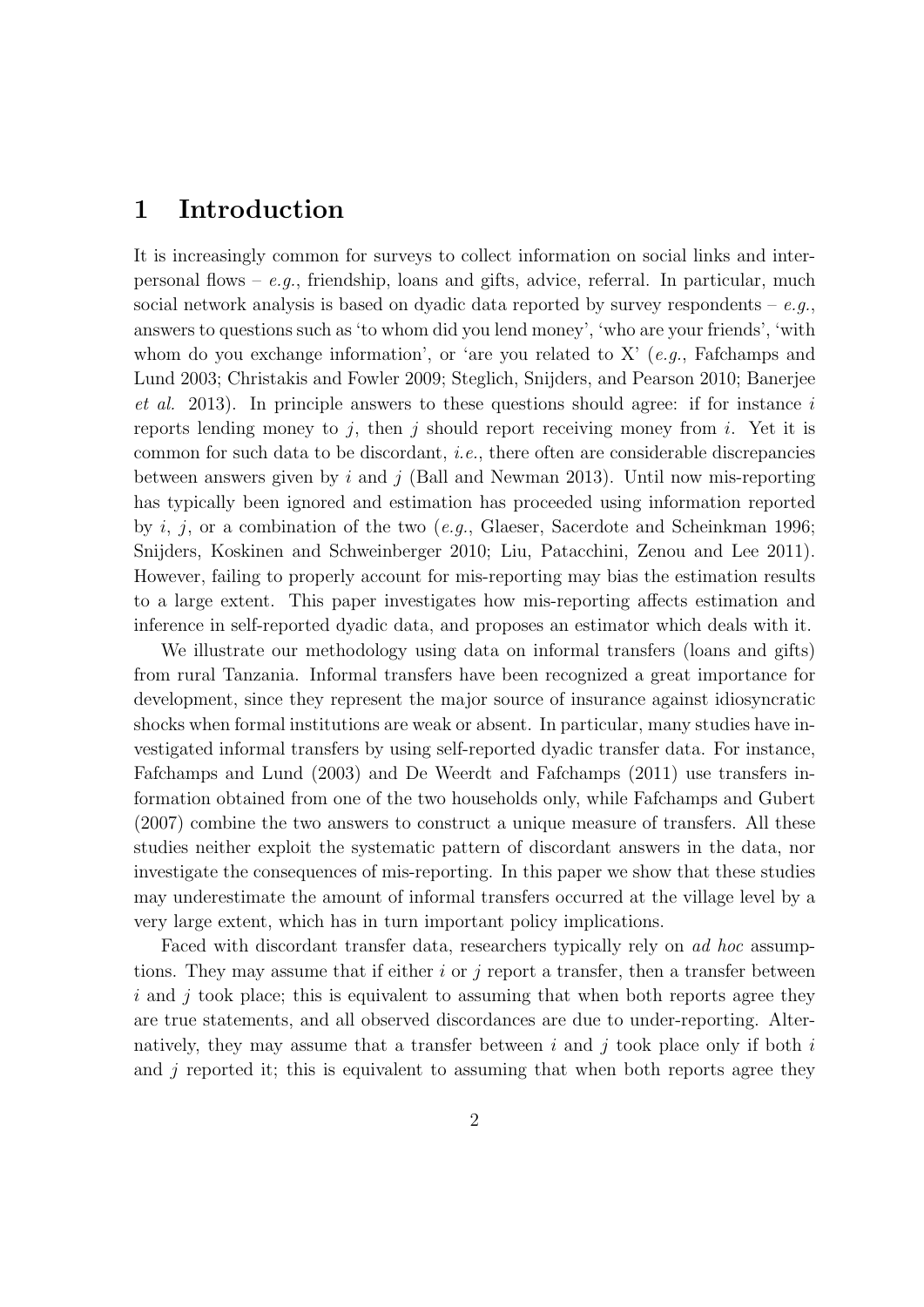are true statements, and all observed discordances are due to over-reporting. Both assumptions rule out the possibility that a transfer occurred but was not declared by anyone, or that a transfer declared by both parts in reality did not occur. We propose a maximum likelihood estimator that deals with discordant answers in a systematic way. Our estimator accounts separately for the propensity of  $i$  and  $j$  to report a transfer, which may depend on respondent observables. It forces the researcher to assume either under- or over-reporting in the underlying data generation process – but also allows to investigate the sensitivity of the findings to assuming one or the other.<sup>1</sup> While there is an established literature on measurement error in binary variables (e.g. Hong and Tamer 2003; Schennach 2004), to the best of our knowledge no specific solution for dyadic data has been offered. The method we propose to correct for mis-reporting is of particular interest to researchers studying social networks but it is also suitable for any pairwise data with two discordant self-reported measures of the same objective phenomenon, e.g., multiple measurements of schooling levels in twins (Ashenfelter and Krueger, 1994), discrepancies over earnings reported by workers and companies (Duncan and Hill, 1985), estimates of time spent on housework by the spouse (Lee and Waite 2005).

Simulations suggest that more accurate inference is obtained with our mis-reporting correction. In particular, we show that estimation results are sensitive to mis-reporting if the propensity to report is correlated with the variables of interest. To understand why, consider the following example. Imagine we have data on households' wealth and transfers between them. Assume that wealthy households tend to give and receive more transfers, but they are also less likely to subsequently report the transfer. If the researcher assumes that a transfer took place only if at least one side i or j reported it, the estimated coefficient of the impact of i's wealth on the probability of a transfer from  $i$  to j will be biased downwards. This is because the researcher observes transfers more frequently when giver and receiver households are less wealthy – but this is due to the reporting pattern.

Our empirical illustration uses dyadic data from the village of Nyakatoke in Tanzania. These data contain detailed information on all transfers between all households in the village, and display massive discrepancies in survey responses about transfers given

<sup>&</sup>lt;sup>1</sup>The appropriateness of assuming under-versus over-reporting depends on the context. In many cases it is reasonable to assume that the main reason for discrepancies is under-reporting: a transfer took place but one of the parts involved forgot to report it to enumerators. It can also happen that links or flows are suspected to be over-reported, as when individuals inflate the number of their friends or sexual partners.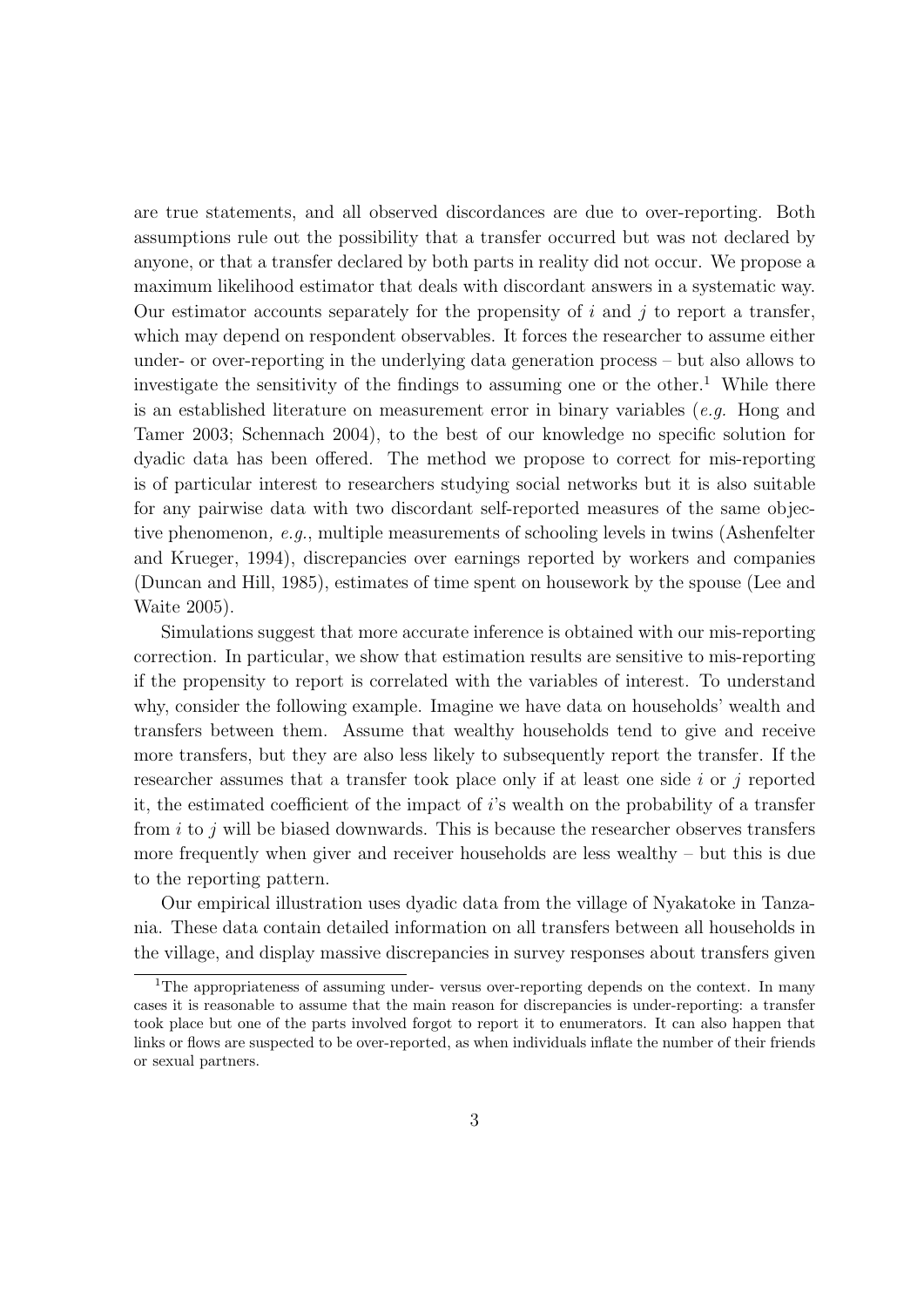and received. Specifically, we aim at investigating whether observed transfers are what we define as 'mutually beneficial', that is, in the self-interest of both parties involved. Since the rule of link formation has dramatic implications for the efficiency and equity of the resulting network (e.g., Jackson and Wolinsky 1996; Bala and Goyal 2000), it is important for the researcher to empirically test whether link formation is grounded in mutual self-interest or not. Building on Comola and Fafchamps (2014) we use the answer to a first-round question on whom people would ask and/or provide help to as proxy for household's desire to link with others in the village - our previous work and additional evidence presented here suggests that this is a reasonable assumption. We find reasonably strong evidence against the hypothesis of mutually beneficial link formation: our results suggest that if a household wishes to enter in a gift-exchange relationship with another household that is sufficiently close socially and geographically, it can do so. Flows between households are nevertheless more likely if both households wish to link. We interpret these findings as suggesting that surveyed households find it difficult to extricate themselves from social and familial obligations to assists others in need. This stands in contrast with much of the economic literature on risk sharing which emphasizes self-interest as basis for mutual support (Coate and Ravallion 1993, Ligon, Thomas and Worrall 2001). As a byproduct of our estimation, we show that not taking mis-reporting into account leads to serious underestimation of the total amount of gifts and loans between Nyakatoke villagers. These results cast some doubt on the reliability of previous results based on reported transfers in household surveys. In particular, many studies have found that reported gifts and loans are insufficient to insulate households against shocks. But if actual gifts and loans are much larger, these findings may be called into question. For instance, Rosenzweig (1988) reports that loans between households represent only 2% of the value of the shocks they face. If there is as much loan under-reporting in his data as in ours, the correct figure is probably closer to  $10\%$  – a five-fold increase.

The paper is organized as follows. In Section 2 we describe the estimation strategy and simulation analysis. The data and the test of mutually beneficial links are illustrated in Section 3. Results are discussed in Section 4. Section 5 focuses on the estimates of under-reporting, and Section 6 concludes. Additional tables are reported in Appendix A. Appendix B discusses our proxy variable for desire to link in Nyakatoke data. Appendix C illustrates how to implement our estimator assuming over-reporting.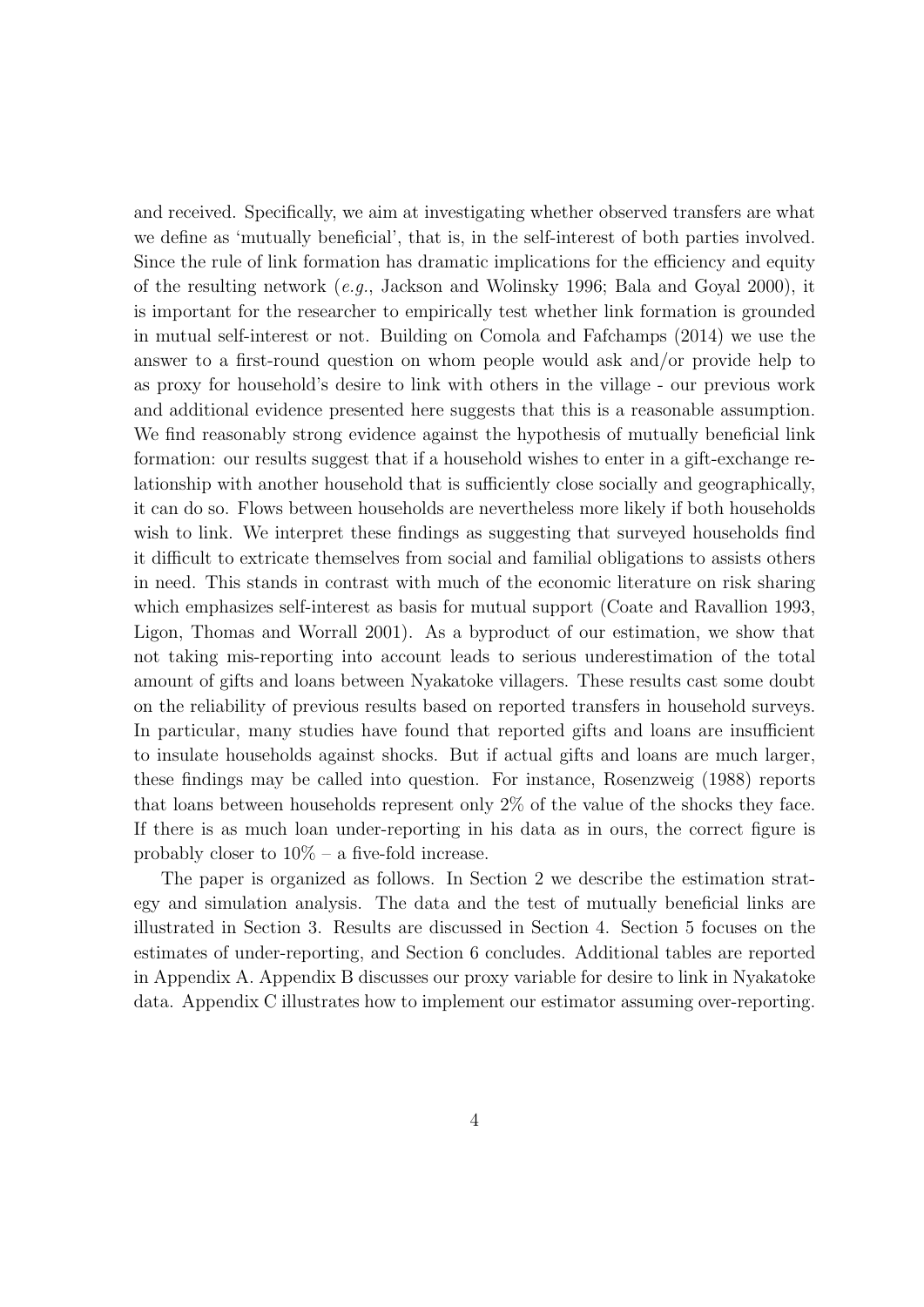## 2 Estimation strategy

#### 2.1 The estimator

In our empirical analysis,  $\tau_{ij}$  refers to a binary transfer from i to j over a given time interval. More generally, we think of  $\tau_{ij}$  as capturing any manifestation of a social link, typically a flow of money, goods, or favors. Our objective is to estimate a regression model of the form:

$$
\Pr(\tau_{ij} = 1) = \lambda(\beta_\tau X_\tau^{ij})\tag{1}
$$

where  $X_{\tau}^{ij}$  is a vector of controls for dyad  $ij$ ,  $\beta_{\tau}$  is a coefficient vector of interest, and  $\lambda$  is the logit function. We focus on the case where the data contain two reports, *i.e.* both i and j were (separately) asked to report  $\tau_{ij}$ . Let  $G_{ij}$  be the report that the given i made on the true transfer  $\tau_{ij}$  and let  $R_{ij}$  be the report that the receiver j made on the same transfer  $\tau_{ij}$ . In principle, i and j should report the same thing, i.e.,  $G_{ij} = R_{ij}$ . This is not, however, what is typically observed. For instance, in the dataset that we use for illustration purposes, when respondent i reports  $G_{ij} = 1$  respondent j typically reports  $R_{ij} = 0$ .

In what follows we assume that the source of mis-reporting in data is underreporting, for instance driven by poor recall. With under-reporting, if a flow is reported by either  $i$  or  $j$ , then it must have taken place. But a flow may also have taken place even if it was not reported by either  $i$  or  $j$ . We propose a maximum likelihood estimator that corrects for such mis-reporting pattern. Whether under-reporting is a reasonable assumption or not depends on the context. It seems to us the most reasonable for our application on transfers data in Tanzania.<sup>2</sup> Appendix C illustrates how the methodology can be amended to deal with the polar assumption of over-reporting, and confirms that under-reporting is most appropriate for the data at hand.

Dropping the *ij* subscripts to improve readability, let  $\tau$  denote the true binary flow

<sup>&</sup>lt;sup>2</sup>We have no reason to suspect that respondents report flows that did not take place, since reporting a loan or gift to an enumerator takes time and effort. There is some evidence of this in the data itself. Transfers reported by both sides are on average much larger than transfers reported by one side only. For instance, the average value of a gift declared by the receiver is 2044 Tanzanian shillings  $(tzs)$  when the giver also declares a non-zero amount, and 1260 tzs when the giver does not declare any gift. The gap is smaller for what concerns loans, but still significant. This is in line with the hypothesis of recall mistakes that decrease in the amount transferred. See also Akee and Kapur (2012) for evidence on reporting bias about transfers.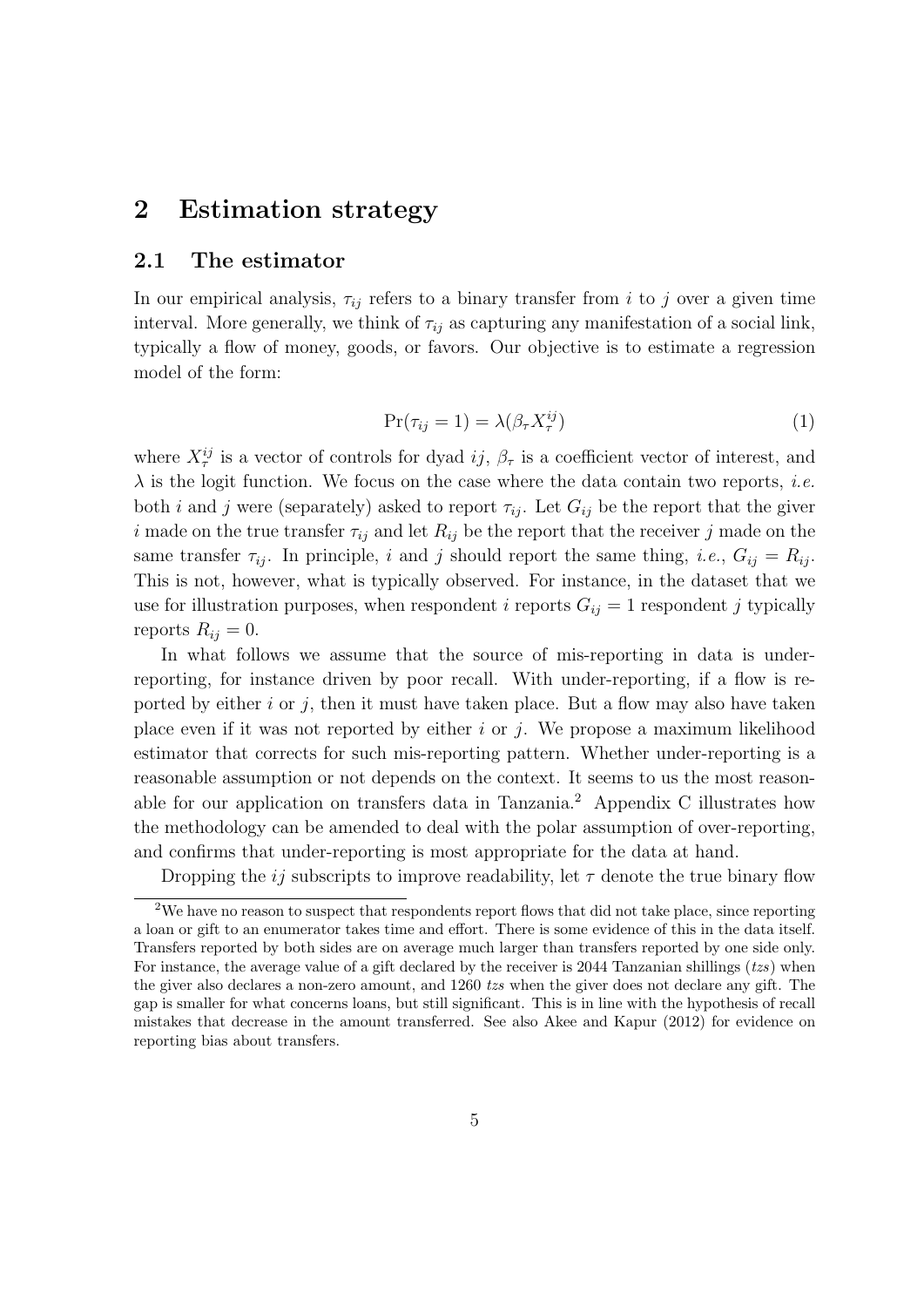or transfer from i to j, i.e.,  $\tau = 1$  if i made a transfer to j.<sup>3</sup> We have  $G = 1$  if i reported making a transfer and 0 otherwise. Similarly,  $R = 1$  if j reported receiving a transfer, and 0 otherwise. We do not observe  $\tau$ , only G and R. Under-reporting implies that  $G = 1$  only if  $\tau = 1$ , and that  $R = 1$  only if  $\tau = 1$ . However, it could be the case that  $G = 0, R = 0$  and still  $\tau = 1$ . Given these assumptions, the data generation process takes the following form:

$$
Pr(G = 1, R = 0) = Pr(\tau = 1, G = 1, R = 0)
$$
  
= 
$$
Pr(\tau = 1) * Pr(G = 1 | \tau = 1) * Pr(R = 0 | G = 1, \tau = 1)
$$
  

$$
Pr(G = 0, R = 1) = Pr(\tau = 1, G = 0, R = 1)
$$
  
= 
$$
Pr(\tau = 1) * Pr(G = 0 | \tau = 1) * Pr(R = 1 | G = 0, \tau = 1)
$$
  

$$
Pr(G = 1, R = 1) = Pr(\tau = 1, G = 1, R = 1)
$$
  
= 
$$
Pr(\tau = 1) * Pr(G = 1 | \tau = 1) * Pr(R = 1 | G = 1, \tau = 1)
$$
  

$$
Pr(G = 0, R = 0) = 1 - Pr(G = 1, R = 0) - Pr(G = 0, R = 1) - Pr(G = 1, R = 1)
$$

If we further assume that under-reporting by  $i$  is independent of under-reporting by j, then  $Pr(R|G,\tau) = Pr(R|\tau)$ . This assumption, which is required for identification.<sup>4</sup> is reasonable if under-reporting results primarily from mistakes and omissions. With this assumption, we can rewrite the system as:

$$
Pr(G = 1, R = 0) = Pr(\tau = 1) * Pr(G = 1 | \tau = 1) * Pr(R = 0 | \tau = 1)
$$
\n(2)

$$
\Pr(G=0, R=1) = \Pr(\tau=1) * \Pr(G=0|\tau=1) * \Pr(R=1|\tau=1)
$$
\n(3)

$$
Pr(G = 1, R = 1) = Pr(\tau = 1) * Pr(G = 1 | \tau = 1) * Pr(R = 1 | \tau = 1)
$$
\n(4)

$$
Pr(G = 0, R = 0) = 1 - Pr(G = 1, R = 0) - Pr(G = 0, R = 1) - Pr(G = 1, R = 1) (5)
$$

<sup>&</sup>lt;sup>3</sup>We prefer to model transfers as binary because in our data we observe major discrepancies between the amounts declared by giver and receiver (see Section 3). However, the method could be easily extended to a framework where transfers are continuous.

<sup>&</sup>lt;sup>4</sup>Setting  $\tau_{ij} = \max\{G_{ij}, R_{ij}\}\$ as it is common in the social network literature is equivalent to assuming perfect negative correlation between  $G|\tau$  and  $R|\tau - i.e., i$  remembers when j does not and vice versa. This is an unreasonable assumption in most cases. Assuming perfect positive correlation between  $G|\tau$  and  $R|\tau$  rules out discordant answers, a feature that is trivially rejected in most datasets, including the one we use in our empirical illustration. With only two reports  $R$  and  $G$ , it is not possible to estimate a model that allows for arbitrary correlation between  $G|\tau$  and  $R|\tau$ . This leaves independence as the only realistic option. As we explain below, we can, however, correct for any systematic reporting bias in G and R that is correlated with observables.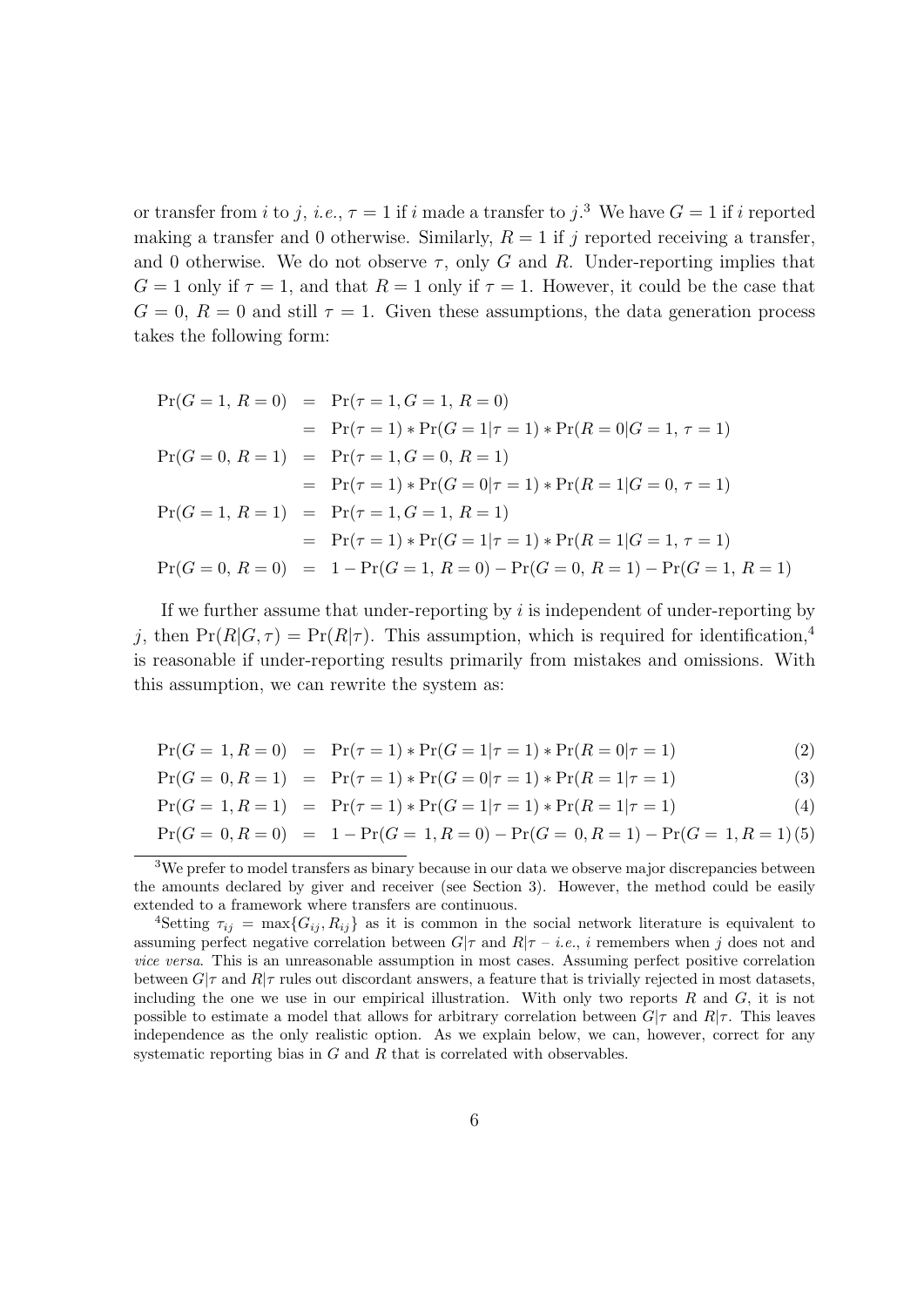Equations (2) to (5) express the data generating process in terms of three probabilities:  $P(\tau = 1), P(G = 1 | \tau = 1)$  and  $P(R = 1 | \tau = 1)$ . To obtain the likelihood function, we assume that these three probabilities can be represented by three distinct logit functions  $\lambda(.)$  as follows:

$$
Pr(\tau = 1) = \lambda(\beta_\tau X_\tau) \tag{6}
$$

$$
\Pr(G = 1 | \tau = 1) = \lambda_G(\beta_G X_G) \tag{7}
$$

$$
\Pr(R = 1 | \tau = 1) = \lambda_R(\beta_R X_R) \tag{8}
$$

Together with  $(2)$  to  $(5)$ , equations  $(6)$  to  $(8)$  fully characterize the likelihood of observing the data. The main equation of interest is  $Pr(\tau = 1) = \lambda(\beta_\tau X_\tau)$ : it is on this equation that we wish to test restrictions on the true parameter vector  $\beta_{\tau}$ . Conditioning on  $X_G$  and  $X_R$  in  $Pr(G = 1 | \tau = 1)$  and  $Pr(R = 1 | \tau = 1)$  allows for correlation in reporting probabilities between giving and receiving households.<sup>5</sup>

To illustrate how our correction for mis-reporting affects inference we will compare the estimated results from  $Pr(\tau = 1)$  with two standard logit regressions which are commonly used in the network literature. In the first of them, the dependent variable equals one if at least one side has declared a transfer, which is equivalent to defining  $\tau_{ij}^{max} \equiv \max\{G_{ij}, R_{ij}\}.$  This assumes that when both reports agree they are true statements and all discordances are due to under-reporting. In the second regression the dependent variable equals one if both the giver and the receiver have declared a transfer, *i.e.*, it is  $\tau_{ij}^{min} \equiv \min\{G_{ij}, R_{ij}\}\.$  This is equivalent to assuming that when both reports agree they are true statements and all discordances are due to over-reporting. In both cases, the possibilities that a transfer occurred but was not declared by anyone, or that a transfer declared by both parts involved in reality did not occur, are ruled out.

#### 2.2 Standard errors

Dyadic observations are typically not independent. This does not invalidate the application of standard maximum likelihood techniques to estimate  $\beta_{\tau}$ ,  $\beta_{G}$  and  $\beta_{R}$  in equations (6) to (8). But standard errors must be adjusted to correct for dyadic dependence across observations, otherwise inference will be inconsistent. Since we only

<sup>&</sup>lt;sup>5</sup>For instance, if wealthy households are less likely to report receiving a transfer that poor households and wealth is correlated across giving and receiving households, this can be controlled for by including the wealth of the giver in  $X_G$  and the wealth of the receiver in  $X_R$ .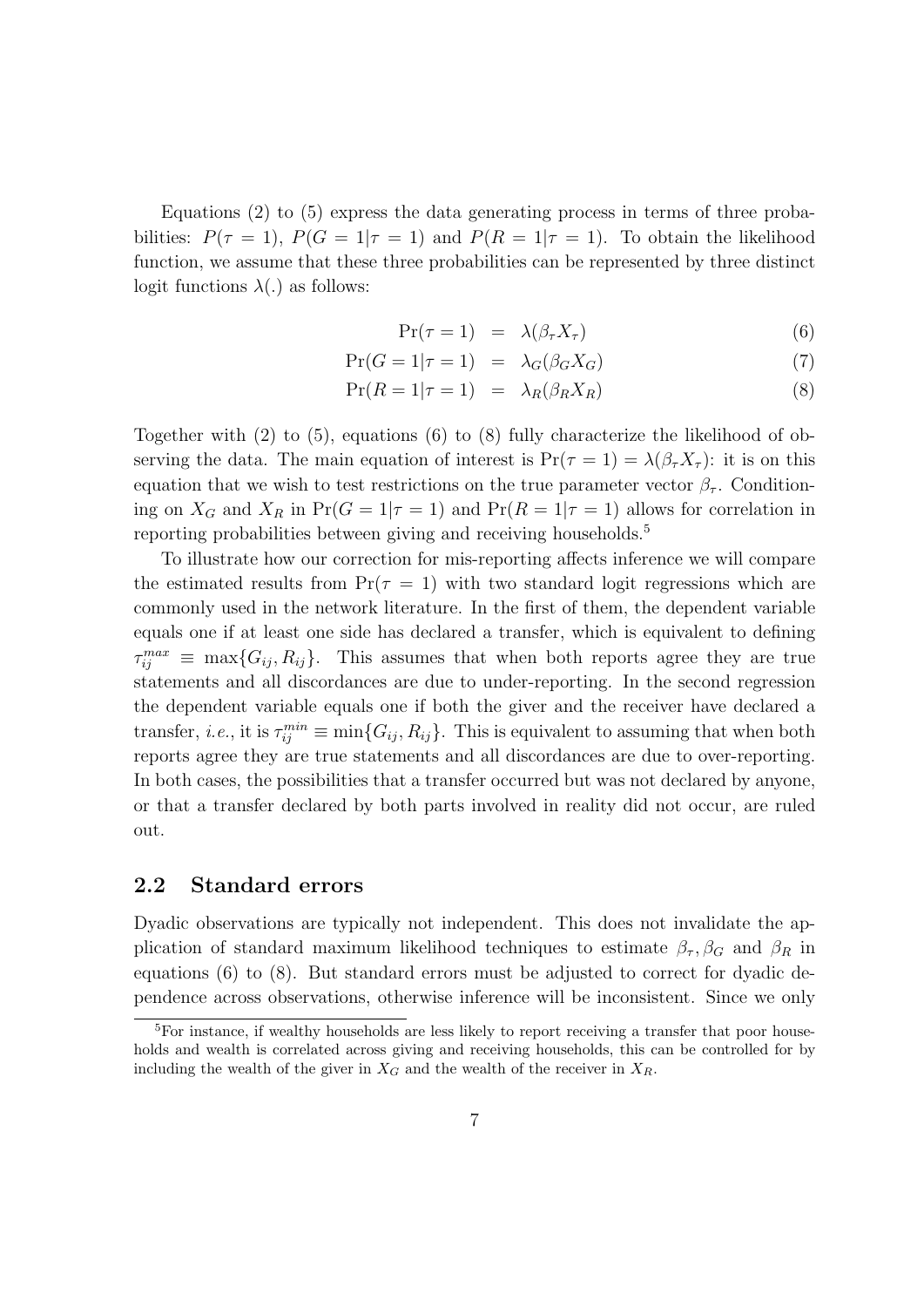have data from a single population,<sup>6</sup> we apply the formula developed by Fafchamps and Gubert (2007) which corrects for arbitrary correlation across all  $\tau_{ij}$  and  $\tau_{ji}$  observations involving either  $i$  or  $j$ .

#### 2.3 Simulation analysis

Whether or not mis-reporting affects inference depends on the hypothesis being tested, that is, on the regressors of interest in equation (6). To illustrate this point, we conduct an extensive simulation analysis to investigate how our estimator and the standard logit regressions behave when reporting propensities  $\lambda_G(\beta_G X_G)$  and  $\lambda_R(\beta_R X_R)$  vary systematically with the regressors of interest. Results below show that our estimator always delivers satisfactory coefficients, while the results from the standard logit estimates can be severely biased.

We posit a data generating process of the form

$$
\Pr(\tau_{ij} = 1) = \lambda(\beta_{\tau 0} + \beta_{\tau 1} x_i + \beta_{\tau 2} x_j + \beta_{\tau 3} d_{ij} + \varepsilon_{\tau ij})
$$
\n(9)

where  $\tau_{ij}$  is the real transfer from i to j,  $x_i$  and  $x_j$  are two uniformly distributed individual attributes (representing wealth),  $d_{ij}$  is a uniformly distributed relational attribute (representing distance), the error term  $\varepsilon_{\tau ij} \sim N(0, 1)$  and  $\lambda$  is the logit function. While  $\tau_{ij}$  stays unobserved, we generate the two individual binary reports  $G_{ij}$ ,  $R_{ij}$  under three different mis-reporting scenarios as follows:

- Under Scenario 1 we impose that mis-reporting is present but it is purely random, i.e.,  $Pr(G_{ij} = 1) = \lambda(\beta_{G0} + \varepsilon_{Gij})$  and  $Pr(R_{ij} = 1) = \lambda(\beta_{R0} + \varepsilon_{Rij})$  where  $\varepsilon_{Gij}$ ,  $\varepsilon_{Rij} \sim$  $N(0, 1)$ .
- Under Scenario 2 we generate mis-reporting on the basis of the individual attributes, *i.e.*,  $Pr(G_{ij} = 1) = \lambda(\beta_{G0} + \beta_{G1}x_i + \epsilon_{Gij})$  and  $Pr(R_{ij} = 1) = \lambda(\beta_{R0} + \beta_{R2}x_j + \epsilon_{Rij}).$ This corresponds to the case where wealthier respondents are more likely to report transfers given and received.
- Under Scenario 3 we generate mis-reporting on the basis of the relational attribute, *i.e.*,  $Pr(G_{ij} = 1) = \lambda(\beta_{G0} + \beta_{G3}d_{ij} + \varepsilon_{Gij})$  and  $Pr(R_{ij} = 1) = \lambda(\beta_{R0} + \beta_{R3}d_{ij} + \varepsilon_{Gij})$

<sup>&</sup>lt;sup>6</sup>If we had data from a sufficient number of distinct sub-populations we could cluster the standard errors to correct for correlation across observations from the same sub-population (Arcand and Fafchamps 2012).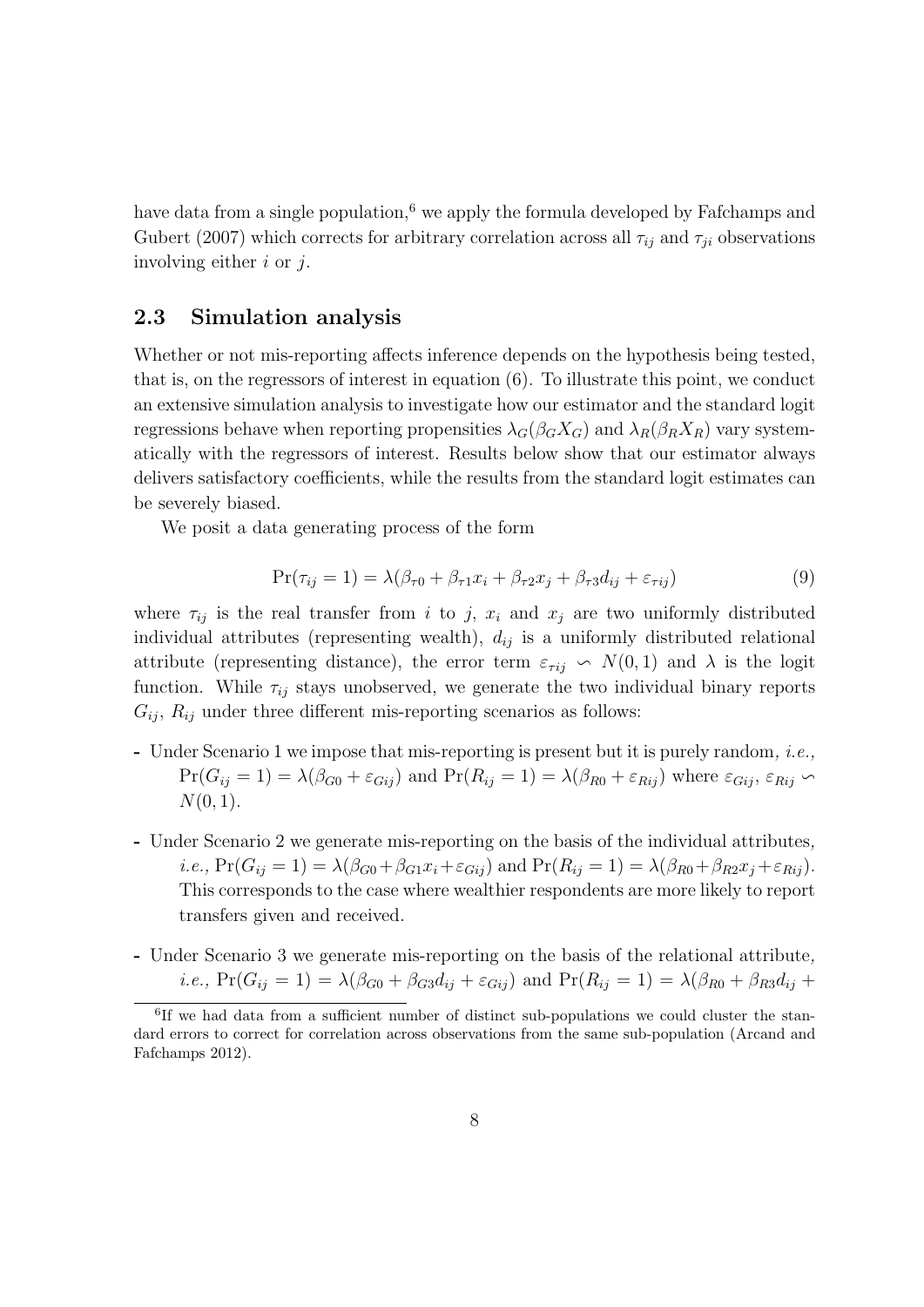$\varepsilon_{Rij}$ ). This corresponds to the case where transfers to (geographically or socially) proximate households are easier to recall.

Under all three scenarios we maintain the frequency of the declarations by givers and receivers to be 60% and 40% respectively conditional on  $\tau_{ij} = 1$ , which matches the relative proportions of our observational data. For each of these three scenarios we then draw 250 random networks and we compare the performance of our estimator with standard logit regressions. Simulation results are summarized in Table 1.

|                  | (1)         | $\left( 2\right)$ | (3)             | (4)               | (5)               |  |  |  |  |
|------------------|-------------|-------------------|-----------------|-------------------|-------------------|--|--|--|--|
|                  | true model  | our estimator     | our estimator   | standard logit    | standard logit    |  |  |  |  |
|                  | $\tau_{ij}$ | intercept only    | with covariates | $\tau_{ij}^{max}$ | $\tau_{ij}^{min}$ |  |  |  |  |
|                  | Scenario 1: |                   |                 |                   |                   |  |  |  |  |
| $\beta_{\tau 1}$ | 1.73        | 1.75              | 1.76            | 1.48              | 1.13              |  |  |  |  |
| $\beta_{\tau 2}$ | 1.73        | 1.75              | 1.75            | 1.48              | 1.14              |  |  |  |  |
| $\beta_{\tau 3}$ | $-1.73$     | $-1.74$           | $-1.75$         | $-1.45$           | $-1.09$           |  |  |  |  |
|                  | Scenario 2: |                   |                 |                   |                   |  |  |  |  |
| $\beta_{\tau 1}$ | 1.73        | 2.3               | 1.72            | 1.92              | 1.83              |  |  |  |  |
| $\beta_{\tau 2}$ | 1.74        | 2.12              | 1.72            | 1.77              | 2.21              |  |  |  |  |
| $\beta_{\tau 3}$ | $-1.74$     | $-1.83$           | $-1.73$         | $-1.51$           | $-0.97$           |  |  |  |  |
|                  | Scenario 3: |                   |                 |                   |                   |  |  |  |  |
| $\beta_{\tau 1}$ | 1.73        | 1.72              | 1.76            | 1.48              | 1.18              |  |  |  |  |
| $\beta_{\tau 2}$ | 1.73        | 1.73              | 1.76            | 1.48              | 1.19              |  |  |  |  |
| $\beta_{\tau 3}$ | $-1.74$     | $-1$              | $-1.75$         | $-0.8$            | 0.52              |  |  |  |  |

Table 1. Simulation results

Column (1) of Table 1 reports the average logit coefficients over the 250 replications when we estimate equation (9) using the actual transfer  $\tau_{ij}$  as dependent variable. Column (2) reports the average estimated coefficients from equation (6) of our estimator when in the regressor sets  $X_G$  and  $X_R$  for the reporting equations we only include the intercept term. Column (3) reports the average estimated coefficients from equation (6) of our estimator when in the regressor sets  $X_G$  and  $X_R$  for the reporting equations we also add own and relational attributes, *i.e.* we include  $x_i$  and  $d_{ij}$  in  $X_G$ , and we include  $x_j$  and  $d_{ij}$  in  $X_R$ . Column (4) reports average logit coefficients when we posit  $\tau_{ij}^{max} \equiv \max\{G_{ij}, R_{ij}\}\$  and estimate equation (9) applying standard logit to  $\tau_{ij}^{max}$ .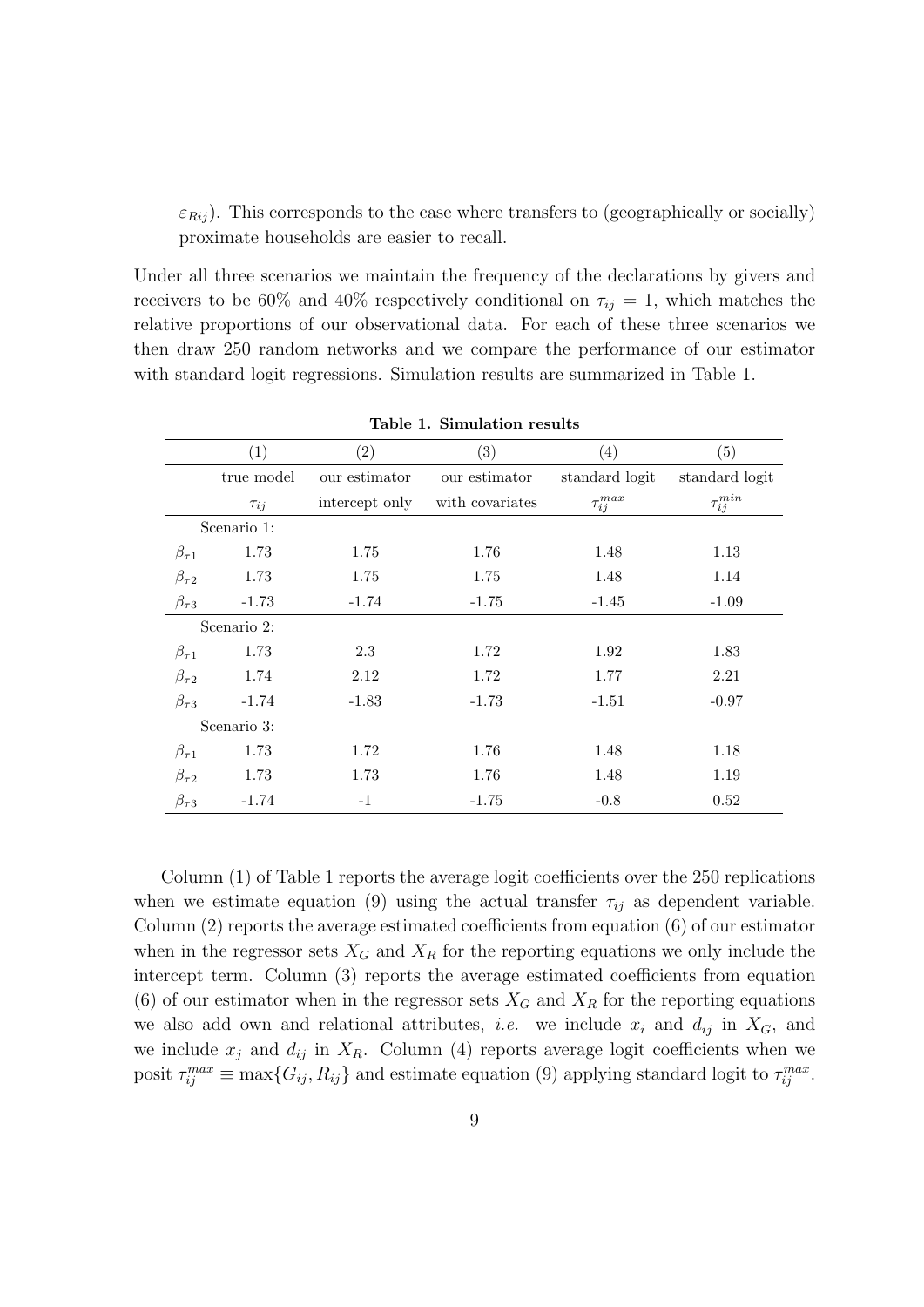Column (5) reports average logit coefficients if we instead let  $\tau_{ij}^{min} \equiv \min\{G_{ij}, R_{ij}\}\$  and apply standard logit to  $\tau_{ij}^{min}$ .

Results show that our estimator outperforms the standard logit regressions of columns (4) and (5) in all cases. Under Scenario 1 our estimator does equally well whether or not we condition the reporting equations on the observables. When we do not correct for mis-reporting, the magnitude of the estimated coefficients is biased downwards – more severely in column (5) than in column (4). Under Scenarios 2 and 3 where reporting propensities depend on observables, our estimator delivers consistent results only if we include the controls in the reporting equations. In particular, our estimator with covariates (column 3) always delivers satisfactory coefficients. This is not the case for our estimator with intercept only (column 2) or for the standard logit regressions (column 4 and 5). The bias in the estimated coefficient is particularly severe for the variable which affects reporting: in Scenario 2 both  $\beta_1$  and  $\beta_2$  are upward biased in all columns except column (3), and similarly in Scenario 3  $\beta_3$  is always upward biased with the exception of column (3). However, our estimator seems to perform better that the standard logit regressions even when we only include the intercept in  $X_G$  and  $X_R$ , as in column (2). Indeed, for columns (4) and (5) the coefficients of regressors that do not enter the reporting equations (*i.e.*,  $\beta_3$  for Scenario 2 and  $\beta_1, \beta_2$  for Scenario 3) are severely bias, which is not the case in column (2).

Overall, the simulation exercise suggests that, if the self-reporting of transfer data has the very general properties sketched above, using standard logit regressions to estimate equation (1) yields incorrect inference. Results also indicate that identification does not require that the regressor sets  $X_G$  and  $X_R$  contain a variable absent from  $X_{\tau}$ .

## 3 Informal Transfers in Tanzania

#### 3.1 Nyakatoke household survey

We illustrate our methodology using a unique census dataset on transfers between all the households in an African village, Nyakatoke. The village is located in the Buboka Rural District of Tanzania, at the west of Lake Victoria. The data have been the object of numerous articles (e.g. De Weerdt and Dercon 2006; De Weerdt and Fafchamps 2011; Vandenbossche and Demyunck 2013; Comola 2012; Comola and Fafchamps 2014).

The community is composed by 600 inhabitants, 307 of which are adults.<sup>7</sup> A total

<sup>7</sup> Individuals aged 16 and above are considered adult.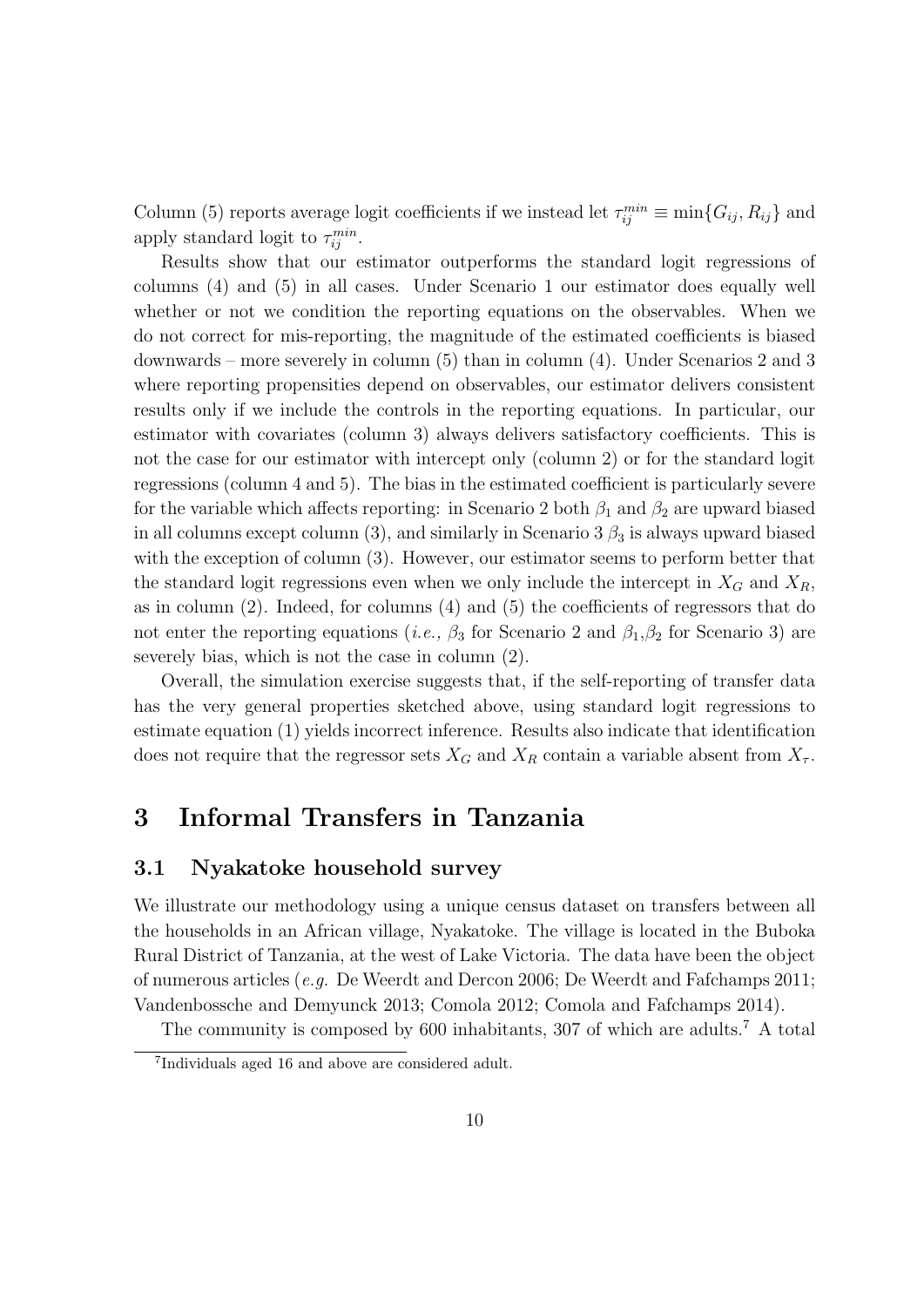of 119 households were interviewed in five rounds at regular intervals from February to December 2000. In the first survey round (February 2000), each adult was asked whom he would ask and/or provide help to in case of need. We use the answers to this question, aggregated at the household level, as proxies for desire to link (discussing this assumption is the scope of Appendix B). During each of the subsequent interview rounds, each adult was asked whether they had received or given transfers (loans or gifts). If they said yes, information was collected on the name of the partner and the value of what was given or received, whether in cash or kind.<sup>8</sup> This provides us with a detailed picture of all transfers occurring within the village over one year. In Nyakatoke reported gifts are more frequent than loans but smaller in magnitude (De Weerdt and Dercon 2006) and have been shown to serve an insurance purpose against health shocks (De Weerdt and Fafchamps 2011).<sup>9</sup> This is in line with the literature on informal risk sharing which has shown how informal transfers can be a way of smoothing consumption against shocks while satisfying self-enforcement constraints (Udry 1994; Kocherlakota 1996; Foster and Rosenzweig 2001; Ligon Thomas and Worrall 2001).

#### 3.2 Transfer data

In order to map the transfers between Nyakatoke households we aggregate the individuallevel information on transfers at the household level and across rounds. We aggregate at the household level to reduce discrepancies that could arise if  $i$  mentioned giving to member a of household j but member b of household j is the one who mentions receiving a gift from  $i^{10}$  We also aggregate across rounds to reduce discrepancies that could arise if household i declares a transfer in round t while household j declares the same transfer in round  $t + 1$ .

Our unit of observation is the dyad: in Nyakatoke there are 119 households, which gives  $119 * 118 = 14042$  dyads. For each household dyad ij we thus have four measurement of the gifts which took place among them: gifts  $G_{ij}$  that i stated giving to j; gifts  $R_{ij}$  that j stated receiving from i; gifts  $G_{ji}$  that j declared giving to i; and gifts  $R_{ji}$  that i stated receiving from j. Similar data is available for loans. These four measurements correspond to two actual gross flows: the flow from i to j, denoted  $\tau_{ij}$ ,

<sup>8</sup>Loan repayment and gifts in labor are not included.

 $9$ This is consistent with findings reported by Fafchamps and Lund (2003) for the Philippines.

<sup>&</sup>lt;sup>10</sup>When aggregating at the household level, questionnaires were carefully checked by survey supervisors to avoid any double-counting of identical gifts reported by two different members of the same household.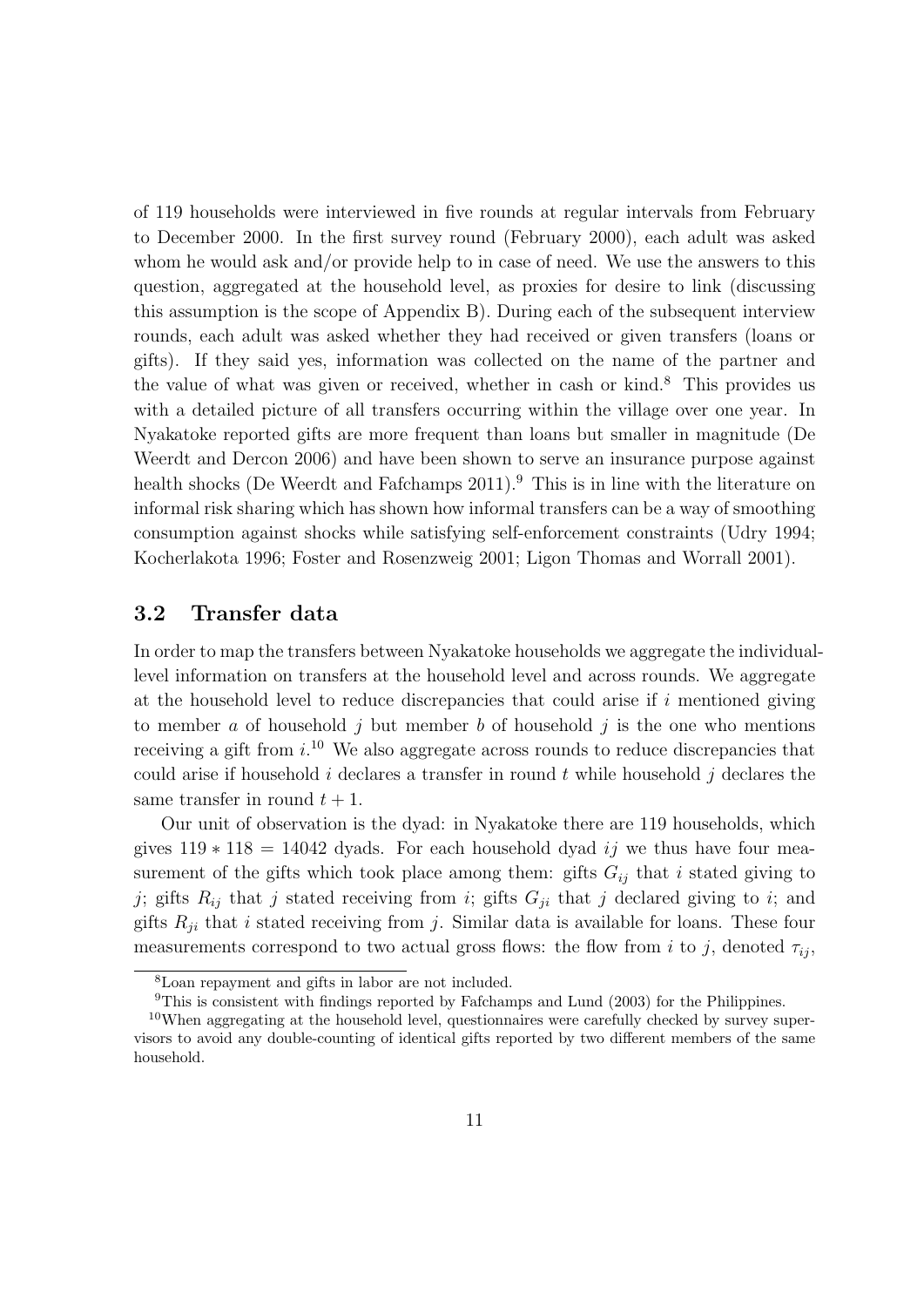and the flow from j to i, denoted  $\tau_{ji}$ . Since we focus on gross flows, the two are not the same. Hence  $\{\tau_{ij}\}\$  defines a directed graph.

There are major discrepancies between  $G_{ij}$  and  $R_{ij}$ . In fact,  $G_{ij} \neq R_{ij}$  in nearly all cases, especially for loans. There are  $1420$  dyads (*i.e.*,  $10.1\%$  of the household dyads) for which either  $G_{ij}$  or  $R_{ij}$  is not zero for gifts. In 596 cases the report comes from the giver only (4.2% of the dyads), in 424 cases from the receiver only (3% of the dyads), and in 400 from both (2.8% of the dyads). For inter-household loans, there are 545 dyads (*i.e.*, 3.9% of the dyads) for which either i or j reports a loan from i to j. In 308 of these cases the report comes from the lender only (2.2% of the dyads), in 195 cases from the borrower only (1.4% of the dyads), and in 42 cases from both (0.3% of the dyads). Out of the dyads in which both  $i$  and  $j$  report a gift from  $i$  to  $j$ , only 22 report the exact same amount. For loans, the corresponding number is 5. When the amounts declared differ, they differ by a large margin: for both loans and gifts the highest of the two declared amounts is on average double the smallest one. Amounts reported by both sides are on average much larger than amounts reported by one side only.<sup>11</sup> Moreover, these discrepancies do not seem to be due to the fact that respondents mix up loans and gifts.<sup>12</sup> The frequency distribution of loan and gift amounts is given in Table A.1, Appendix A.

In summary, there are massive discrepancies between the responses given by  $i$  and j about the same gifts and loans. These discrepancies are mostly due to the fact that in the the large majority of cases one side reports something while the other reports nothing. Under-reporting by those who receive gifts and loans may not be too surprising: they may have a strategic motive in 'forgetting' the favors they probably have a moral obligation to reciprocate. But we also sense massive under-reporting by those who give. Consequently there may be many transfers which took place but are not observed in the data because they were not mentioned by either sides. When estimating model (1), our main challenge is to address this source of bias.

<sup>&</sup>lt;sup>11</sup>For instance, the average value of a gift declared by the receiver is 2044 Tanzanian shillings ( $tzs$ ) when the giver also declares a non-zero amount, and 1260 tzs when the giver does not declare any transfer. This is consistent with the idea that respondents are more likely to recall large transfers than small transfers.

<sup>&</sup>lt;sup>12</sup>If we restrict the sample to the dyads for which at least one loan or gift was reported the withindyad correlation between the difference in reported loans and the difference in reported gifts is small and not statistically significant.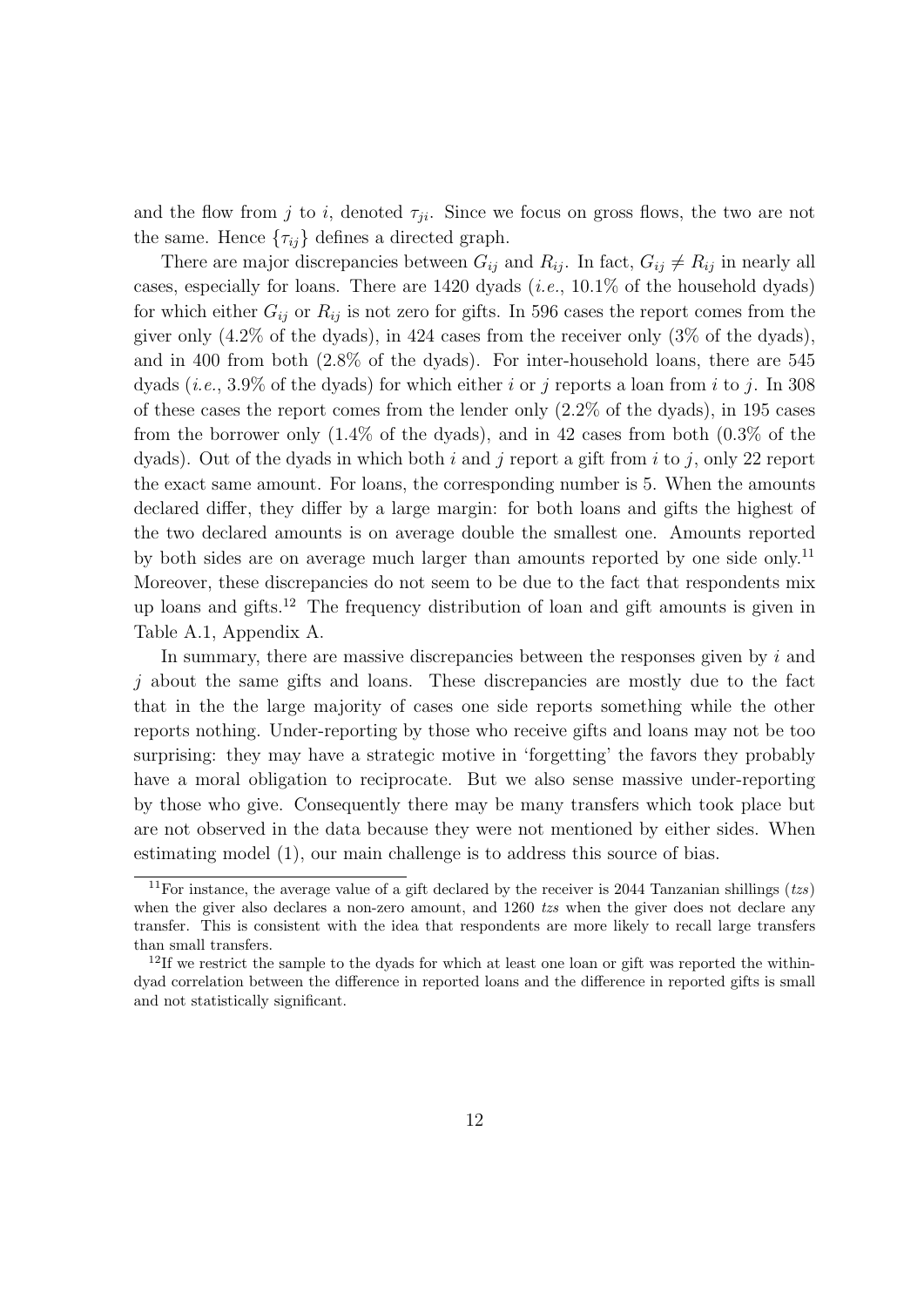#### 3.3 Testing self-interest in link formation

For the scope of this paper we define a transaction as 'mutually beneficial' if it is in the self-interest of both parts involved. In market exchange, it is customary to assume that transactions are mutually beneficial because there are mutual gains from trade. There are exceptions, however. For instance, one side may be forced to trade because refusing to do so would contravene a legal or social obligation not to discriminate. In this example, trade is not mutually beneficial - given the choice, one of the two sides would prefer not to trade but is compelled to do so by legal or social norms. Similar issues arise in other exchange processes, such as gifts and transfers. There are norms that compel one person to give to another. These norms may be legally enforced –  $e.g.,$ alimony or child support – or they may be enforced through a combination of social pressure and guilt – e.g., charitable contributions to religious organizations. Norms may also pressurize people to accept gifts even if doing so implies an obligation to reciprocate – e.g., Christmas cards, lunch invitation. In these examples, one party to the gift exchange may ex ante prefer for the transfer not to take place, but cannot refuse to be part of it once it is initiated by the other party. In our definition, these transfers aren't mutually beneficial.<sup>13</sup> Note that this characterizes the link formation process, not the direction of flows between the nodes.<sup>14</sup>

It increasingly common for researchers studying link formation to obtain information about individual preferences over possible links. For instance, the work on matching processes (e.g., Roth and Sotomayor 1990) typically asks employers and employee to rank all possible matches. Recent examples include: men and women listing potential partners in speed dating experiments (Belot and Francesconi 2006); students listing their preferred schools and schools selecting their preferred applicants (Erdil and Ergin 2007); chat room users sending emails to each other to signal interest (Hitsch, Hortacsu, and Ariely 2011); and relative prices for car part suppliers and automotive assemblers (Fox 2011). Even when desire to link is not directly elicited, proxies often are available for the objective utility or material gain that individuals derive from dif-

<sup>&</sup>lt;sup>13</sup>Our definition of mutually beneficial transfers largely overlaps with the definition of bilateral links common to the network literature (e.g., Goyal 2007, Jackson 2009). Here we prefer to speak of mutually beneficial transfers to underline that, in most examples we discuss, the transfer takes place with the formal consent of both parties (which technically makes it bilateral) even tough it is not in the self-interest of one of the two sides.

<sup>14</sup>In fact, a link could involve a two-way flow (as in a sales transaction), a one-way flow from the link creator to the other agent (as in mail), or a one-way flow from the other agent to the link creator (as when accessing information on the internet). In each of these examples the link can be mutually beneficial or not depending on the context.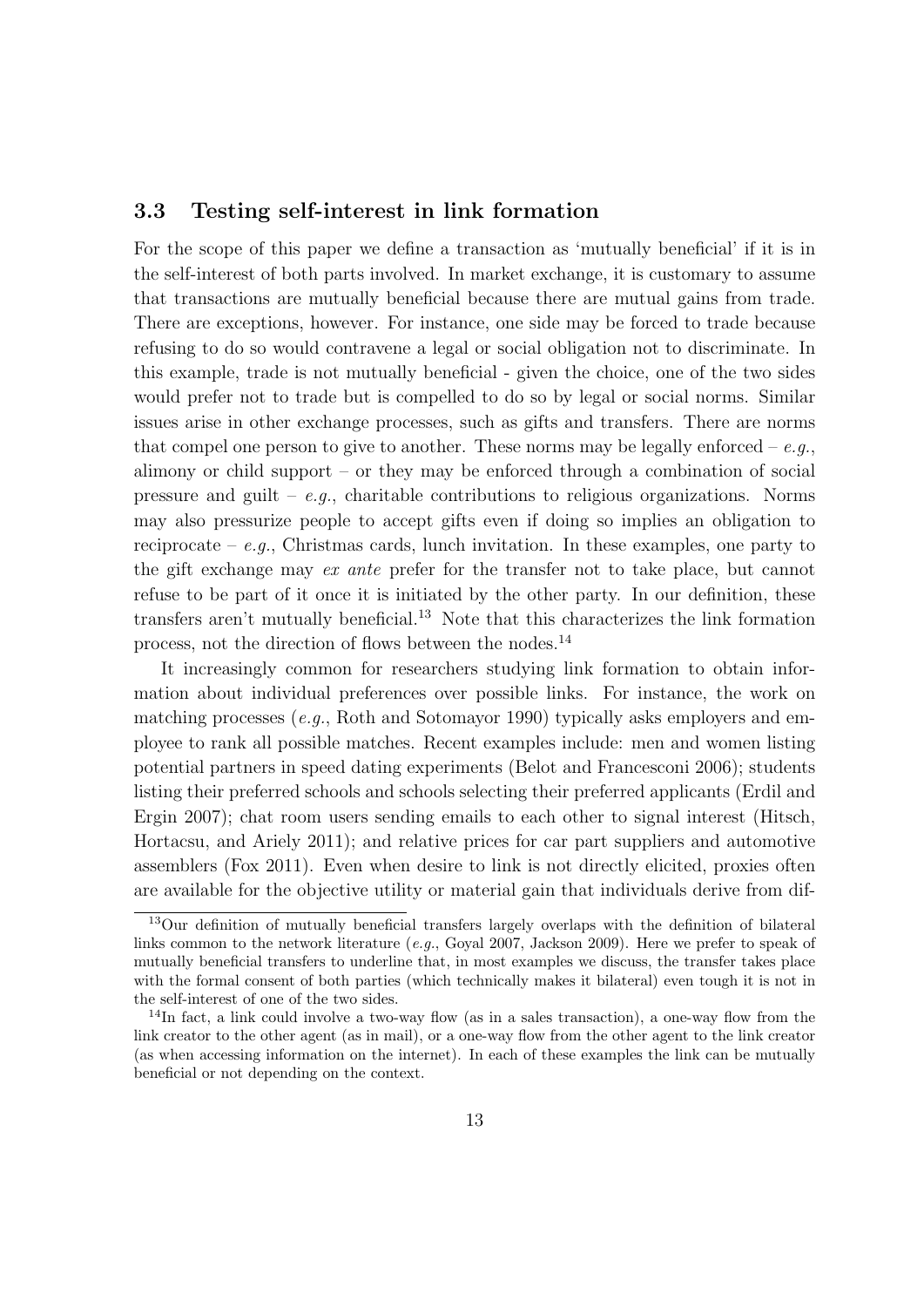ferent matches. If (direct of indirect) information on desire to link is available to the researcher, it is of economic interest to explore whether the link observed in data are grounded by mutual self-interest.

Assume we have dichotomous measures  $d_{ij} = \{0, 1\}$  and  $d_{ji} = \{0, 1\}$  of households' desire to exchange transfers with each other. If transfers are not necessarily grounded by mutual self-interest, we are more likely to observe  $\tau_{ij} > 0$  between i and j when either of them wishes to link. In this case the likelihood of observing  $\tau_{ij} > 0$  increase in both  $d_{ij}$  and  $d_{ji}$ . If mutual self-interest is required, a link between i and j only gets formed if both i and j wish to link, that is, if  $d_{ij}d_{ji} = 1$ . Furthermore, once we control for  $d_{ij}d_{ji}$ , variables  $d_{ij}$  and  $d_{ji}$  should have no additional effect on the probability of observing  $\tau_{ij} > 0$ . In order to investigate whether observed transfers are mutually beneficial, we estimate equation (6) as

$$
Pr(\tau_{ij} > 0) = \lambda(\alpha d_{ij} + \beta d_{ji} + \gamma d_{ij} d_{ji} + \theta Z_{ij\tau})
$$
\n(10)

where  $X_{ij\tau} \equiv [d_{ij}, d_{ji}, d_{ij}d_{ji}, Z_{ij\tau}]$ . If transfer aren't mutually beneficial, the likelihood of  $\tau_{ij} > 0$  is the same whether  $\{d_{ij}, d_{ji}\} = \{1, 0\}, \{0, 1\}, \text{ or } \{1, 1\}$ : it follows that  $\alpha = \beta = \alpha + \beta + \gamma > 0$  which implies that  $\gamma = -\beta = -\alpha$ . If transfers are mutually beneficial,  $\tau_{ij} > 0$  arise only if  $\{d_{ij}, d_{ji}\} = \{1, 1\}$ : it follows that  $\alpha = \beta = 0$  and  $\gamma > 0$ . This test is at the core of our empirical illustration. Indeed, for the purpose of this test the mis-reporting correction is of great value because we suspect that desire to link may affect not only equation (6), but also the reporting equations. If this is the case, only by correcting for mis-reporting we can draw correct inference about whether observed links are mutually beneficial.

However, in order to perform the test we need proxies for desire to link, which is not directly elicited in our data. In the first Nyakatoke survey round (February 2000), each adult household member was asked: "Can you give a list of people from inside or outside of Nyakatoke, who you can personally rely on for help and/or that can rely on you for help in cash, kind or labor?".<sup>15</sup> Answers to this question, aggregated at the household level, are used as proxies for  $d_{ij}$  and  $d_{ji}$  in our illustration of Section 4. This requires some explanation given that the question in principle asks about links – not desire to link. For a careful discussion of this assumption we remand to Appendix B.

<sup>15</sup>34% of the mentioned partners live out of the village. They are omitted from the analysis since we have no information on the partner and hence cannot apply our testing methodology.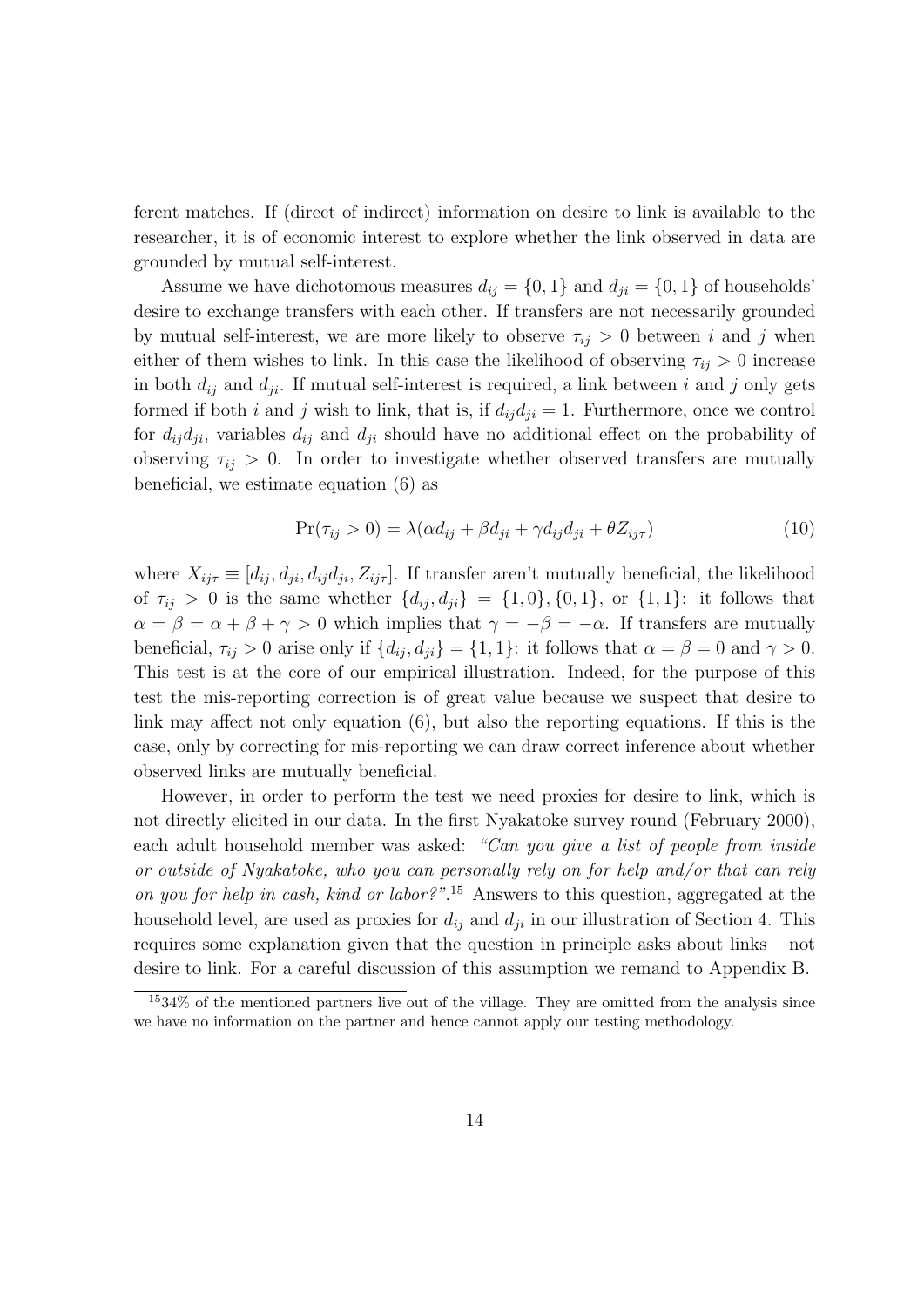#### 3.4 Variables definition

The regressors used in our analysis are illustrative of the type of variables typically included in an analysis of this kind. The main regression of interest is  $Pr(\tau = 1)$  $\lambda(\beta_\tau X_\tau)$ . The regressors entering  $X_\tau$  are control variables expected to influence the actual flows of funds between households. Since  $\tau_{ij}$  is directional, regressors for observation ij can differ from regressors for observation  $ji$ <sup>16</sup>. The regressors of interest for our testing strategy are  $d_{ij}$ ,  $d_{ji}$  and  $d_{ij}d_{ji}$  as defined in Subsection 3.3. We also add the wealth of of  $i$  and  $j$ , since we expect flows of funds between households to depend on it.<sup>17</sup> From the work of Fafchamps and Lund (2003), De Weerdt and Dercon (2006) and De Weerdt and Fafchamps (2011), we also know that informal arrangements are more frequent among households that are socially and geographically proximate. Therefore we include the distance between the two houses, and relational dummies for whether i and j share the same religion and are blood related.<sup>18</sup> Finally, larger households have more individuals involved in giving and receiving transfers. We therefore control for the number of adult members for  $i$  and  $j$ .

Next we discuss the variables that enter the reporting equations of giver an receiver  $Pr(G = 1 | \tau = 1) = \lambda_G(\beta_G X_G)$  and  $Pr(R = 1 | \tau = 1) = \lambda_R(\beta_R X_R)$ . We include own desire to link  $(d_{ij}$  in  $X_G$  and  $d_{ji}$  in  $X_R$ ) since respondents may be more likely to remember transfers to/from individuals whose name they listed in response to first-round interviews. Following a similar argument we include wealth (wealth of i in  $X_G$  and wealth of j in  $X_G$ ) as regressor given that wealthy people may be more likely to forget a transfer (Akee and Kapur 2012). Social and geographical proximity variables are included to allow for the possibility that respondents remember better transfers to and from proximate households. We also include regressors that are a priori expected to affect mis-reporting but not transfers themselves.<sup>19</sup> For  $X_G$ , we use *declared friends<sub>i</sub>*, defined as the total number of individuals listed in response to the first-round question on who respondents would turn to for help and to whom they would provide help. The logic underlying this choice is that households that intend to

<sup>&</sup>lt;sup>16</sup>This stands in contrast with undirected network data where  $\tau_{ij} \equiv \tau_{ji}$  and regressors by construction have to be identical such that  $X_{\tau}^{ij} = X_{\tau}^{ji}$ .

<sup>&</sup>lt;sup>17</sup>Wealth is computed as the total value of land and livestock assets in Tanzanian shilling (1 unit  $= 100000$  tzs).

<sup>&</sup>lt;sup>18</sup>Out of 119 households, 24 are Muslim  $(20\%)$ , 46 are Protestant  $(39\%)$  and 49 are Catholic  $(41\%)$ . We consider households i and j blood-related if an adult member of i is the parent/sibling/child of an adult member of j.

<sup>&</sup>lt;sup>19</sup>Simulation analysis reported earlier indicates that the maximum likelihood estimates are reliable even without identifying instruments, so including these variables is not necessary for identification.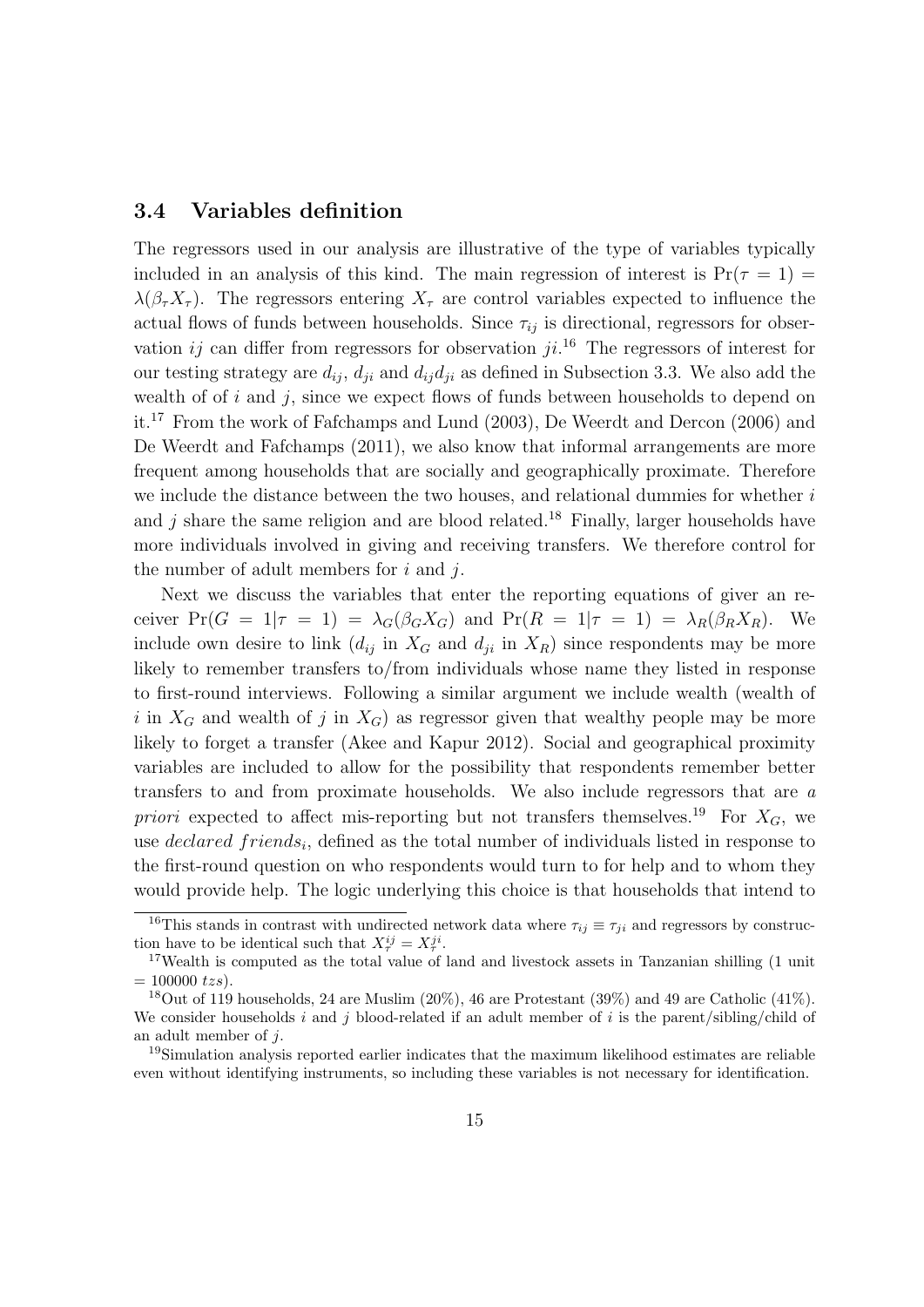seek help from (or provide help to) many other households are probably more sensitive to the issue of inter-household transfers, and therefore recall transfers better. For  $X_R$ we include separately the number of male and female adult dependents. The idea is that adult dependents who have received transfers from other households may not have reported them to the household head – and therefore may be reluctant to report them to enumerators. This is in line with the idea that the under-reporting of transfers received is to avoid detection by other household members – a point already made by Anderson and Baland (2002).

In Table 2 we present descriptive statistics for all variables used in the analysis. The upper section of the table reports different versions of the dependent variables. The first two rows focus on the gifts from  $i$  to  $j$ , as reported by  $i$  and  $j$  respectively. In the next two rows we report  $\tau_{ij}^{max} \equiv \max\{G_{ij}, R_{ij}\}\$  and  $\tau_{ij}^{min} \equiv \min\{G_{ij}, R_{ij}\}\$  that are used as dependent variables in the standard logit regressions. They demonstrate the extent of the divergence between the information given by households  $i$  and  $j$  on the same  $\tau_{ij}$ . In the next four rows we report the same information for inter-household loans. We see that lenders are more likely to report a loan than borrowers, and that there are important discrepancies between loans reported by the lender and borrower. The rest of Table 2 focuses on regressors. Variable  $d_{ij} = 1$  if someone in household i mentioned someone in household  $j$  in response to the first-round question on who respondents would turn to in order to give or receive help. The product  $d_{ij}d_{ji} = 1$  if i listed j and j listed i, something that occurs only for  $2\%$  of the dyads. There is considerable variation in wealth levels across Nyakatoke households. There is also significant diversity in religion: only 35% of households head pairs share the same religion. Around 1.6% of household pairs are closely related, i.e., are siblings or children-parents. Distance between households is measured in Km and is on average 500 meters.<sup>20</sup> The average number of friends declared in the first-round question is 5.2, which is higher than the number of transfers declared. The average number of adult male and female dependents is 0.44 and 1.1 respectively.

 $20$ For 3 households the distance is missing, so we have imputed the sample average.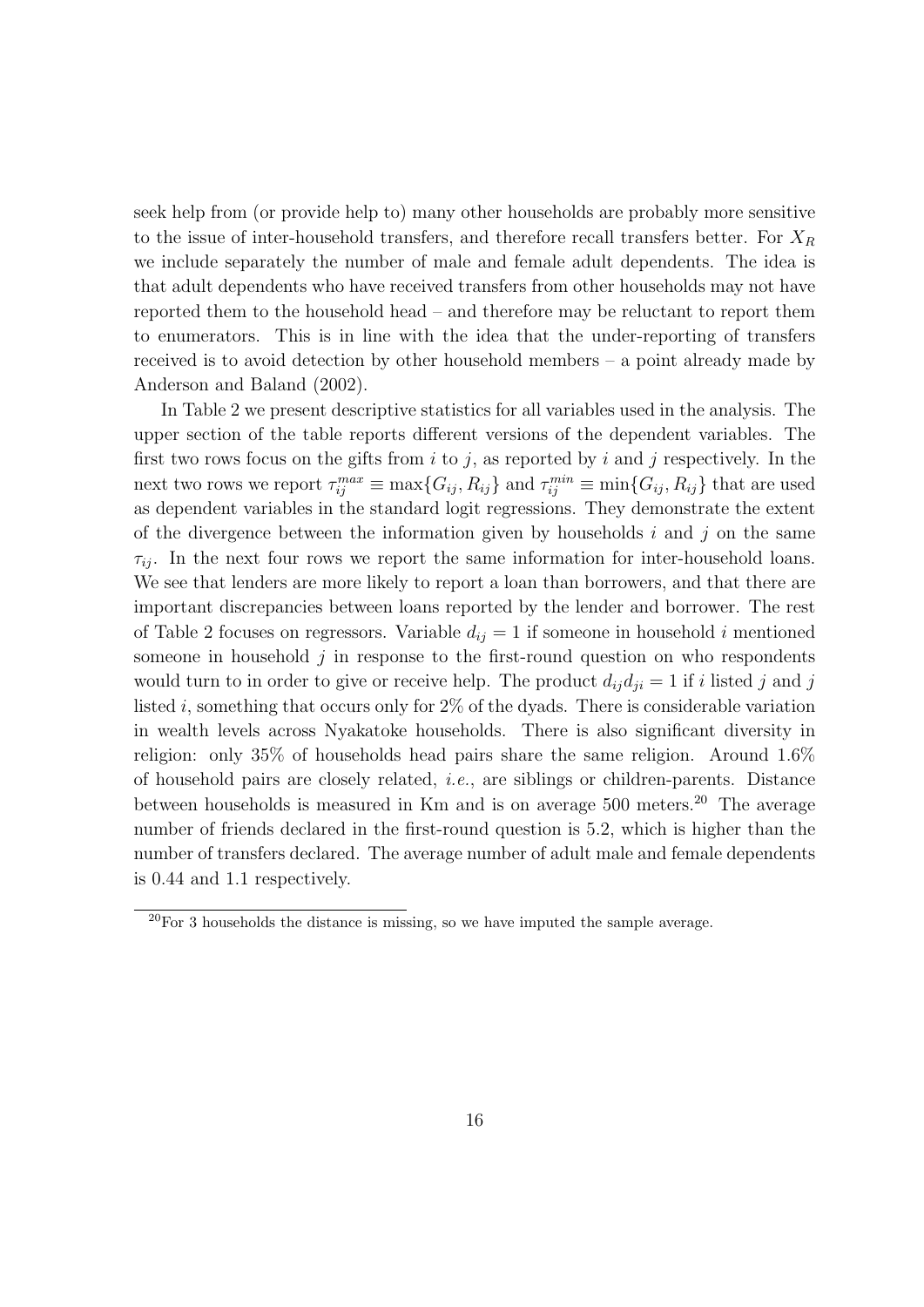| variable                                                | dummy | mean  | min              | max    | $_{\rm sd}$ |
|---------------------------------------------------------|-------|-------|------------------|--------|-------------|
| $\tau_{ij}^{i}$ (gifts)                                 | yes   | 0.071 |                  |        |             |
| $\tau_{ii}^{j}$ (gifts)                                 | yes   | 0.059 |                  |        |             |
| $\tau_{ij}^{max}$ (gifts)                               | yes   | 0.101 |                  |        |             |
| $\tau_{ij}^{min}$ (gifts)                               | yes   | 0.028 |                  |        |             |
| $\tau_{ij}^{i}$ (loans)                                 | yes   | 0.025 |                  |        |             |
| $\tau_{ij}^{j}$ (loans)                                 | yes   | 0.017 |                  |        |             |
| $\tau_{ii}^{max}$ (loans)                               | yes   | 0.039 |                  |        |             |
| $\tau_{ij}^{min}$ (loans)                               | yes   | 0.003 |                  |        |             |
| $d_{ij}$ and $d_{ji}$                                   | yes   | 0.045 |                  |        |             |
| $d_{ij}d_{ji}$                                          | yes   | 0.020 |                  |        |             |
| <i>wealth<sub>i</sub></i> and <i>wealth<sub>i</sub></i> | no    | 4.546 | $\boldsymbol{0}$ | 27.970 | 4.815       |
| same religion                                           | yes   | 0.354 |                  |        |             |
| related                                                 | yes   | 0.016 |                  |        |             |
| distance                                                | no    | 0.522 | 0.014            | 1.738  | 0.303       |
| hh members <sub>i</sub> and hh members <sub>i</sub>     | no    | 2.555 | $\mathbf{1}$     | 9      | 1.314       |
| $declared\ friends_i$                                   | no    | 5.294 | $\theta$         | 19     | 3.063       |
| $female\, depends in$                                   | no    | 1.101 | $\theta$         | 6      | 0.864       |
| male dependents,                                        | no    | 0.437 | $\boldsymbol{0}$ | $\,3$  | 0.729       |

Table 2. Descriptive statistics (N=14042)

## 4 Estimation results

#### 4.1 Main results

Table 3 presents the estimates for gifts. Columns (1) and (2) report the results from standard logit regressions where the dependent variable is  $\tau_{ij}^{max} \equiv \max\{G_{ij}, R_{ij}\}\$  and  $\tau_{ij}^{min} \equiv \min\{G_{ij}, R_{ij}\}\;$  respectively. Columns (3) to (5) report coefficients obtained from estimating the likelihood function defined by equations (2) to (8). Column (3) corresponds to the equation of interest (1), while columns (4) and (5) correspond to the reporting equations of the giver and receiver respectively. Marginal effects for Table 3 are reported in Table A.2 in Appendix A.

Looking at columns (1) to (3) we notice that desire to link of both giver and receiver is significantly positive, suggesting that a gift is more likely to occur if the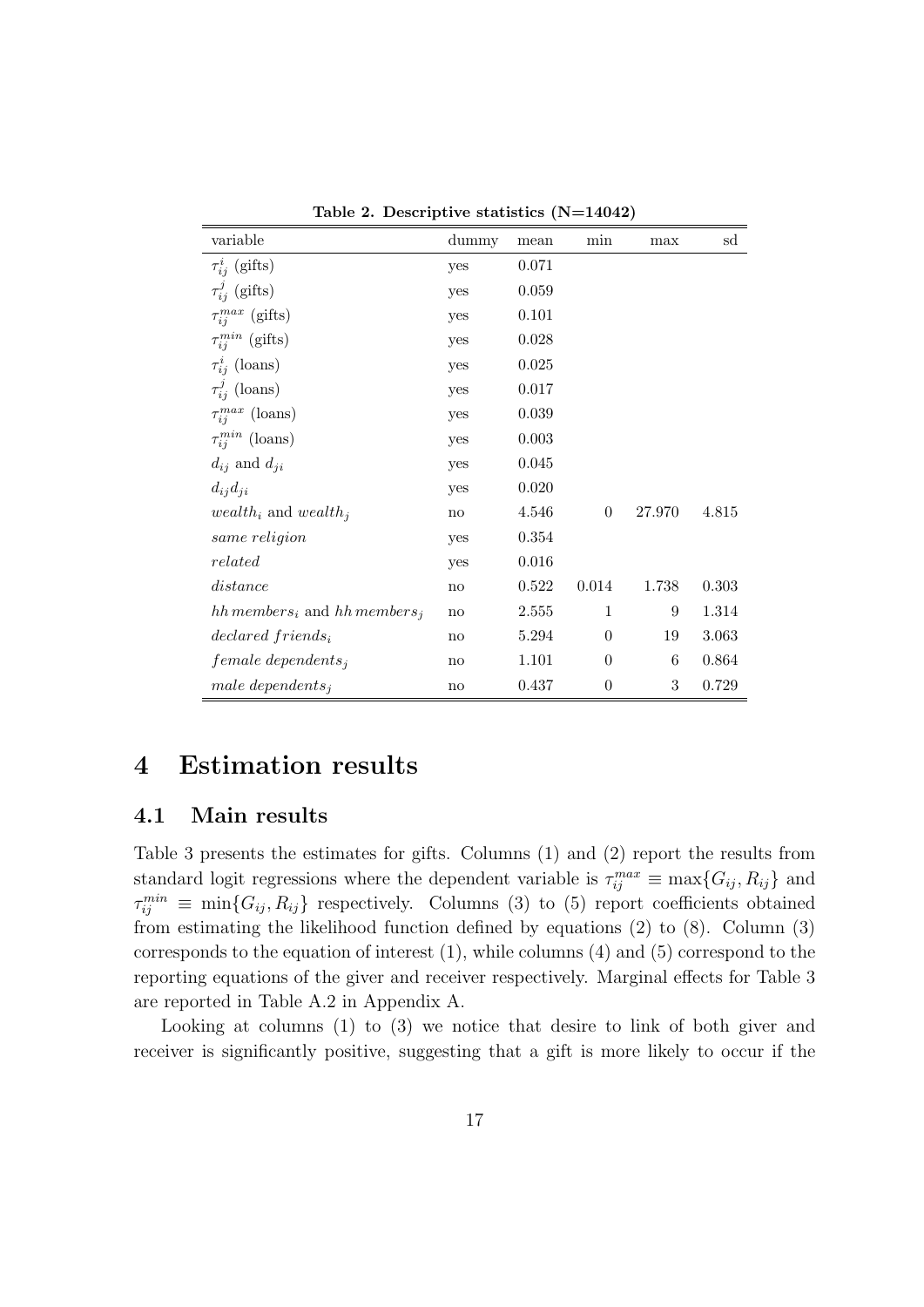giver and/or the receiver has listed the partner in response to the first round question. When we correct for mis-reporting in column  $(3)$ , the magnitude and significance of the coefficient of the cross-product  $d_{ij}d_{ji}$  change. Since inference about mutually beneficial link formation relies heavily on the sign of the  $d_{ij}d_{ji}$  coefficient, estimates reported in column (3) should be regarded as the most reliable. Results reported in Table 3 strongly reject a link formation model grounded in mutual benefit: both  $\alpha$  and  $\beta$  are strongly significant and of the same order of magnitude, while  $\gamma$  is negative in all three columns – significantly so in column (1) and (2).<sup>21</sup> However, we do not observe  $\gamma = -\beta$  and  $\gamma = -\alpha$  either.<sup>22</sup> This means that the probability of transfer is larger if both  $d_{ij} = 1$  and  $d_{ji} = 1$  than if only one of them is equal to 1. In other words, when both households list each other as someone they would go to for help, they are more likely to help each other than if only one lists the other. This suggests that some dimension of mutual self-interest is present, even the the results reject the pure model of mutually beneficial link formation. The other covariates have the expected sign across all three specifications. Wealthier households are more likely to give in columns (1) and (3), and more likely to receive in column (1) only. People are more likely to give to relatives, neighbors, and members of the same religion. Households members are always positive in sign, and occasionally significant.

Results for the two under-reporting regressions – columns  $(4)$  and  $(5)$  – show that respondents are more likely to report a transfer from/to those households they wish to link with. In the  $Pr(G = 1 | \tau = 1)$  regression,  $d_{ij}$  is positively significant, indicating that if household i has listed household j in response to the first-round question, then i is more likely to report a gift given to j. declared friends, is significantly positive as expected, while own wealth is significantly negative: wealthy respondents are more likely to forget reporting the gifts they have made. Analogously, in the  $Pr(R = 1 | \tau = 1)$  regression  $d_{ji}$  is positively significant, and wealth<sub>j</sub> is negatively significant. The numbers of female and male dependents have the anticipated negative sign, but they are not significant.

Marginal effects, reported in Table A.2 in Appendix A, give a full sense of the estimation bias: when we do not account for mis-reporting  $d_{ij}$  and  $d_{ji}$  appear biased downwards in the transfer equation, which is consistent with the fact that desire to link also affects reporting probabilities.

In Table 4 we repeat the same analysis for loans. The corresponding marginal ef-

<sup>&</sup>lt;sup>21</sup>A Wald test cannot reject the hypothesis that  $\alpha = \beta$  in column (3), with a p-value of 0.365.

<sup>&</sup>lt;sup>22</sup>For our preferred model of Column 3 a Wald test rejects the joint hypotheses  $\gamma + \alpha = 0$  and  $\gamma + \beta = 0$  with *p*-value=0.002.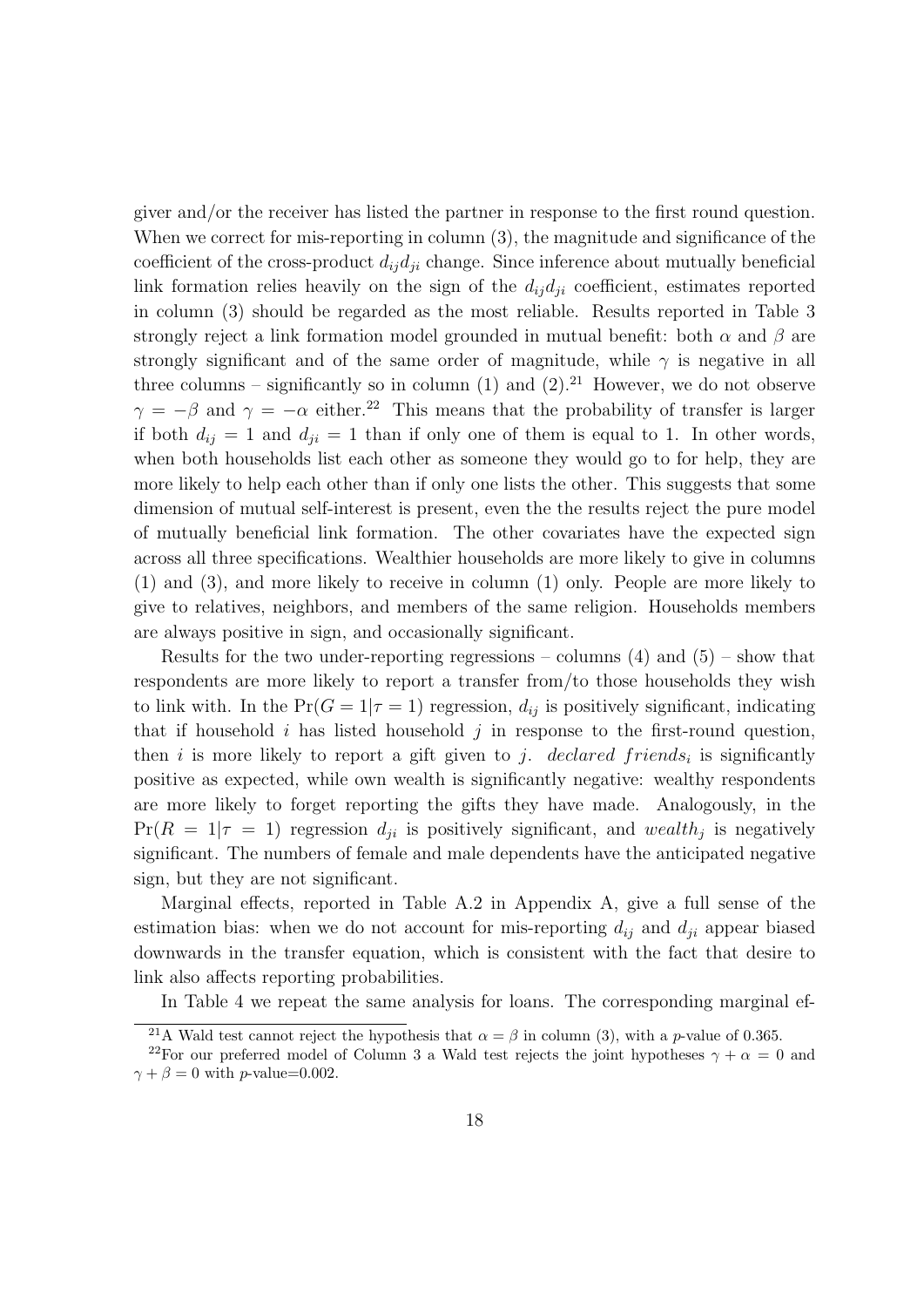fects are reported in Table A.3, Appendix A. Coefficient estimates reported in column (3) approximately satisfy  $\alpha = \beta = -\gamma$ , a finding that would be consistent with the mutually beneficial link model, but individual coefficients are only statistically significant in column (1) and (2). This may be because the proportion of non-zero observations is very small for loans, making maximum likelihood estimation more demanding for the multi-equation estimator. In terms of the other regressors, few of them are significant, a point already noted by De Weerdt and Fafchamps (2011) in the same dataset. In column (3), we find  $wealth_i$  (marginally) significant, indicating that wealthy households are more likely to lend money. In the  $Pr(G = 1 | \tau = 1)$  regression only *declared* friends<sub>i</sub> is significantly positive, and in the  $Pr(R = 1 | \tau = 1)$  regression only the desire to link is significant.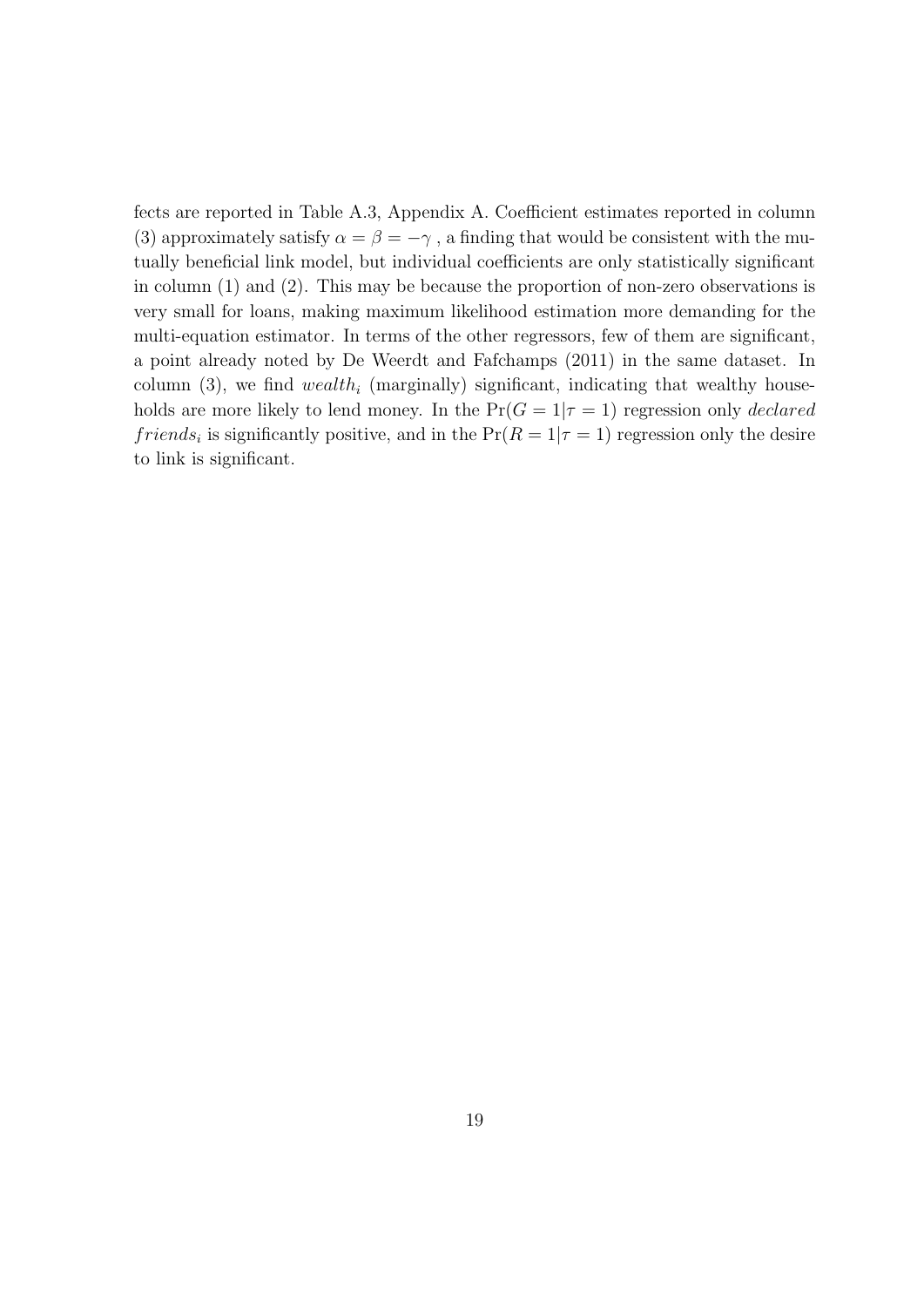|                           | (1)               | (2)               | (3)            | (4)                    | (5)                    |  |  |  |  |
|---------------------------|-------------------|-------------------|----------------|------------------------|------------------------|--|--|--|--|
|                           | $\tau_{ij}^{max}$ | $\tau_{ij}^{min}$ | $Pr(\tau = 1)$ | $Pr(G = 1   \tau = 1)$ | $Pr(R = 1   \tau = 1)$ |  |  |  |  |
| $d_{ij}$                  | $2.477***$        | $2.527***$        | $2.563***$     | $1.492***$             |                        |  |  |  |  |
|                           | (0.180)           | (0.233)           | (0.371)        | (0.180)                |                        |  |  |  |  |
| $d_{ji}$                  | 2.794***          | $3.260***$        | $2.817***$     |                        | $1.920***$             |  |  |  |  |
|                           | (0.159)           | (0.236)           | (0.305)        |                        | (0.227)                |  |  |  |  |
| $d_{ij}d_{ji}$            | $-0.681**$        | $-1.036***$       | $-0.196$       |                        |                        |  |  |  |  |
|                           | (0.306)           | (0.313)           | (0.980)        |                        |                        |  |  |  |  |
| $wealth_i$                | $0.058***$        | $\,0.024\,$       | $0.081***$     | $-0.035**$             |                        |  |  |  |  |
|                           | (0.012)           | (0.015)           | (0.016)        | (0.016)                |                        |  |  |  |  |
| $wealth_j$                | $0.066**$         | $-0.001$          | $0.105\,$      |                        | $-0.045***$            |  |  |  |  |
|                           | (0.030)           | (0.024)           | (0.066)        |                        | (0.015)                |  |  |  |  |
| same religion             | $0.421***$        | $0.353^{***}\;$   | $0.530**$      | $\,0.025\,$            | $\,0.012\,$            |  |  |  |  |
|                           | (0.099)           | (0.132)           | (0.251)        | (0.211)                | (0.196)                |  |  |  |  |
| related                   | $1.728***$        | $0.944***$        | $1.961**$      | 0.433                  | $\,0.614\,$            |  |  |  |  |
|                           | (0.284)           | (0.294)           | (0.762)        | (0.505)                | (0.377)                |  |  |  |  |
| $distance \\$             | $-1.711***$       | $-1.789***$       | $-1.678**$     | $-0.585$               | $\text{-}0.533$        |  |  |  |  |
|                           | (0.294)           | (0.476)           | (0.660)        | (0.536)                | (0.485)                |  |  |  |  |
| $hh$ members <sub>i</sub> | $0.084***$        | 0.069             | $0.110**$      |                        |                        |  |  |  |  |
|                           | (0.032)           | (0.060)           | (0.043)        |                        |                        |  |  |  |  |
| $hh$ members <sub>j</sub> | $0.216**$         | $0.169**$         | 0.262          |                        |                        |  |  |  |  |
|                           | (0.098)           | (0.086)           | (0.168)        |                        |                        |  |  |  |  |
| $declared\ friends_i$     |                   |                   |                | $0.026*$               |                        |  |  |  |  |
|                           |                   |                   |                | (0.013)                |                        |  |  |  |  |
| $female\ depends on$      |                   |                   |                |                        | $-0.149$               |  |  |  |  |
|                           |                   |                   |                |                        | (0.143)                |  |  |  |  |
| male dependents $_i$      |                   |                   |                |                        | $-0.191$               |  |  |  |  |
|                           |                   |                   |                |                        | (0.133)                |  |  |  |  |
| $constant$                | $-3.631***$       | $-4.964***$       | $-3.525***$    | $-0.277$               | $-0.209$               |  |  |  |  |
|                           | (0.302)           | (0.419)           | (0.540)        | (0.590)                | (0.359)                |  |  |  |  |

Table 3. Results for gifts

\*\*\* p<0.01, \*\* p<0.05, \* p<0.1. Dyadic-robust standard errors in parentheses.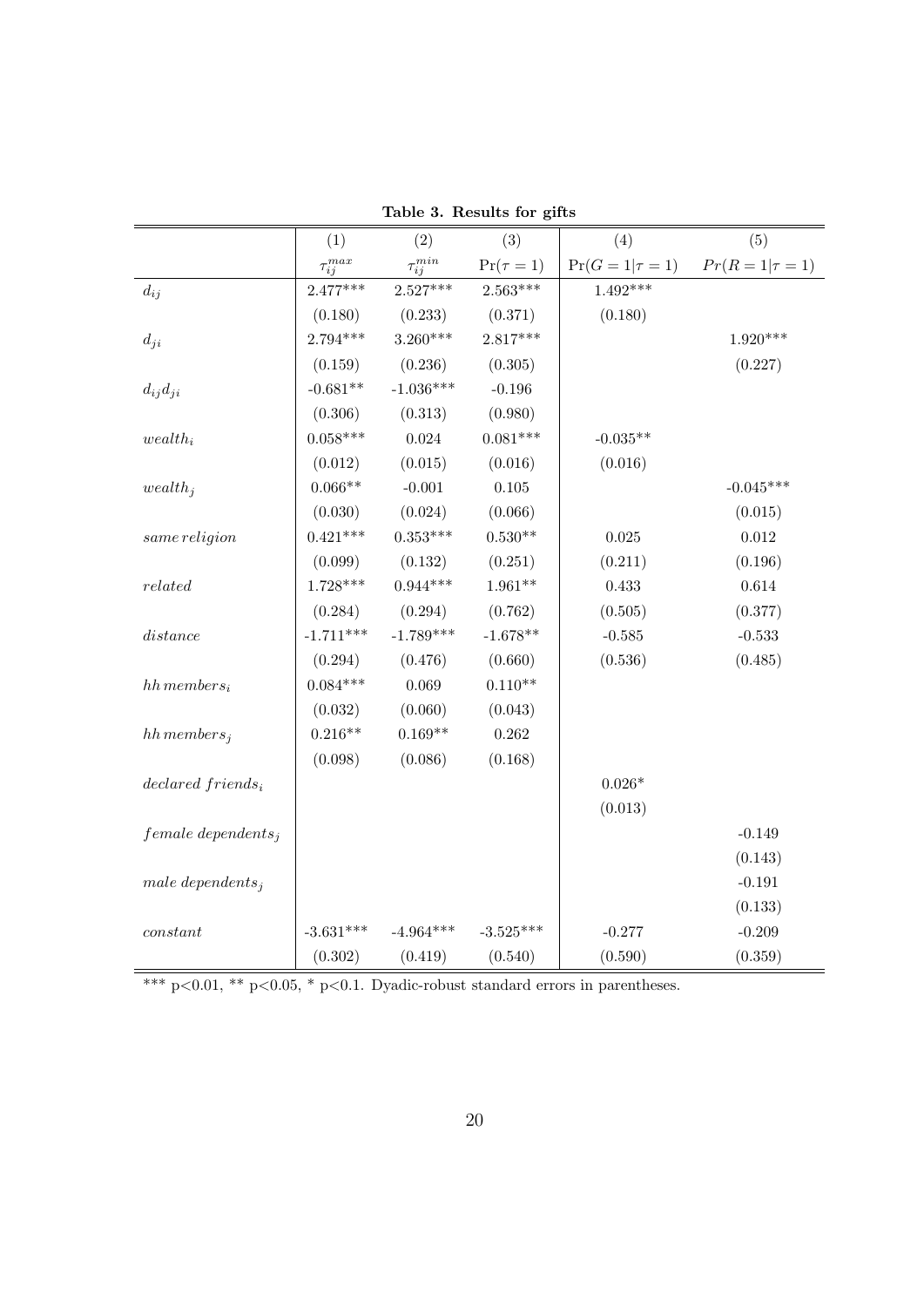|                           | (1)               | (2)               | (3)            | (4)                    | (5)                    |  |  |  |  |
|---------------------------|-------------------|-------------------|----------------|------------------------|------------------------|--|--|--|--|
|                           | $\tau_{ij}^{max}$ | $\tau_{ij}^{min}$ | $Pr(\tau = 1)$ | $Pr(G = 1   \tau = 1)$ | $Pr(R = 1   \tau = 1)$ |  |  |  |  |
| $d_{ij}$                  | $1.966***$        | 1.558             | 2.639          | 0.570                  |                        |  |  |  |  |
|                           | (0.206)           | (1.028)           | (5.599)        | (0.624)                |                        |  |  |  |  |
| $d_{ji}$                  | $2.018***$        | 3.327***          | 2.536          |                        | $1.206**$              |  |  |  |  |
|                           | (0.200)           | (0.402)           | (6.437)        |                        | (0.558)                |  |  |  |  |
| $d_{ij}d_{ji}$            | $-1.601***$       | $-0.982$          | $-2.021$       |                        |                        |  |  |  |  |
|                           | (0.208)           | (1.056)           | (8.388)        |                        |                        |  |  |  |  |
| $wealth_i$                | 0.019             | $-0.019$          | $0.061^{\ast}$ | $-0.041$               |                        |  |  |  |  |
|                           | (0.017)           | (0.028)           | (0.036)        | (0.051)                |                        |  |  |  |  |
| wealth <sub>i</sub>       | $0.016\,$         | 0.014             | $\,0.031\,$    |                        | $-0.012$               |  |  |  |  |
|                           | (0.013)           | (0.022)           | (0.051)        |                        | (0.031)                |  |  |  |  |
| same religion             | 0.178             | $-0.255$          | 0.323          | $-0.058$               | $-0.041$               |  |  |  |  |
|                           | (0.119)           | (0.432)           | (2.717)        | (1.601)                | (1.048)                |  |  |  |  |
| related                   | 0.140             | $-0.229$          | 0.681          | $-0.079$               | $0.133\,$              |  |  |  |  |
|                           | (0.274)           | (0.633)           | (18.080)       | (1.946)                | (1.760)                |  |  |  |  |
| distance                  | $-1.218***$       | $-1.149*$         | $-1.775$       | $-0.083$               | 0.020                  |  |  |  |  |
|                           | (0.263)           | (0.604)           | (1.282)        | (1.608)                | (1.191)                |  |  |  |  |
| $hh$ members <sub>i</sub> | $0.050\,$         | 0.068             | $\,0.013\,$    |                        |                        |  |  |  |  |
|                           | (0.078)           | (0.098)           | (0.270)        |                        |                        |  |  |  |  |
| $hh$ members <sub>i</sub> | $\,0.029\,$       | $0.028\,$         | $\,0.192\,$    |                        |                        |  |  |  |  |
|                           | (0.055)           | (0.138)           | (0.635)        |                        |                        |  |  |  |  |
| $declared\ friends_i$     |                   |                   |                | $0.113**$              |                        |  |  |  |  |
|                           |                   |                   |                | (0.047)                |                        |  |  |  |  |
| $female\, depends in$     |                   |                   |                |                        | $-0.047$               |  |  |  |  |
|                           |                   |                   |                |                        | (0.168)                |  |  |  |  |
| male dependents;          |                   |                   |                |                        | $-0.222$               |  |  |  |  |
|                           |                   |                   |                |                        | (0.157)                |  |  |  |  |
| constant                  | $-3.509***$       | $-6.498***$       | $-1.991$       | $-2.478$               | $-2.442*$              |  |  |  |  |
|                           | (0.299)           | (0.530)           | (2.032)        | (2.208)                | (1.409)                |  |  |  |  |

Table 4. Results for loans

 $\overline{\text{*** p<0.01, ** p<0.05, * p<0.1. Dyadic-robust standard errors in parentheses.}}$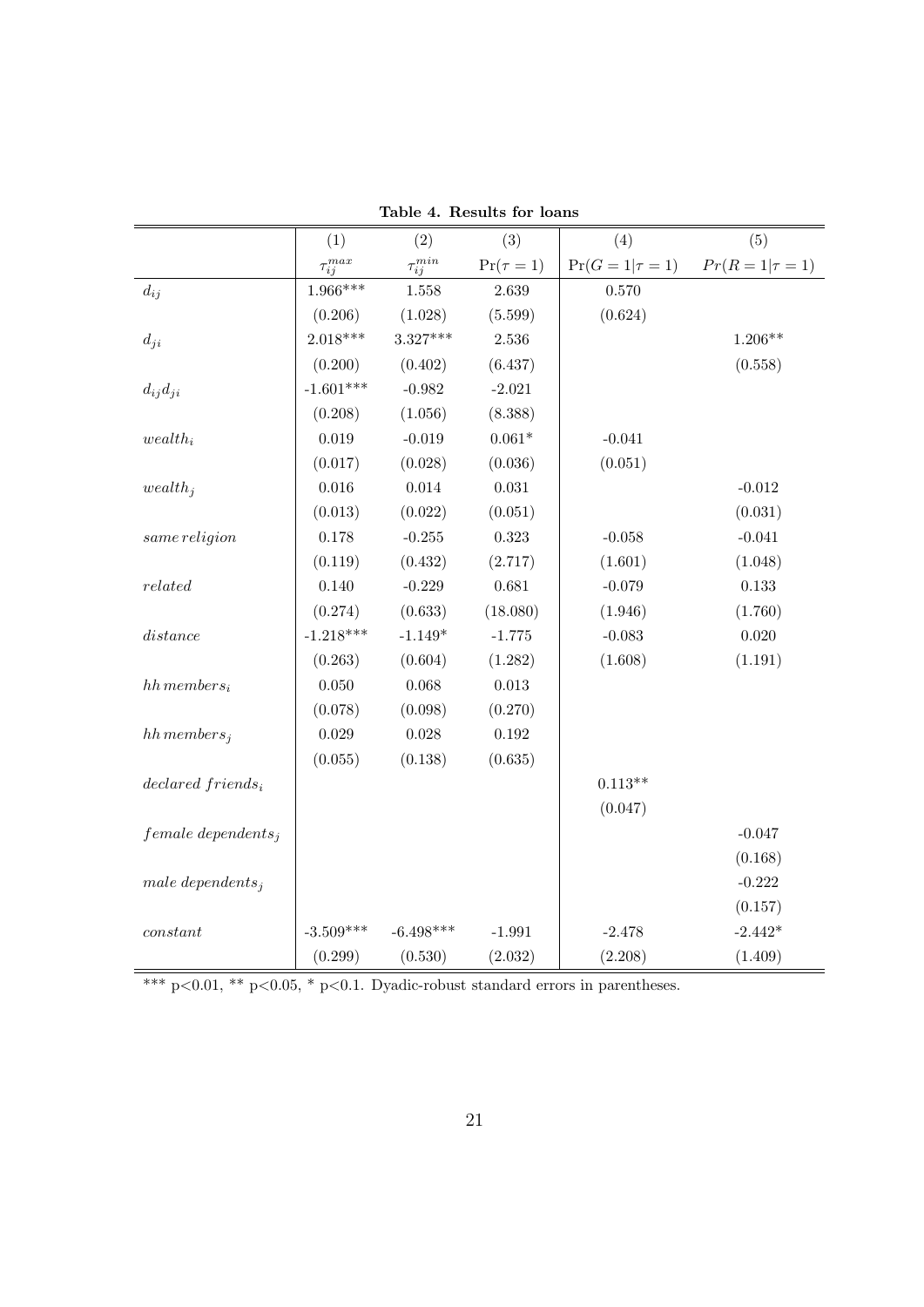#### 4.2 Robustness analysis

As a robustness check we have re-estimated the model with different sets of regressors. Convergence is generally smooth for a reasonably sized set of regressors, and estimated coefficients are similar across specifications. Including significant regressors in the misreporting equations increases the difference between standard logit results in columns (1) and (2) and the maximum likelihood results in column (3). A few regressors in the reporting equations are sufficient to get stable estimates for  $Pr(\tau = 1)$  as long as we include the variables that are likely to impact both the propensity to declare the transfer and the likelihood of a transfer itself.<sup>23</sup> However, no improvement in the estimated coefficients for  $Pr(\tau = 1)$  is obtained if the  $Pr(G = 1 | \tau = 1)$  and  $Pr(R = 1 | \tau = 1)$  only include an intercept. These findings are consistent with the discussion and simulation results confirming that our estimator represents an improvement over logit only if we include relevant variables in the mis-reporting equations. It has to be mentioned that identification gets more problematic if we include partner's characteristic in the misreporting equations, *i.e.*, *j*'s characteristics in  $Pr(G = 1 | \tau = 1)$  and *i*'s characteristics in  $Pr(R = 1|\tau = 1)$ . The results presented here should thus be interpreted as based on these exclusion assumptions.

We also investigate whether our findings are affected by the possibility that what household i reported as a gift was reported as a loan by j. To investigate whether such mis-classification affects our results, we re-estimate the model using combined gifts and loans as the dependent variable. Results are not shown here to save space, but all coefficients of interest are similar to those reported in Table 3 for gifts.

### 5 Estimates of under-reporting

From the raw figures reported in Subsection 3.2 is it already possible to compute benchmark estimates of the extent of under-reporting, without any estimation and before introducing covariates. Assuming independence in reporting probability between i and j, we can calculate the three unconditional probabilities  $Pr(\tau = 1)$ ,  $Pr(G = 1 | \tau =$ 1), and  $Pr(R = 0 | \tau = 1)$  from the following three equations:

<sup>&</sup>lt;sup>23</sup>For instance, if we omit  $d_{ij}$  and  $d_{ji}$  from the mis-reporting equations, the results are dramatically different: the coefficient of  $d_{ij}d_{ji}$  in the  $Pr(\tau = 1)$  equation becomes large and positive, and has a large t-value.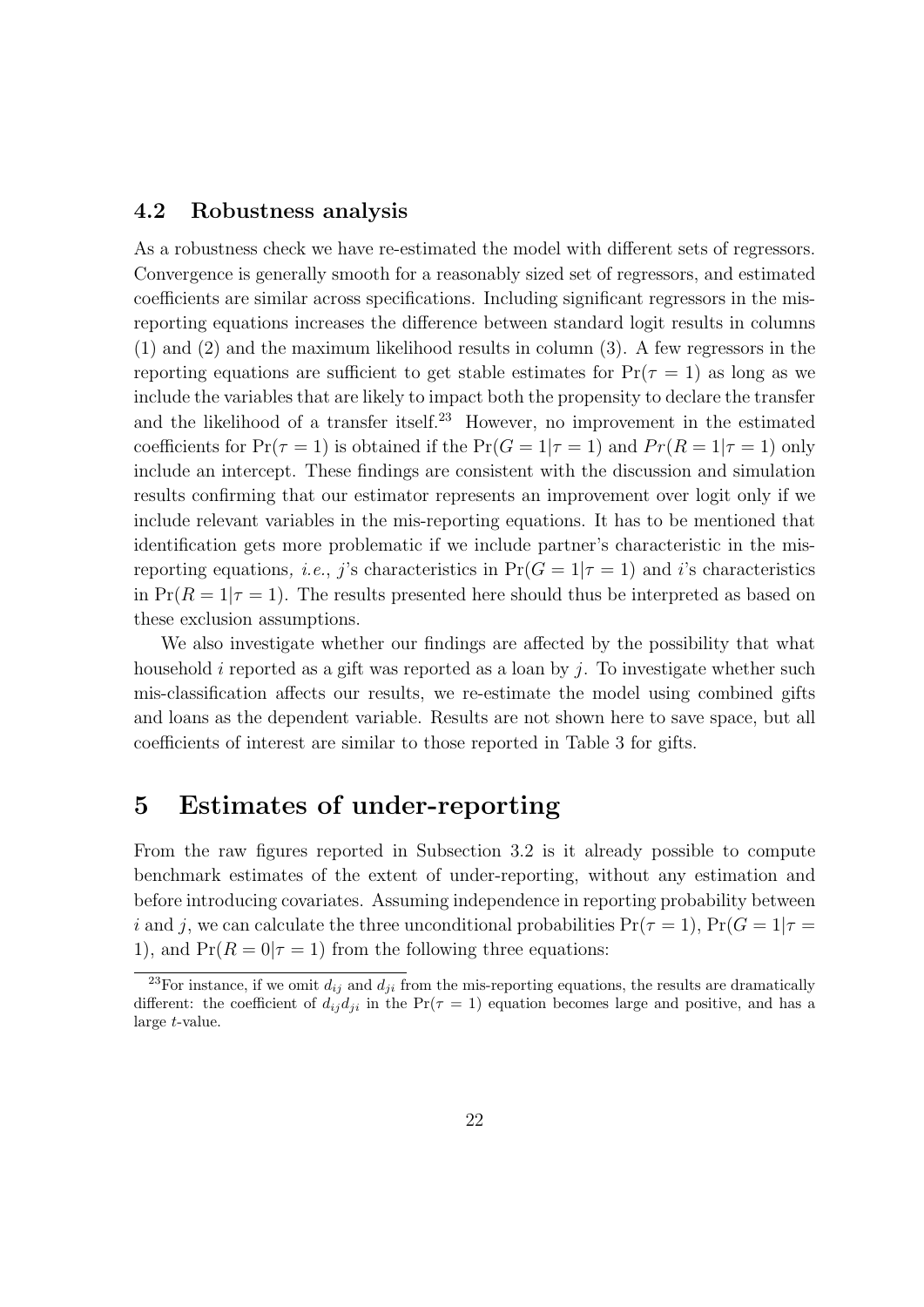- $Pr(G = 1, R = 0) = Pr(\tau = 1) * Pr(G = 1 | \tau = 1) * Pr(R = 0 | \tau = 1) = 0.042$  (11)
- $Pr(G = 0, R = 1) = Pr(\tau = 1) * Pr(G = 0 | \tau = 1) * Pr(R = 1 | \tau = 1) = 0.030$  (12)
- $Pr(G = 1, R = 1) = Pr(\tau = 1) * Pr(G = 1|\tau = 1) * Pr(R = 1|\tau = 1) = 0.028$  (13)

Straightforward algebra yields the solutions reported in Table 5 below:

|                                                               | gifts | loans |
|---------------------------------------------------------------|-------|-------|
| in data: declared by $i$                                      | 0.071 | 0.025 |
| in data: declared by $j$                                      | 0.059 | 0.017 |
| in data: declared by <i>i</i> or <i>j</i> $(\tau_{ii}^{max})$ | 0.101 | 0.039 |
| in data: declared by i and j $(\tau_{ii}^{min})$              | 0.028 | 0.003 |
| $Pr(\tau_{ij}=1)$                                             | 0.158 | 0.120 |
| $Pr(G = 1   \tau = 1)$                                        | 0.444 | 0.176 |
| $Pr(R = 1   \tau = 1)$                                        | 0.400 | 0.142 |

Table 5. Benchmark estimates of under-reporting

The simple calculation above suggest that there is considerable under-reporting of gifts and that  $\tau_{ij}^{max} = 10.1\%$  underestimates the frequency of gifts by around 50%. The table also suggests massive under-reporting of loans and indicates that  $\tau_{ij}^{max} = 3.9\%$ only captures about a third of the loans suspected to have been made.

We can obtain similar estimates from the maximum likelihood model formed by equations (2) to (8). The only difference is that these estimates are conditional on covariates, a feature that allows for correlation in reporting propensities based on observables. The result of these calculations is reported in Table 6.

| Table 6. Estimates of under-reporting with covariates |  |  |  |
|-------------------------------------------------------|--|--|--|
|                                                       |  |  |  |

|                                       | gifts | loans |  |
|---------------------------------------|-------|-------|--|
| average fitted $Pr(\tau_{ij} = 1)$    | 0.157 | 0.194 |  |
| average fitted $Pr(G = 1   \tau = 1)$ | 0.374 | 0.114 |  |
| average fitted $Pr(R = 1   \tau = 1)$ | 0.311 | 0.073 |  |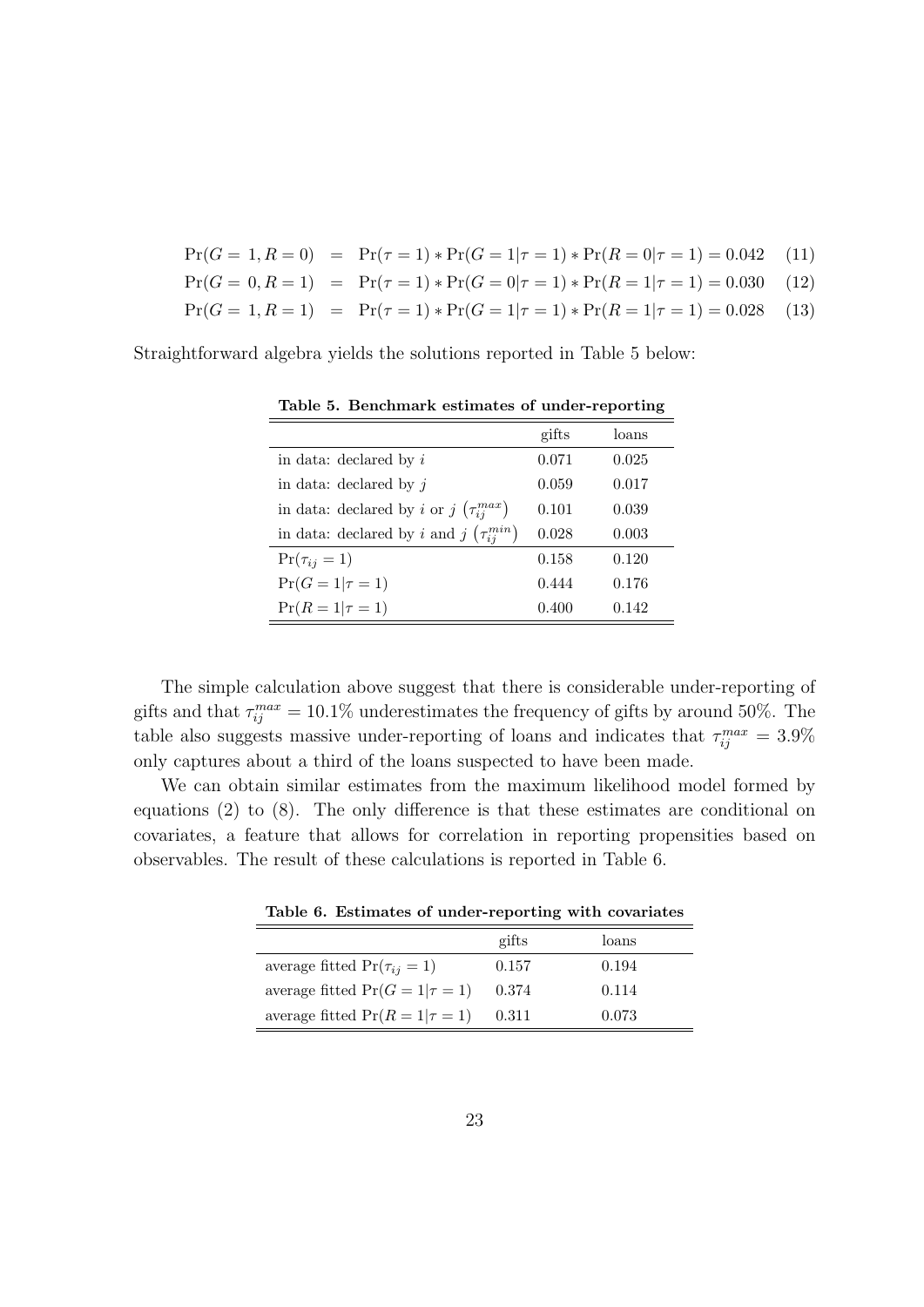The average fitted propensity to give gifts from Table 6 is 15.7%, nearly identical to the figure of obtained without conditioning on covariates. For loans, the average fitted  $Pr(\tau_{ij} = 1)$  of 19.4% is larger than our earlier estimate of 12%. These results suggest that informal loans between villagers are more frequent than gifts, although much fewer of them are reported in the survey. Comparing these estimates to actually reported gifts and loans, we see that not taking mis-reporting into consideration may lead to serious underestimation of the extent of gift giving and, especially, of lending and borrowing between villagers.

Table 6 also reports the average fitted propensities to report giving and receiving. The average propensity to report a gift is 37.4% for the giver and 31.1% for the receiver, smaller than the figures of Table 5. Estimated reporting probabilities are much lower for loans. Lenders are estimated to report only 11.4% of loans – compared to 17.6% of Table 5. Borrowers are estimated to report as little as 7.3% of loans, versus 14.2% in Table 5. If anything, estimated propensities to report gifts and loans fall when we allow them to depend on household observables.

The Nyakatoke data were collected with an unusually high level of care, using multiple survey rounds and interviewing each household member separately. Yet results suggests massive under-reporting. This casts some doubt on the general reliability of transfers of money, goods, or favors reported in household surveys. This matters for our understanding of the importance of favor exchange. In particular, many studies have found that reported gifts and loans are insufficient to insulate households against shocks. But if actual gifts and loans are much larger, these findings might be called into question. For instance, Rosenzweig (1988) reports that loans between households represent only 2% of the value of the shocks they face. If there is as much loan underreporting in his data as in ours, the corrected figure is closer to  $10\%$  – a five-fold increase.

## 6 Conclusions

Self-reported transfer data are typically discordant:  $i$  may report a transfer to  $j$  while j reports no such transfer from i. In this paper we propose a maximum likelihood estimator to deal with mis-reporting of this kind. Using simulations, we show that the consequences of neglecting mis-reporting may be severe when determinants of transfers are correlated with the propensity to report a transfer given or received. Our estimator corrects for this bias by conditioning reporting on such determinants.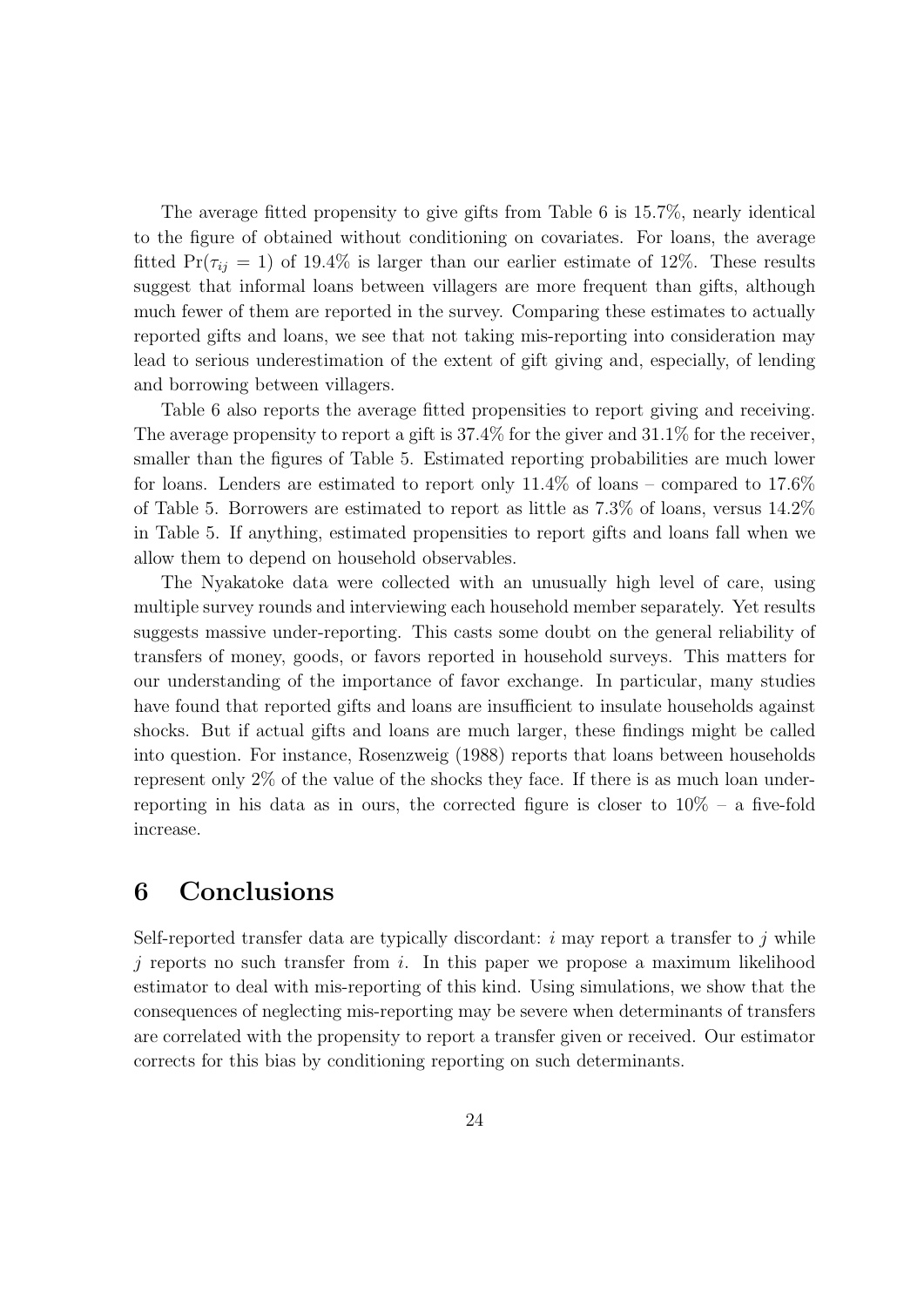We illustrate the methodology using dyadic data on inter-household transfers from the village of Nyakatoke in Tanzania, where we observe substantial discrepancies between gifts and loans reported by givers and receivers. In particular, we combine data about flows and a proxy of desire to link to investigate whether observed transfers are mutually beneficial, *i.e.* in the self-interest of both parts involved. We find reasonably convincing evidence that loans and gifts do not require mutual self-interest to take place (even tough flows are more likely to occur if both households wish to link). If this interpretation is correct, the evidence implies that if one household wishes to enter in a reciprocal relationship with another household, it can do so – provided this other household is sufficiently close socially and geographically. This could arise, for instance, because inter-personal norms of reciprocation can be activated unilaterally by Nyakatoke villagers – as when giving to someone is a way of obligating him or her to reciprocate in the future (Platteau 2000). If confirmed by future research, the above interpretation could explain the puzzling findings of Fafchamps and Gubert (2007) and De Weerdt and Fafchamps (2011) using the same data. These authors find that, contrary to theoretical predictions, households do not appear more likely to have links with those who face less covariate risk. But if households can wait after shocks are realized before deciding who to ask for help, they need not worry about covariate risk ex ante.

Our results suggest that both loans and gifts are heavily under-reported, and that loans are even more under-reported than gifts. This latter result is somewhat surprising: it is easy to see why borrowers would fail to report the loans they have received, but why would also lenders do so? Much of the theoretical discourse about risk sharing has emphasized repeated games and reputational sanctions (Coate and Ravallion 1993; Kocherlakota 1996; Ligon, Thomas and Worrall 2001). Yet, if lenders hide the loans they make, it is hard to see how group reputational sanctions could be imposed. There must therefore be a cost to the lender from publicizing loans. One possible explanation is that lenders fear that disclosing loans reveals they have money they do not need, and this could attract additional requests for help, as suggested by the works of Goldberg (2010) and Kinnan (2012). A similar point is made by Anderson and Baland (2002) who argue that secrecy within households serves to avoid claims on resources by spouses. If link formation was grounded in mutual self-interest, it would be possible to refuse to assist others and secrecy would not be necessary.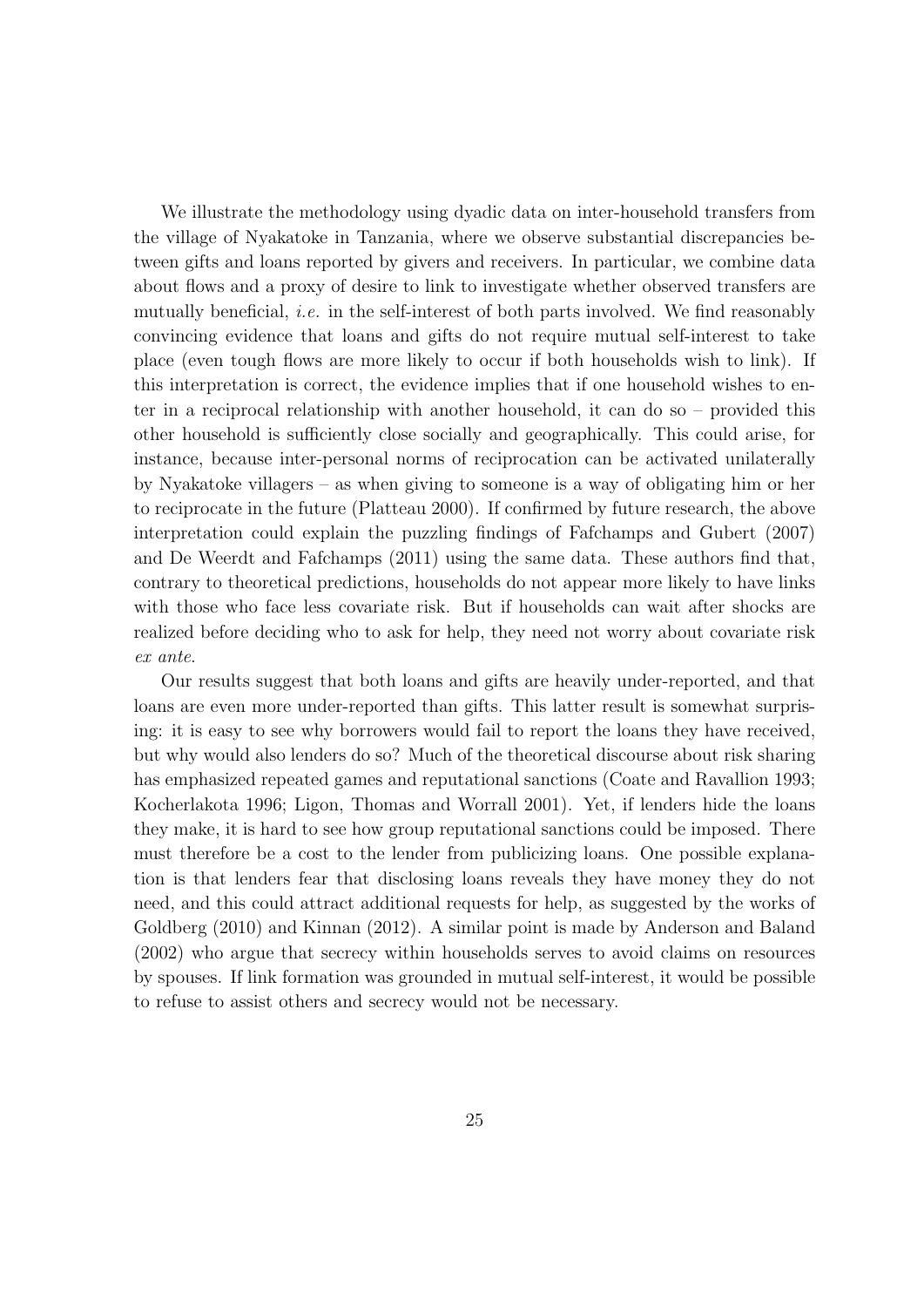## References

- [1] Akee, Randall and Devesh Kapur (2012), 'Remittances and Rashomon', Center for Global Development, Working Paper 285, January
- [2] Anderson, Siwan and Jean-Marie Baland (2002), 'The Economics of Roscas and Intrahousehold Resource Allocation', Quarterly Journal of Economics, 117(3): 963- 95
- [3] Arcand, Jean-Louis and Marcel Fafchamps (2012), 'Matching in Community-Based Organizations', Journal of Development Economics, forthcoming
- [4] Ashenfelter, Orley and Alan Krueger (1994), 'Estimates of the Economic Return to Schooling From a New Sample of Twins', American Economic Review, 84: 1157-73
- [5] Bala, Venkatesh and Sanjeev Goyal (2000), "A Non-Cooperative Model of Network Formation," Econometrica, 68(5): 1181-1229, September
- [6] Ball, Brian and M.E.J. Newman (2013), 'Friendship networks and social status', Network Science, 1(01): 16-30.
- [7] Banerjee, Abhijit, Arun G. Chandrasekhar, Esther Duflo and Matthew O. Jackson (2013), 'The Diffusion of Microfinance', Science, Vol. 341.
- [8] Belot, Michele and Marco Francesconi (2006), 'Can Anyone Be The One? Evidence on Mate Selection from Speed Dating', CEPR Discussion Paper No. 5926, London
- [9] Christakis, Nicholas A. and James H. Fowler (2009), Connected: The Surprising Power of Our Social Networks and How They Shape Our Lives, Little, Brown and Company, London
- [10] Coate, Stephen and Martin Ravallion (1993), 'Reciprocity Without Commitment: Characterization and Performance of Informal Insurance Arrangements', Journal of Development Economics, 40: 1-24
- [11] Comola, Margherita (2012), 'Estimating Local Network Externalities', SSRN Working Paper n. 946093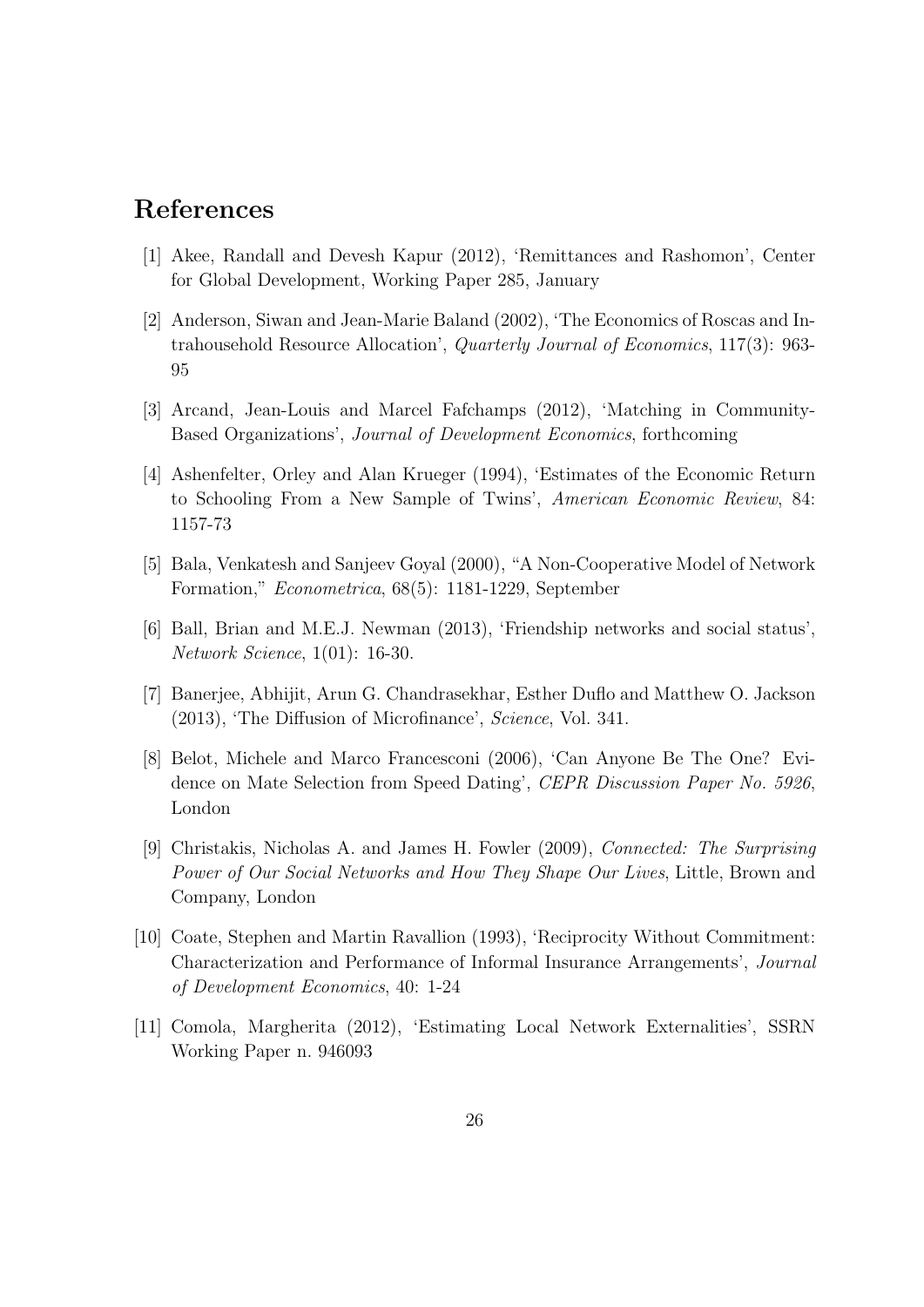- [12] Comola, Margherita and Marcel Fafchamps (2014), 'Testing Unilateral and Bilateral Link Formation', The Economic Journal, 124: 954-976.
- [13] De Weerdt, Joachim and Stefan Dercon (2006), 'Risk-Sharing Networks and Insurance Against Illness', Journal of Development Economics, 81(2): 337-56
- [14] De Weerdt, Joachim and Marcel Fafchamps (2011), 'Social Identity and The Formation of Health Insurance Networks', Journal of Development Studies, 47(8): 1152-1177.
- [15] Duncan, Greg and Daniel Hill (1985), 'An Investigation of the Extent and Consequences of Measurement Error in Labor Economic Survey Data', Journal of Labor Economics 3: 508-522
- [16] Erdil, Aytek and Haluk Ergin (2007), 'What's the Matter with Tie-breaking? Improving Efficiency in School Choice', Department of Economics, Oxford University
- [17] Fafchamps, Marcel and Susan Lund (2003), 'Risk Sharing Networks in Rural Philippines', Journal of Development Economics, 71: 261-87
- [18] Fafchamps, Marcel and Flore Gubert (2007), 'The Formation of Risk Sharing Networks', Journal of Development Economics, 83(2): 326-50
- [19] Foster, Andrew D. and Mark R. Rosenzweig (2001), 'Imperfect Commitment, Altruism and the Family: Evidence from Transfer Behavior in Low-Income Rural Areas', Review of Economics and Statistics, 83(3): 389-407
- [20] Fox, Jeremy (2011), "Estimating Matching Games with Transfers," Department of Economics, University of Michigan (mimeograph)
- [21] Glaeser, Edward, Bruce Sacerdote,and Jose Scheinkman (1996), "Crime and Social Interactions", Quarterly Journal of Economics, 111: 507-48, 1996
- [22] Goldberg, Jessica (2010), "The Lesser of Two Evils: The Roles of Social Pressure and Impatience in Consumption Decisions", Department of Economics, University of Michigan. December (mimeograph)
- [23] Goyal, Sanjeev (2007), Connections: An Introduction to the Economics of Networks, Princeton University Press, Princeton and Oxford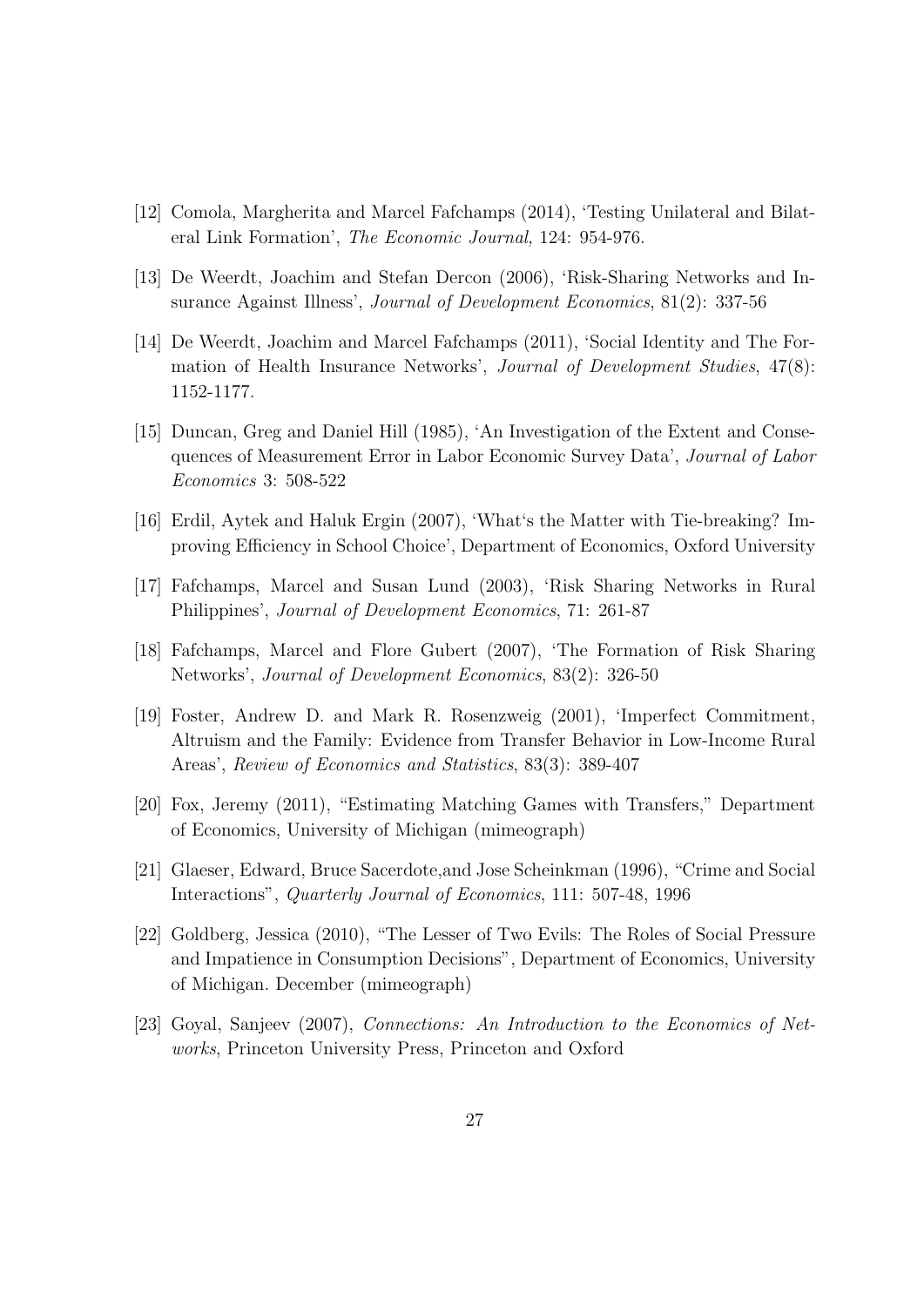- [24] Hitsch, Gunter J., Ali Hortacsu, Dan Ariely (2011), 'Matching and Sorting in Online Dating', American Economic Review, forthcoming
- [25] Hong, Han and Elie Tamer (2003), "A simple estimator for nonlinear error in variable models," Journal of Econometrics, 117(1): 1-19
- [26] Jackson, Matthew O. (2009), Social and Economic Networks, Princeton University Press, Princeton
- [27] Jackson, Matthew O. and Asher Wolinsky (1996), "A Strategic Model of Social and Economic Networks," Journal of Economic Theory, 71(1): 44-74
- [28] Kinnan, Cynthia (2012), 'Distinguishing barriers to insurance in Thai villages', Department of Economics, Northwestern University, July (mimeograph)
- [29] Kocherlakota, Narayana R. (1996), 'Implications of Efficient Risk Sharing Without Commitment', Rev. Econ. Stud., 63(4): 595-609
- [30] Lee, Yun-Suk and Linda J. Waite (2005), 'Husbands and Wives Time Spent on Housework: A Comparison of Measures', Journal of Marriage and Family, 67: 328-336
- [31] Ligon, Ethan, Jonathan P. Thomas, and Tim Worrall (2001), 'Informal Insurance Arrangements in Village Economies', Review of Economic Studies, 69(1): 209-44
- [32] Liu, Xiaodong, Eleonora Patacchini, Yves Zenou, and Lung-Fei Lee (2011), "Criminal Networks: Who is the Key Player?", Research Papers in Economics 2011:7, Stockholm University, Department of Economics
- [33] Platteau, Jean-Philippe and Yujiro Hayami (1996), 'Resource Endowments and Agricultural Development: Africa vs. Asia', University of Namur and Aoyama Gakuin University, Tokyo. Paper presented at the IEA Round Table Conference The Institutional Foundation of Economic Development in East Asia, Tokyo, 16-19
- [34] Platteau, Jean-Philippe (2000), *Institutions, Social Norms, and Economic Devel*opment, Harwood Academic Publishers, Amsterdam
- [35] Rosenzweig, Mark R. (1988), "Risk, Implicit Contracts and the Family in Rural Areas of Low-Income Countries," Economic Journal, 98: 1148-1170, December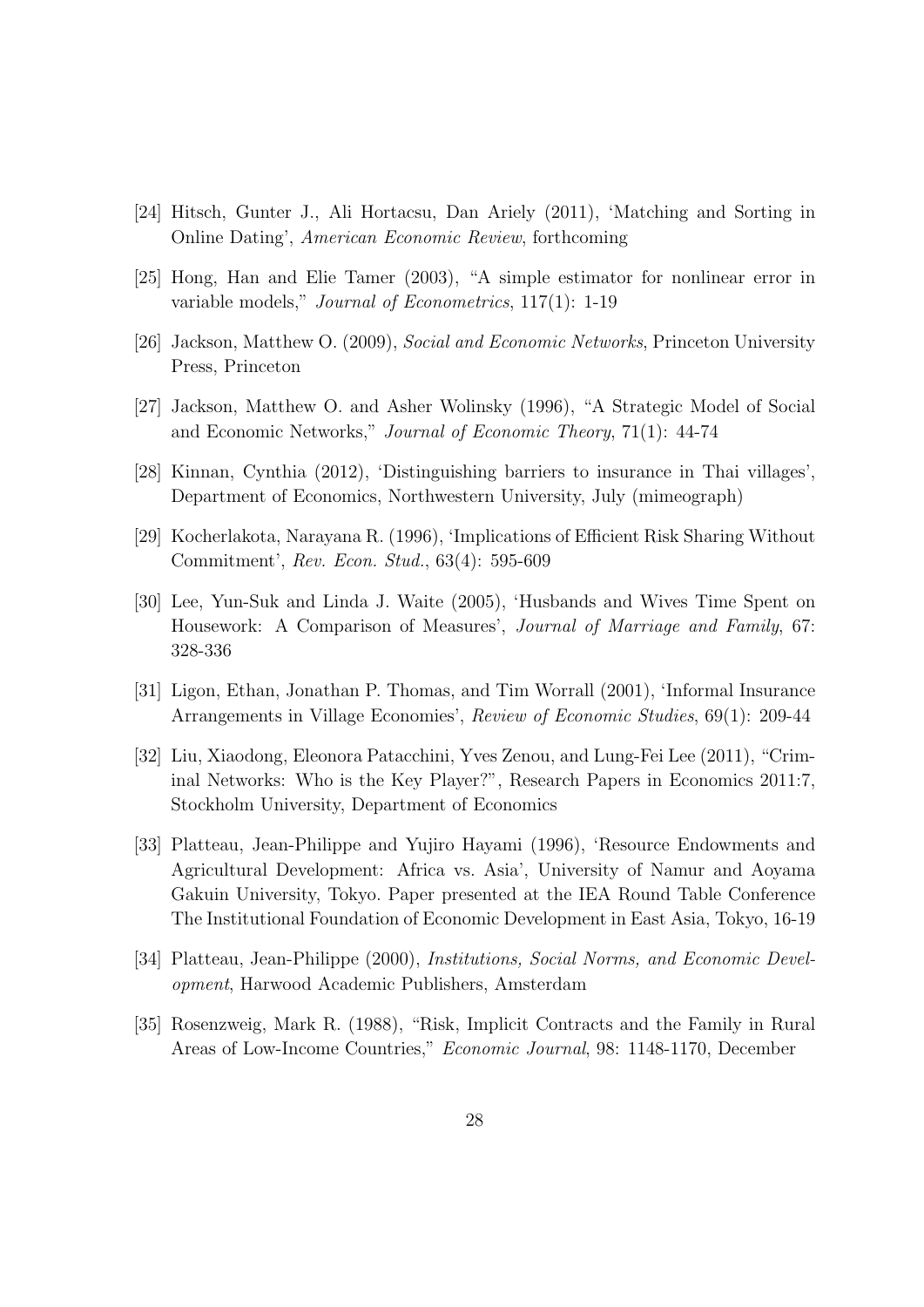- [36] Roth, Alvin and Marilda Sotomayor (1990), Two-Sided Matching, Cambridge University Press, Cambridge
- [37] Schennach, Susanne (2004), "Estimation of Nonlinear Models with Measurement Error," Econometrica, 72 (1): 33-75
- [38] Snijders, Tom A.B., Johan Koskinen, and Michael Schweinberger (2010), "Maximum Likelihood Estimation for Social Network Dynamics", Annals of Applied Statistics, 4 (2): 567-588
- [39] Steglich, Christian E.G., Tom A.B. Snijders, and Michael Pearson (2010), 'Dynamic Networks and Behavior: Separating Selection from Influence', Sociological Methodology, 40 (1): 329-393
- [40] Udry, Christopher (1994), 'Risk and Insurance in a Rural Credit Market: An Empirical Investigation in Northern Nigeria', Review of Economic Studies, 61(3): 495-526
- [41] Vandenbossche, Joost and Thomas Demuynck (2013), 'Network Formation with Heterogeneous Agents and Absolute Friction', Computational Economics, 42 (1): 23-45.
- [42] Wooldridge, Jeffrey (2007), 'Control Function and Related Methods', lecture for the 2007 NBER Summer Institute What's New in Econometrics?, online at http://www.nber.org/WNE/lect\_6\_controlfuncs.pdf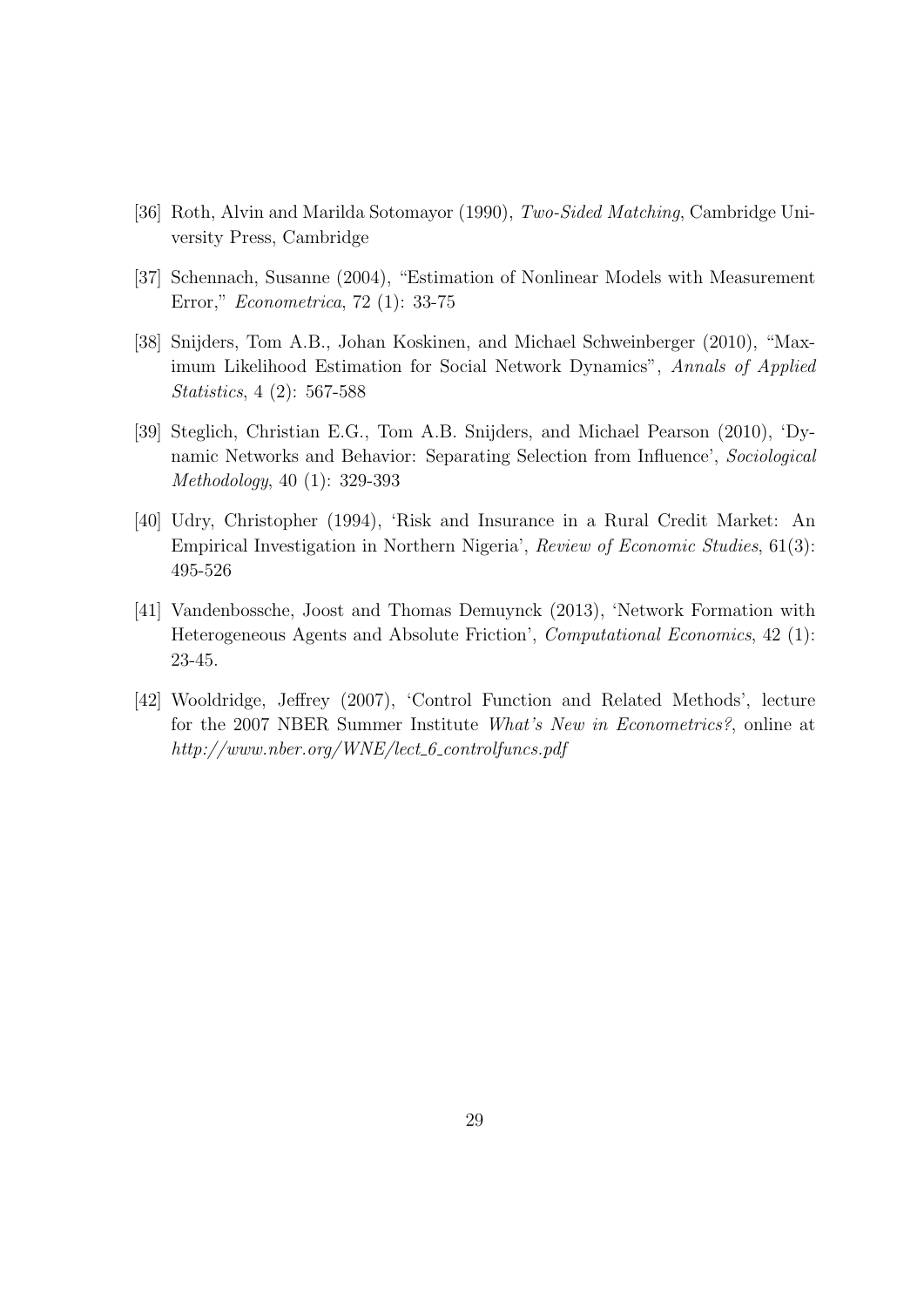# Appendix A

| rasic rrix quintence or accidence round and glite |       |          |       |          |  |  |  |  |
|---------------------------------------------------|-------|----------|-------|----------|--|--|--|--|
|                                                   |       | Gifts    | Loans |          |  |  |  |  |
| Information given by:                             | giver | receiver | giver | receiver |  |  |  |  |
| nonzero obs.                                      | 996   | 824      | 350   | 237      |  |  |  |  |
| cut-off values:                                   |       |          |       |          |  |  |  |  |
| $0 - 20\%$                                        | 240   | 200      | 456   | 400      |  |  |  |  |
| $20 - 40\%$                                       | 500   | 450      | 900   | 700      |  |  |  |  |
| 40-60%                                            | 1000  | 850      | 1500  | 1532     |  |  |  |  |
| 60-80%                                            | 1796  | 1800     | 3000  | 3000     |  |  |  |  |
| 80-100%                                           | 39400 | 46800    | 60000 | 40000    |  |  |  |  |
|                                                   |       |          |       |          |  |  |  |  |

Table A.1 Quintiles of declared loans and gifts

Note: the total sample size is 14042 dyads. Cut-off values computed on

nonzero observations only. Values expressed in tzs.

|                           | (1)               | (2)               | (3)            | (4)                    | (5)                    |
|---------------------------|-------------------|-------------------|----------------|------------------------|------------------------|
|                           | $\tau_{ij}^{max}$ | $\tau_{ij}^{min}$ | $Pr(\tau = 1)$ | $Pr(G = 1   \tau = 1)$ | $Pr(R = 1   \tau = 1)$ |
| $d_{ij}$ *                | 0.3431            | 0.0766            | 0.6052         | 0.5388                 |                        |
| $d_{ji}$ *                | 0.4180            | 0.1485            | 0.6939         |                        | 0.6625                 |
| $d_{ij}d_{ji}$ *          | $-0.0280$         | $-0.0053$         | $-0.0063$      |                        |                        |
| $wealth_i$                | 0.0032            | 0.0002            | 0.0032         | $-0.0123$              |                        |
| $wealth_i$                | 0.0036            | 0.0000            | 0.0041         |                        | $-0.0125$              |
| $same$ $religion*$        | 0.0243            | 0.0030            | 0.0256         | 0.0086                 | 0.0033                 |
| $related*$                | 0.1953            | 0.0123            | 0.3985         | 0.1634                 | 0.2092                 |
| distance                  | $-0.0931$         | $-0.0144$         | $-0.0663$      | $-0.2036$              | $-0.1496$              |
| $hh$ members <sub>i</sub> | 0.0046            | 0.0006            | 0.0043         |                        |                        |
| $hh$ members <sub>i</sub> | 0.0118            | 0.0014            | 0.0103         |                        |                        |
| $declared\ friends_i$     |                   |                   |                | 0.0090                 |                        |
| $female\, depends in$     |                   |                   |                |                        | $-0.0420$              |
| male dependents,          |                   |                   |                |                        | $-0.0535$              |

Table A.2 Marginal effects for Table 3 (gifts)

 $*dy/dx$  is for discrete change of dummy variable from 0 to 1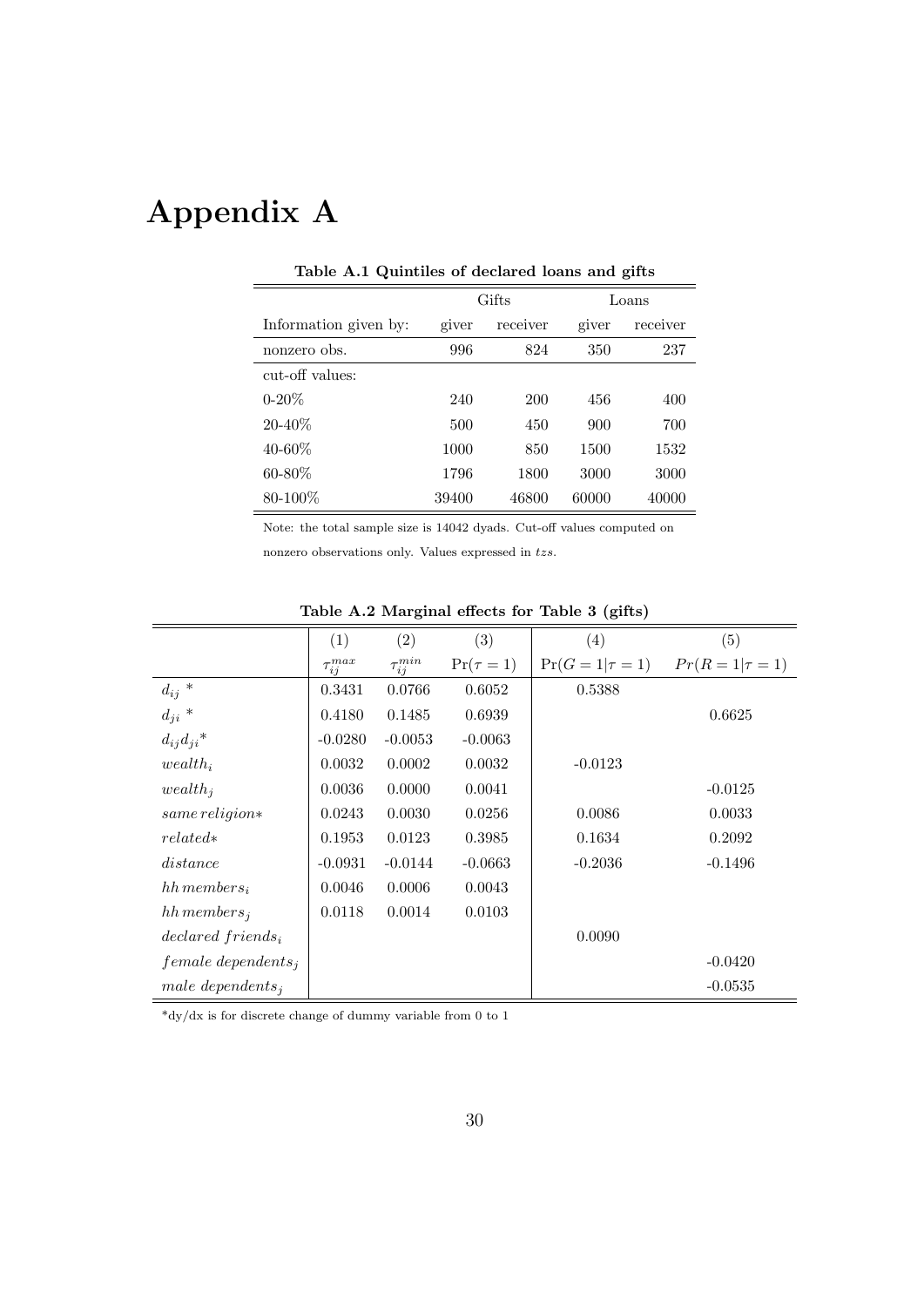|                           | (1)               | (2)               | (3)            | (4)                    | (5)                    |
|---------------------------|-------------------|-------------------|----------------|------------------------|------------------------|
|                           | $\tau_{ij}^{max}$ | $\tau_{ij}^{min}$ | $Pr(\tau = 1)$ | $Pr(G = 1   \tau = 1)$ | $Pr(R = 1   \tau = 1)$ |
| $d_{ij}$ *                | 0.1301            | 0.0040            | 0.7681         | 0.0425                 |                        |
| $d_{ji}$ *                | 0.1367            | 0.0259            | 0.7395         |                        | 0.0707                 |
| $d_{ij}d_{ji}$ *          | $-0.0223$         | $-0.0007$         | $-0.0528$      |                        |                        |
| $wealth_i$                | 0.0005            | 0.0000            | 0.0024         | $-0.0018$              |                        |
| $wealth_i$                | 0.0004            | 0.0000            | 0.0012         |                        | $-0.0002$              |
| $same$ $religion*$        | 0.0048            | $-0.0003$         | 0.0355         | $-0.0025$              | $-0.0006$              |
| $related*$                | 0.0040            | $-0.0002$         | 0.1142         | $-0.0032$              | 0.0022                 |
| distance                  | $-0.0323$         | $-0.0013$         | $-0.0701$      | $-0.0036$              | 0.0003                 |
| $hh$ members <sub>i</sub> | 0.0013            | 0.0001            | 0.0005         |                        |                        |
| hh members <sub>i</sub>   | 0.0008            | 0.0000            | 0.0076         |                        |                        |
| $declated\ friends_i$     |                   |                   |                | 0.0049                 |                        |
| $female\, depends in$     |                   |                   |                |                        | $-0.0006$              |
| male dependents,          |                   |                   |                |                        | $-0.0031$              |

Table A.3 Marginal effects for Table 4 (loans)

 $\mathrm{^*dy/dx}$  is for discrete change of dummy variable from 0 to 1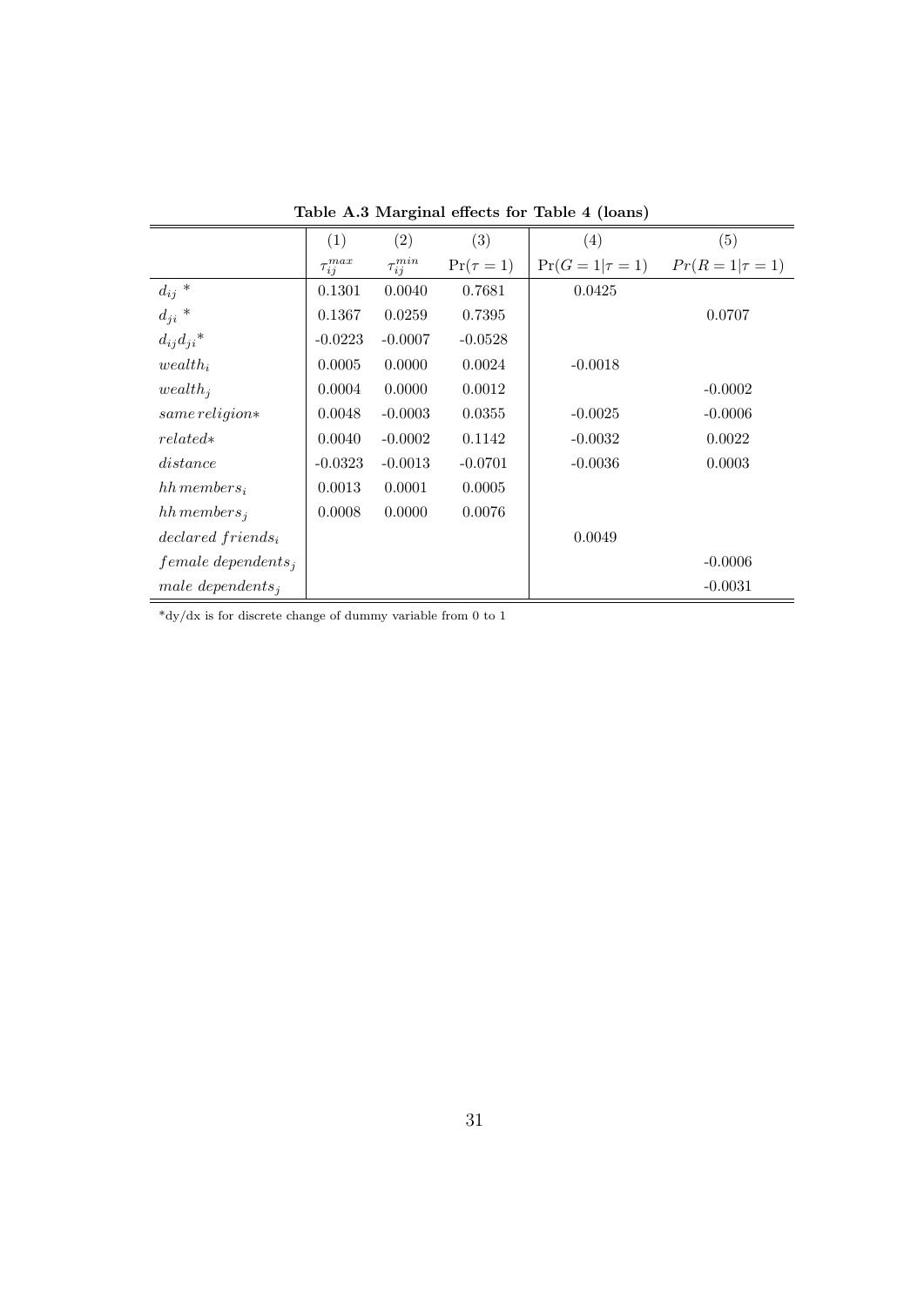## Appendix B

To proxy for desire to link  $d_{ij}$  and  $d_{ji}$ , which is not directly elicited in our data, in Section 4 we use answers to the first-round survey question: "Can you give a list of people from inside or outside of Nyakatoke, who you can personally rely on for help and/or that can rely on you for help in cash, kind or labor?" The question was first piloted in the Philippines (Fafchamps and Lund 2003) and subsequently adopted in the Tanzania survey. This phrasing was used because respondents understand it and are willing to answer it.<sup>24</sup> However, given that the question in principle asks about links rather than desire to link, our choice requires some discussion that we provide in what follows.

#### Desire to link vs. actual links

We first note that if responses perfectly captured actual links, then we would observe  $d_{ij} = d_{ji}$  for all i and j, which is not the case: out of 14042 possible dyads, there are 980 dyads for which  $d_{ij}$  or  $d_{ji}$  is not 0. Of those, only 280 have  $d_{ij} = d_{ji} = 1$  while 700 dyads have  $d_{ij} = 1$  but  $d_{ji} = 0$  or the reverse. There remains the possibility that  $d_{ij}$  and  $d_{ji}$  are about actual links but contain a lot of mis-reporting. Comola and Fafchamps (2014) examine this issue in detail using the same data. They test whether  $d_{ij}$  and  $d_{ji}$ are best viewed as desire to link or as mis-reported links, and conclude that the data are best interpreted as desire to link.<sup>25</sup> In what follows we provide evidence confirming the conclusion of their test. Let  $z_i$  be a characteristic of j correlated with i's desire to link with j, and similarly for  $z_i$ . Stack observations  $d_{ij}$  and  $d_{ji}$  and regress them on  $z_i$  and  $z_j$ in a logit regression of the form  $d_{ij} = az_i + bz_j + u_{ij}$  and  $d_{ji} = az_j + bz_i + u_{ji}$ . Consider what happens if  $d_{ij}$  and  $d_{ji}$  are measurements of actual links and link formation is mutually beneficial, but  $i$  and  $j$  sometimes forget to report existing links. In this case,  $d_{ij} = 1$  only when i knows j wants to link with him. Similarly,  $d_{ji} = 1$  when j knows

<sup>&</sup>lt;sup>24</sup>Other questions were tried both in the Philippines and in Tanzania, for instance drawing a distinction between those the respondent would help and those the respondent would seek help from. But respondents were confused by the distinction which they perceived as non-existent, and complained they were asked the same question twice.

<sup>&</sup>lt;sup>25</sup>The intuition behind their identification strategy is that, if  $d_{ij}$  and  $d_{ji}$  measure desire to link, i lists node j that is attractive to i irrespective of whether i is attractive to j. In contrast, if  $d_{ij}$  and  $d_{ji}$  are two statements about the same actual link, i should take into account his own attractiveness to j when answering the question.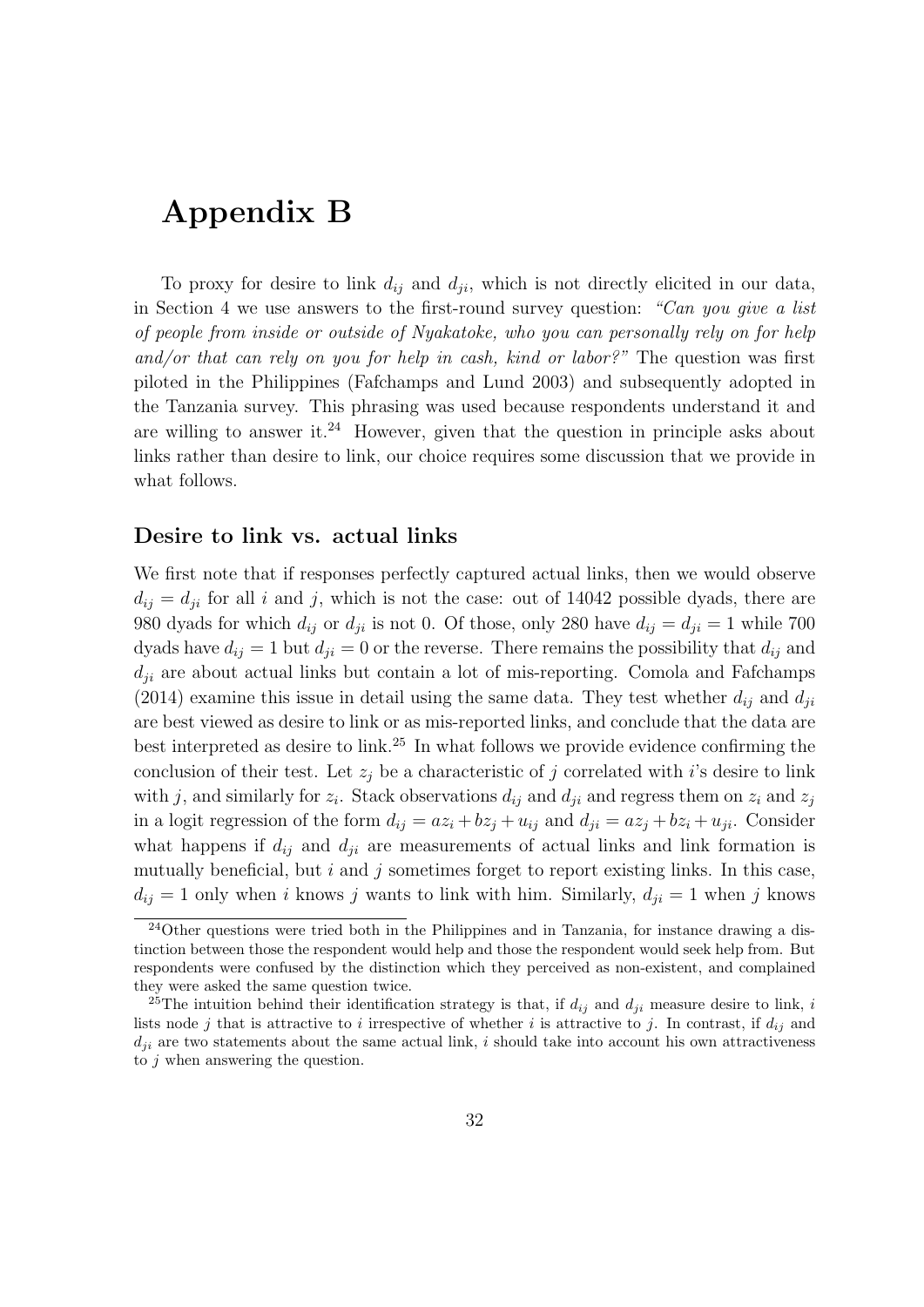that i wants to link with him. Since both  $d_{ij}$  and  $d_{ji}$  enter the regression, on average we should have  $a \approx b$ . A similar prediction arises when link formation is not grounded in mutual interest: i should report a link whenever i or j wishes to link – and thus the likelihood of reporting a link  $d_{ij}$  should rise with both the attractiveness of i and that of j. It is also conceivable that i only mentions those links that he cares about, and j likewise. When this happens,  $d_{ij}$  is increasing in the attractiveness of j for i, but not in i's attractiveness to j, i.e.,  $b > 0$  but  $a = 0$ . In this case,  $d_{ij}$  proxies for i's desire to link with j, not for a link between i and j. As predictors of attractiveness  $z_j$  we use wealth<sub>j</sub> and popularity<sub>j</sub>. popularity<sub>j</sub> is defined as the number of times j is listed by households other than  $i$  in response to the first-round question, and proxies for unobserved characteristics of household j such as sociability and charitable disposition that makes other households wish to link with  $j$ . Regression results are reported in Table B.1 below. We find  $b > 0$  but  $a = 0$ : the wealth and popularity of the partner are strong predictors of  $d_{ij}$  but own characteristics are not significant. These results confirm that  $d_{ij}$  and  $d_{ji}$  can reasonably be regarded as proxying for the desire to link.

|                              | rable D.1 results desire to film |  |  |  |  |
|------------------------------|----------------------------------|--|--|--|--|
| dependent variable: $d_{ij}$ |                                  |  |  |  |  |
| $popularity_i$               | 0.031                            |  |  |  |  |
|                              | (0.020)                          |  |  |  |  |
| $wealth_i$                   | 0.019                            |  |  |  |  |
|                              | (0.015)                          |  |  |  |  |
| $popularity_i$               | $0.100***$                       |  |  |  |  |
|                              | (0.006)                          |  |  |  |  |
| $wealth_i$                   | $0.012**$                        |  |  |  |  |
|                              | (0.006)                          |  |  |  |  |
| constant                     | $-4.032***$                      |  |  |  |  |
|                              | (0.119)                          |  |  |  |  |
|                              | (0.061)                          |  |  |  |  |

Table B.1 Testing desire to link

\*\*\* p<0.01, \*\* p<0.05, \* p<0.1.

Estimator is logit. Dyadic-robust

standard errors in parentheses.

It is also important to realize that, if link formation is not necessarily mutually beneficial, then the first-round question will elicit information about the desire to link: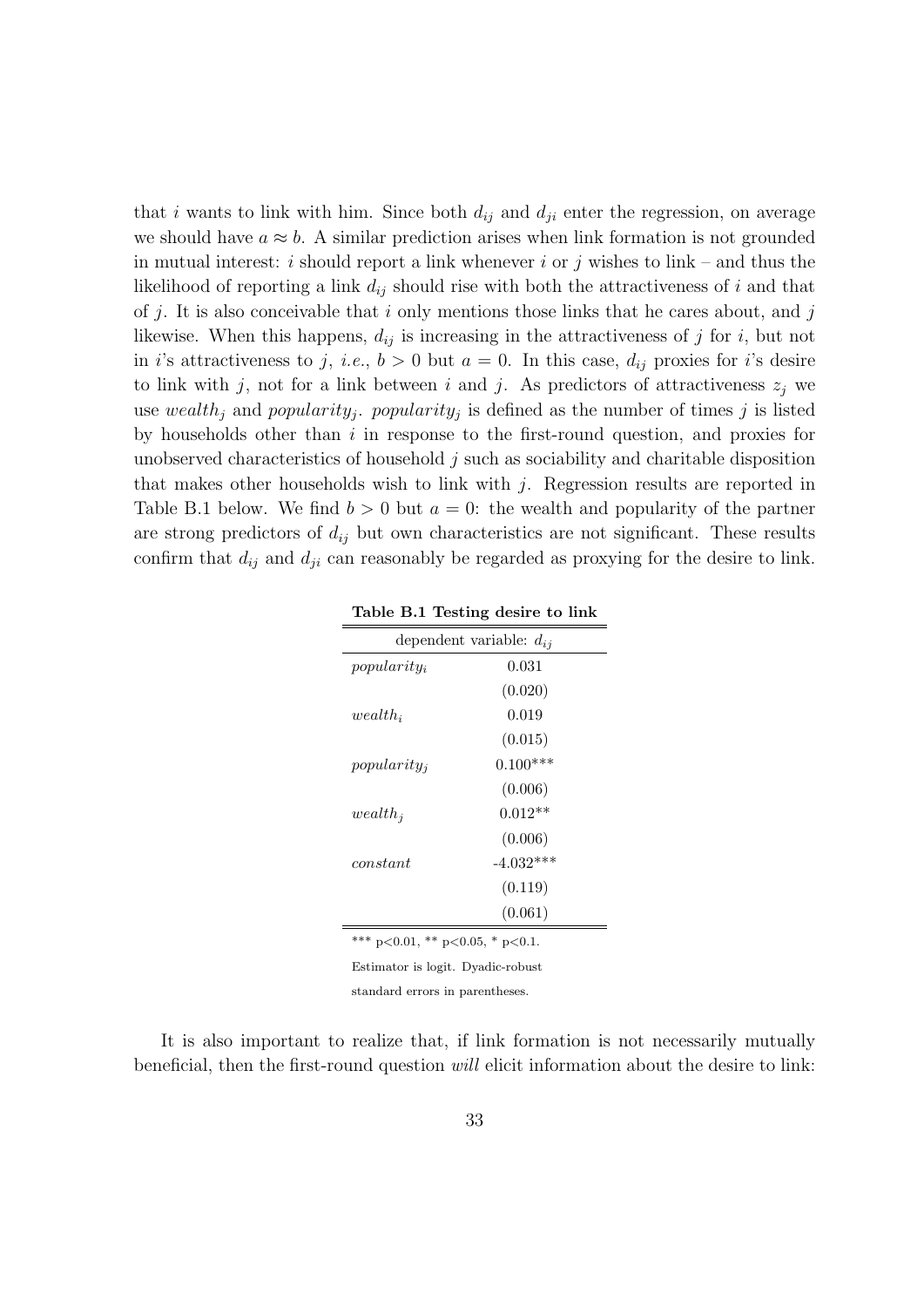when asked who they would turn to in an emergency, respondents simply list the households they would most wish to go to, even if a link does not already exist, since they know they can easily create such a link. So, in this sense our evidence is internally consistent.

#### Mis-reported links

We now explore the possibility that first-round answers reflect mis-reported links rather than desire to link, as Comola and Fafchamps (2014) have concluded. The difference is important because it would bias our test results against mutually beneficial link formation. To illustrate, let  $g_{ii} = g_i$  be the true (unobserved) link between i and j and let  $g_{ij}^i$  and  $g_{ij}^j$  be reported links by i and j, respectively. Assume that  $g_{ij}^i$  and  $g_{i}^j$ ij differ because of under-reporting. We have  $g_{ij}^i = 1 \Rightarrow g_{ij} = 1$  and  $g_{ij}^j = 1 \Rightarrow g_{ij} = 1$ . Hence  $\max(g_{ij}^i, g_{ij}^j) = g_{ij}^i + g_{ij}^j - g_{ij}^i g_{ij}^j = 1 \Rightarrow g_{ij} = 1$ . Let  $\tau_{ij}$  be a subsequent transfer between i and j. Since  $Pr(\tau_{ij} > 0)$  is a strictly increasing function of  $g_{ij}$ , we obtain  $Pr(\tau_{ij} > 0) = \lambda(g_{ij}) = \lambda(\alpha g_{ij}^i + \alpha g_{ij}^j - \alpha g_{ij}^i g_{ij}^j)$ . This shows that if  $g_{ij}^i$  and  $g_{ij}^j$  are erroneously assumed to represent desire to link and used to estimate (1), results would induce us to conclude against mutually beneficial transfers.

We attempt to reassure the reader that this is not the case by replacing  $d_{ij}$   $(d_{ji})$ with a variable proxying for i's benefit from linking to  $j(i)$ . This variable is *popularity* as defined above. Results for gifts presented in Table B.2 below reconfirm the main results of Table 3: in the transfer equation of column (3) popularity<sub>i</sub> and popularity<sub>i</sub> are positive, significant and of similar order of magnitude, while their interaction is non-significant.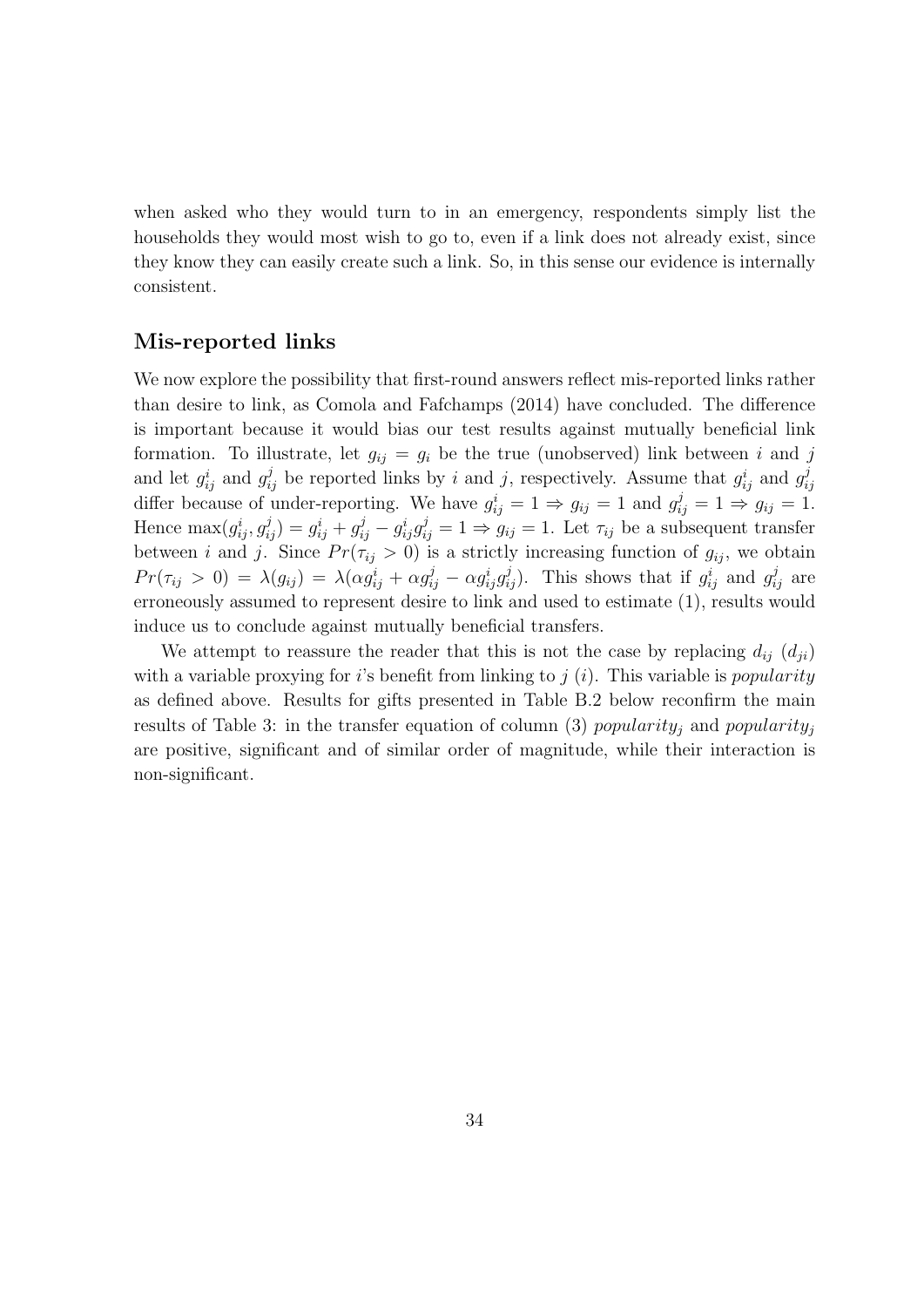|                               | (1)               | (2)               | (3)            | (4)                    | (5)                    |
|-------------------------------|-------------------|-------------------|----------------|------------------------|------------------------|
|                               | $\tau_{ij}^{max}$ | $\tau_{ij}^{min}$ | $Pr(\tau = 1)$ | $Pr(G = 1   \tau = 1)$ | $Pr(R = 1   \tau = 1)$ |
| $popularity_i$                | $0.077***$        | $0.098***$        | $0.051***$     |                        | $0.087***$             |
|                               | (0.010)           | (0.013)           | (0.016)        |                        | (0.018)                |
| $popularity_j$                | $0.097***$        | $0.064***$        | $0.070**$      | $0.087*$               |                        |
|                               | (0.018)           | (0.018)           | (0.028)        | (0.049)                |                        |
| $popularity_i * popularity_j$ | 0.000             | $0.002^{\ast}$    | 0.002          |                        |                        |
|                               | (0.001)           | (0.001)           | (0.001)        |                        |                        |
| $wealth_i$                    | $0.046***$        | $0.024**$         | $0.055***$     | $-0.030$               |                        |
|                               | (0.009)           | (0.012)           | (0.012)        | (0.022)                |                        |
| $wealth_j$                    | $0.049**$         | 0.011             | 0.067          |                        | $-0.037*$              |
|                               | (0.021)           | (0.017)           | (0.045)        |                        | (0.020)                |
| same religion                 | $0.514***$        | $0.488***$        | $0.469*$       | 0.206                  | 0.186                  |
|                               | (0.112)           | (0.165)           | (0.258)        | (0.259)                | (0.257)                |
| related                       | $2.722***$        | $2.286***$        | $2.741***$     | $0.837*$               | $1.019***$             |
|                               | (0.300)           | (0.299)           | (0.650)        | (0.483)                | (0.344)                |
| distance                      | $-2.204***$       | $-3.317***$       | $-1.922***$    | $-0.868**$             | $-0.891**$             |
|                               | (0.320)           | (0.708)           | (0.489)        | (0.413)                | (0.364)                |
| $hh$ members <sub>i</sub>     | $-0.003$          | $-0.063*$         | 0.004          |                        |                        |
|                               | (0.028)           | (0.038)           | (0.031)        |                        |                        |
| $hh$ members <sub>j</sub>     | 0.069             | 0.048             | 0.095          |                        |                        |
|                               | (0.063)           | (0.074)           | (0.095)        |                        |                        |
| $declared\ friends_i$         |                   |                   |                | $0.065***$             |                        |
|                               |                   |                   |                | (0.020)                |                        |
| $female\ depends on$          |                   |                   |                |                        | $-0.098$               |
|                               |                   |                   |                |                        | (0.100)                |
| male dependents <sub>j</sub>  |                   |                   |                |                        | $-0.191$               |
|                               |                   |                   |                |                        | (0.120)                |
| constant                      | $-3.282***$       | $-3.853***$       | $-2.805***$    | $-0.787**$             | $-0.368$               |
|                               | (0.210)           | (0.266)           | (0.326)        | (0.374)                | (0.297)                |

Table B.2 Results with proxies for desire to link

\*\*\* p<0.01, \*\* p<0.05, \* p<0.1. Dyadic-robust standard errors in parentheses.

We have also run robustness checks using *popularity* and other observational variables as instruments for  $d_{ij}$  and  $d_{ji}$ , and the conclusion of our test are still remarkably consistent in rejecting mutual self-interest in link formation.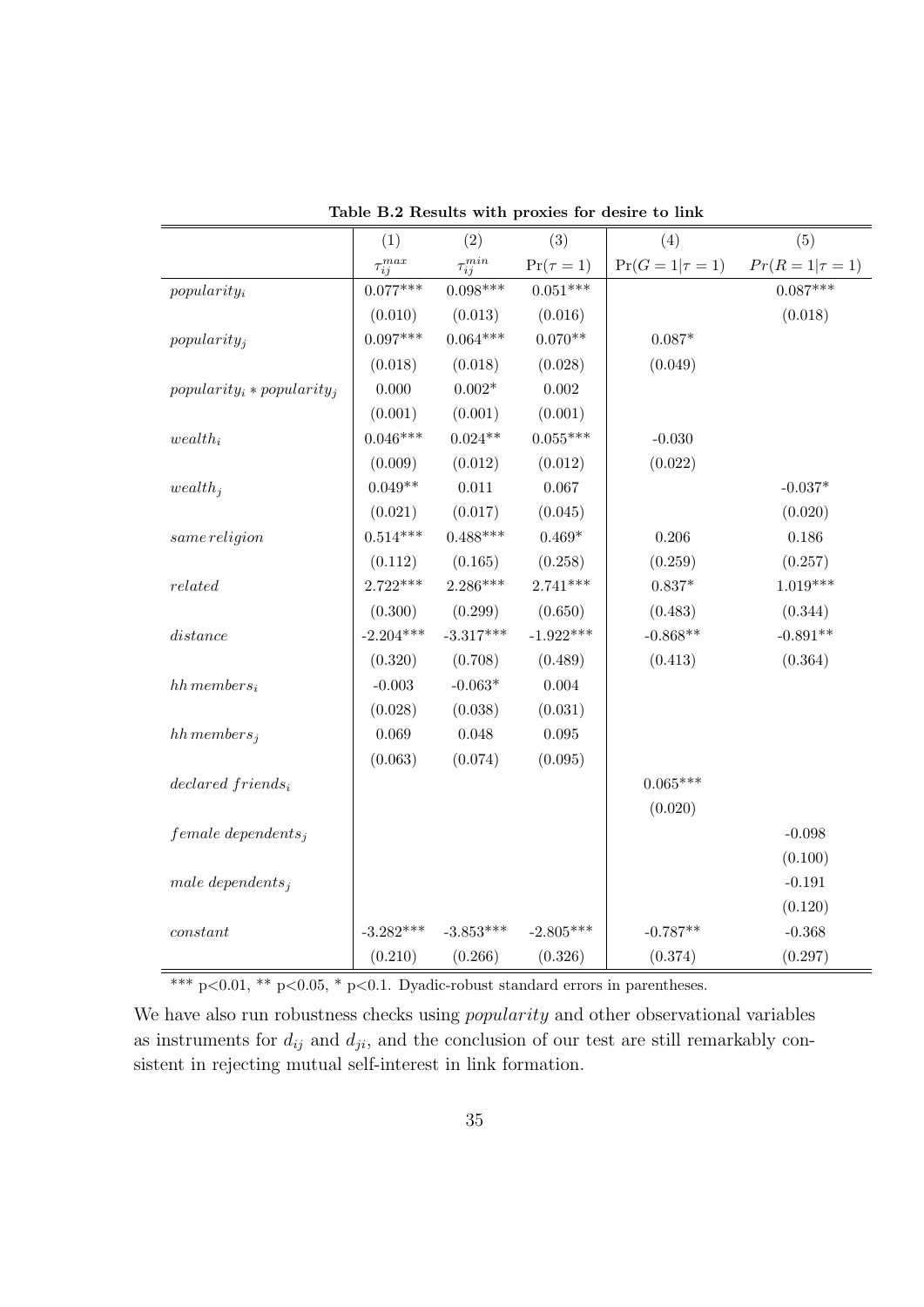The usual caveat applies since these variables are selected by us, based on a priori considerations regarding factors likely to affect the desire to link. It would have been better if data had been collected on desire to link. However, as Belot and Francesconi (2006) and Hitsch, Hortacsu, and Ariely (2011) have shown, self-reported desire to link is subject to self-censoring: people often refrain from listing people they truly wish to link with but fear being rejected by. It should be possible to design a controlled experiment in which truth-telling is incentivized, or in which the true payoffs are known to the researcher, but experimental data of this kind at the moment do not exist. Given this, the results presented here should be taken as the best suggestive evidence available at this point.

#### Desire to give vs. desire to receive

The proxies for desire to link  $d_{ij}$  and  $d_{ji}$  are based on the survey question "Can you give a list of people  $\left[\ldots\right]$  who you can personally rely on  $\left[\ldots\right]$  and/or that can rely on you  $\langle ... \rangle$ ?" It is unclear whether answers to this question capture desire to provide help or to seek help – or both. If we had separate information on  $i$ 's desire to give help to  $j$  and on i's desire to ask j for help, we could test whether it is one or the other that drives the exchange of gifts and informal loans between Nyakatoke households.

To illustrate this idea, let  $d_{ij}^g$  denote *i*'s desire to help *j* and let  $d_{ji}^r$  denote *j*'s desire to solicit help from i. With this information we could construct a more specific test as follows:

$$
\tau_{ij} = \lambda(\alpha d_{ij}^g + \beta d_{ji}^r + \theta X_{ij})
$$

If it is one side's desire to give that determines transfers, then we should have  $\alpha > 0$ and  $\beta = 0$ : transfers take place whenever *i* wishes to give something to *j*. This could reflect altruism, or perhaps moral norms regarding charitable giving. In contrast, if it is one side's desire to receive help that determines  $\tau_{ij}$ , transfers will take place whenever j wishes to receive something from i. Consequently we should obtain  $\alpha = 0$  and  $\beta > 0$ . This could arise, for instance, because of social norms of redistribution, the existence of which has been argued by Platteau and Hayami (1996) for sub-Saharan Africa.<sup>26</sup>

We do not have separate information about desire to give and desire to receive. But let us imagine for a moment that  $d_{ij}$  should in fact be interpreted as desire to give,

<sup>&</sup>lt;sup>26</sup>If j perfectly internalizes i's altruism towards him/her, then both  $\alpha$  and  $\beta$  should in principle be positive. But since  $d_{ij}^r = d_{ij}^g$  in this case, the  $d_{ij}^g d_{ji}^r$  cross term will capture the effect of *both*  $d_{ij}^g$  and  $d_{ji}^r$  on transfers – and link formation will appear mutually beneficial.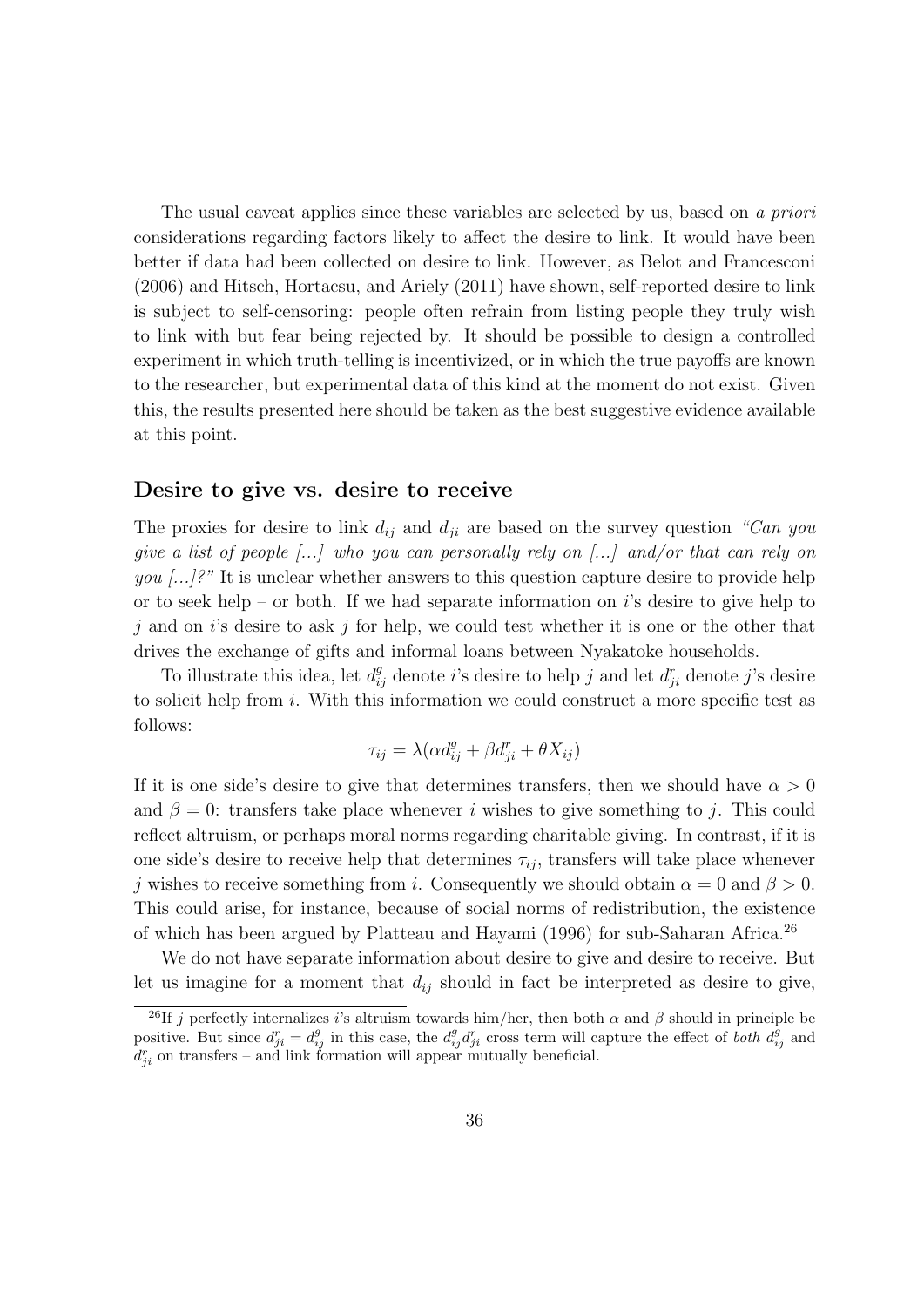i.e.,  $d_{ij} = d_{ij}^g$ . If this were the case, then when we regress  $\tau_{ij}$  on  $d_{ij}$  and  $d_{ji}$ , it is like estimating a model of the form:

$$
\tau_{ij} = \lambda(\alpha d_{ij}^g + \beta d_{ji}^g + \theta X_{ij})
$$

If transfers are not grounded in mutual self-interest but driven by the desire to give of the giver, then we should observe  $\alpha > 0$  and  $\beta = 0$ . This is not what we observe in Tables 3 and 4.

Alternatively, imagine that answers to the undirected question of round 1 measure desire to ask for help, *i.e.*,  $d_{ij} = d_{ij}^r$ . In this case, when we regress  $\tau_{ij}$  on  $d_{ij}$  and  $d_{ji}$ , it is like estimating a model of the form:

$$
\tau_{ij} = \lambda(\alpha d_{ij}^r + \beta d_{ji}^r + \theta X_{ij})
$$

If transfers are not grounded in mutual self-interest but driven by the recipient's desire to request assistance, then we should observe  $\alpha = 0$  and  $\beta > 0$ . Once again, this is not what we observe in Tables 3 and 4.

What inference can we draw from the above? First, there is no evidence that answers to the undirected question of round 1 should be interpreted as reflecting only desire to give or only desire to receive. If this had been the case, we should not have found  $d_{ij}$  and  $d_{ji}$  to be significant in Tables 3 with coefficients of equal magnitude. It follows that answers to the undirected question of round 1 were indeed undirected: they capture both desire to give and desire to receive.

Secondly, we cannot a priori tell whether  $d_{ij}$  captures desire to give and receive from the same person – as in a reciprocal relationship – or whether some  $d_{ij}$ 's capture desire to give and others capture desire to receive. But in the latter case, both types of  $d_{ij}$ 's would need to be present in the data in exactly the right proportions for  $\alpha$  and  $\beta$  to be of equal magnitude. Since there is no particular reason for this to be the case, we find this possibility unlikely. It follows that  $d_{ij}$  most probably represents desire to enter in a reciprocal relationship – as indeed is suggested by the wording of the question, and by the difficulties that Fafchamps and Lund (2003) and De Weerdt and Dercon (2006) encountered when they sought to separately ask respondents who respondents would turn to and who would turn to them.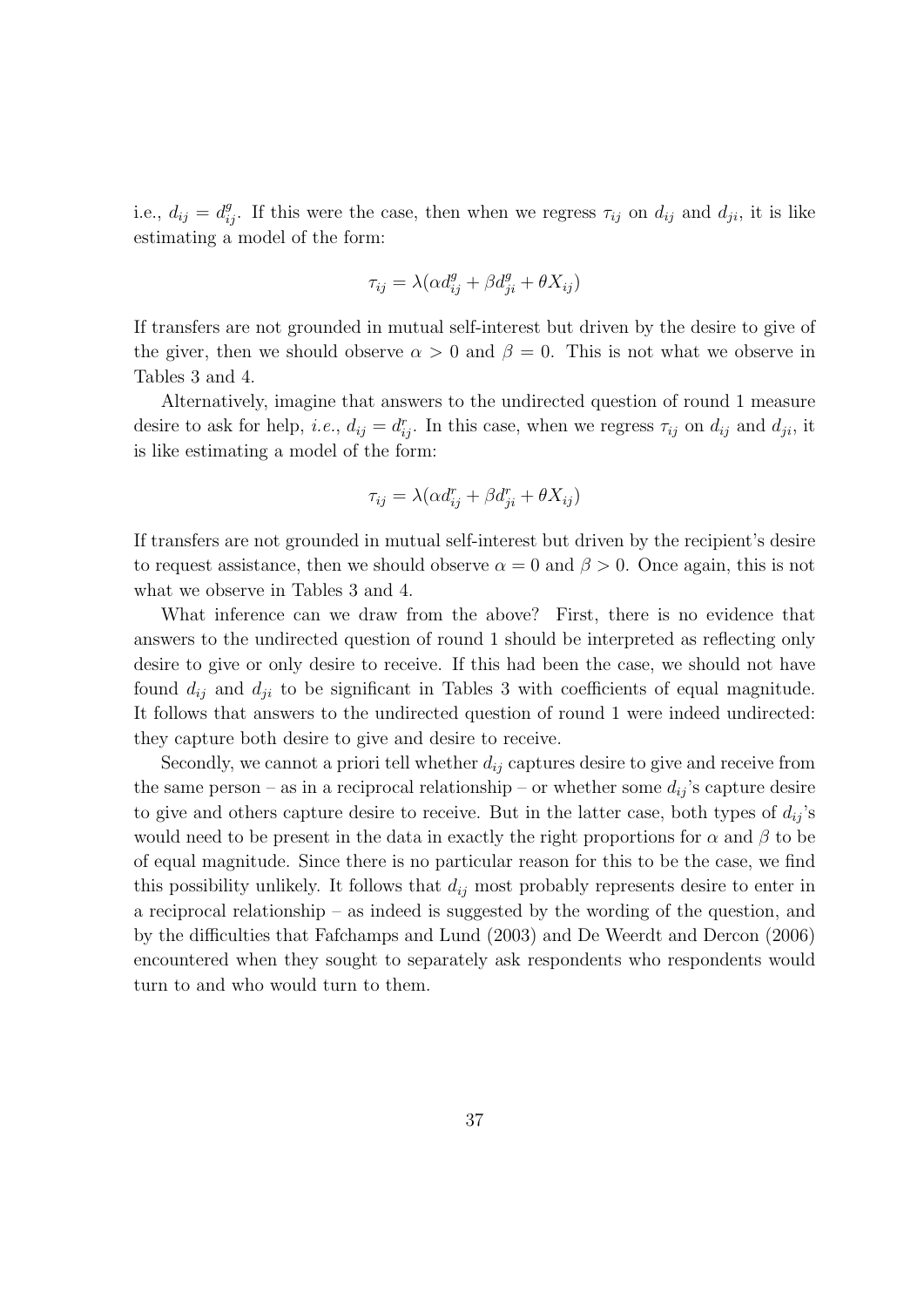## Appendix C

Here we explain how our estimator can be implemented when researchers suspect that transfers are over-estimated instead of under-estimated, i.e., when respondents may report transfers that did not actually take place. In the context of our data, this could arise because people wish they had made these transfers but were ashamed to admit to enumerators that they did not, and so made up some numbers. Whether or not this is a reasonable assumption depends on the context - for our data, it is rather unlikely. It should be noted that in our data few household pairs have declared a transfer from both sides (2.8% of dyads for gifts and 0.3% of dyads for loans). This means that, under the assumption of over-reporting, the number of observations for which  $\tau = 1$  is small, especially for loans. It is nevertheless instructive to illustrate the procedure.

Formally, we now assume that unless both i and j declare a transfer, it did not take place. As long as recall errors are not perfectly negatively correlated, it is also possible that a transfer did not take place even if both  $i$  and  $j$  declare it. As before, let us assume that recall errors are independent between  $i$  and  $j$ . We can write:

$$
\Pr(G = 1, R = 0) = \Pr(\tau = 0) * \Pr(G = 1 | \tau = 0) * \Pr(R = 0 | \tau = 0)
$$
\n(14)

$$
Pr(G = 0, R = 1) = Pr(\tau = 0) * Pr(G = 0 | \tau = 0) * Pr(R = 1 | \tau = 0)
$$
\n(15)

$$
Pr(G = 0, R = 0) = Pr(\tau = 0) * Pr(G = 0 | \tau = 0) * Pr(R = 0 | \tau = 0)
$$
\n(16)

$$
Pr(G = 1, R = 1) = 1 - Pr(G = 1, R = 0) - Pr(G = 0, R = 1) - Pr(G = 0, R = 0) \tag{17}
$$

Equations (14) to (17) express the data generating process in terms of three probabilities:  $P(\tau = 0)$ ,  $P(G = 1 | \tau = 0)$  and  $P(R = 1 | \tau = 0)$ . As before, we assume that these three probabilities can be represented by three distinct logit functions  $\lambda(.)$  as follows:

$$
\Pr(\tau = 0) = \lambda(\beta_\tau' X_\tau) \tag{18}
$$

$$
\Pr(G=1|\tau=0) = \lambda_G(\beta'_G X_G) \tag{19}
$$

$$
\Pr(R = 1 | \tau = 0) = \lambda_R(\beta_R' X_R) \tag{20}
$$

The main equation of interest now is  $Pr(\tau = 0)$ . Define  $h_{ij} = 1$  if and only if  $\tau_{ij} = 0$ , *i.e.*,  $h_{ij}$  is an indicator variable that takes value 1 is *i* does not give something to *j*.